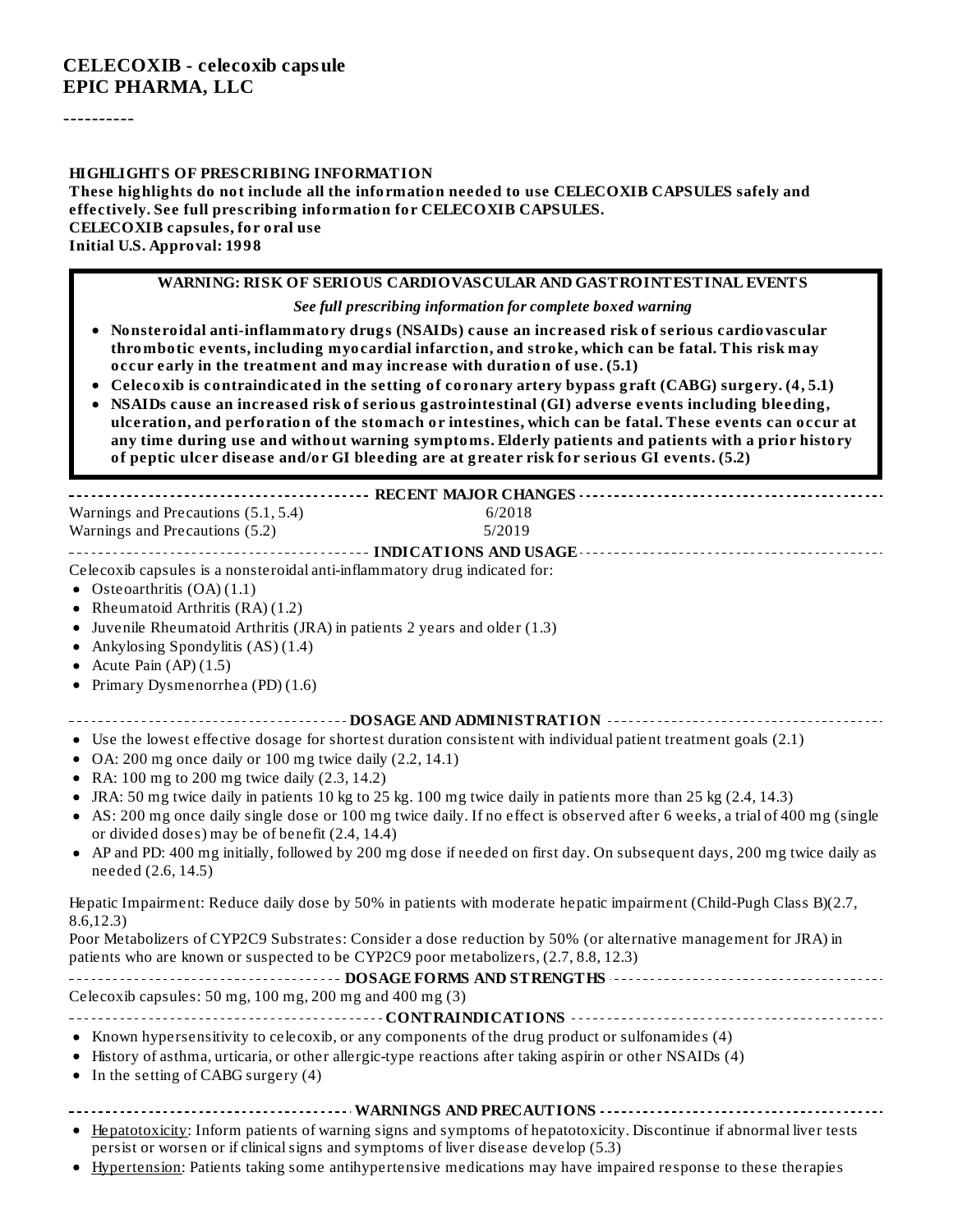when taking NSAIDs Monitor blood pressure (5.4,7)

- Heart Failure and Edema: Avoid use of celecoxib in patients with severe heart failure unless benefits are expected to outweigh risk of worsening heart failure (5.5)
- Renal Toxicity : Monitor renal function in patients with renal or hepatic impairment, heart failure, dehydration, or hypovolemia. Avoid use of celecoxib in patients with advanced renal disease unless benefits are expected to outweigh risk of worsening renal function (5.6)
- Anaphylactoid Reactions. Seek emergency help if an anaphylactic reaction occurs (5.7)
- Exacerbation of Asthma Related to Aspirin Sensitivity: Celecoxib is contraindicated in patients with aspirin-sensitive asthma. Monitor patients with preexisting asthma (without aspirin sensitivity) (5.8)
- Serious Skin Reactions: Discontinue celecoxib at first appearance of skin rash or other signs of hypersensitivity (5.9)
- Premature Closure of Fetal Ductus Arteriosus: Avoid use in pregnant women starting at 30 weeks of gestation  $\bullet$  $(5.10, 8.1)$
- Hematologic Toxicity : Monitor hemoglobin or hematocrit in patients with any signs or symptoms of anemia (5.11,7)  $\bullet$

**ADVERSE REACTIONS** Most common adverse reactions in arthritis trials (>2% and >placebo) are: abdominal pain, diarrhea, dyspepsia, flatulence, peripheral edema, accidental injury, dizziness, pharyngitis, rhinitis, sinusitis, upper respiratory tract infection, rash (6.1). **To report SUSPECTED ADVERSE REACTIONS, contact Epic Pharma at 1-888-374-2791 or FDA at 1-800-FDA-1088 or www.fda.gov/medwatch**

#### **DRUG INTERACTIONS**

- Drugs that Interfere with Hemostasis (e.g. warfarin, aspirin, serotonin selective reuptake inhibitors [SSRIs]/ serotonin norepinephrine reuptake inhibitors [SNRIs]): Monitor patients for bleeding who are concomitantly taking celecoxib with drugs that interfere with hemostasis. Concomitant use of celecoxib and analgesic doses of aspirin is not generally recommended (7)
- Angiotensin Converting Enzyme (ACE) Inhibitors, Angiotensin Receptor Blockers (ARB), or Beta-Blockers: Concomitant use with celecoxib may diminish the antihypertensive effect of these drugs. Monitor blood pressure (7)
- ACE Inhibitors and ARBs: Concomitant use with celecoxib in elderly, volume depleted, or those with renal impairment may result in deterioration of renal function. In such high risk patients, monitor for signs of worsening renal function (7)
- Diuretics: NSAIDs can reduce natriuretic effect of furosemide and thiazide diuretics. Monitor patients to assure diuretic efficacy including antihypertensive effects (7)
- Digoxin: Concomitant use with celecoxib can increase serum concentration and prolong half-life of digoxin. Monitor  $\bullet$ serum digoxin levels (7)

#### **USE IN SPECIFIC POPULATIONS**

- Pregnancy: Use of NSAIDs during the third trimester of pregnancy increases the risk of premature closure of the fetal ductus arteriosus. Avoid use of NSAIDs in pregnant women starting at 30 weeks of gestation (5.10, 8.1)
- Infertility: NSAIDs are associated with reversible infertility. Consider withdrawal of celecoxib in women who have difficulties conceiving (8.3)

#### **See 17 for PATIENT COUNSELING INFORMATION and Medication Guide.**

**Revised: 10/2020**

#### **FULL PRESCRIBING INFORMATION: CONTENTS\* WARNING: RISK OF SERIOUS CARDIOVASCULAR AND GASTROINTESTINAL EVENTS**

#### **1. INDICATIONS AND USAGE**

- 1.1 Osteoarthritis (OA)
- 1.2 Rheumatoid Arthritis (RA)
- 1.3 Juvenile Rheumatoid Arthritis (JRA)
- 1.4 Ankylosing Spondylitis (AS)
- 1.5 Acute Pain
- 1.6 Primary Dysmenorrhea

#### **2. DOSAGE AND ADMINISTRATION**

- 2.1 General Dosing Instructions
- 2.2 Osteoarthritis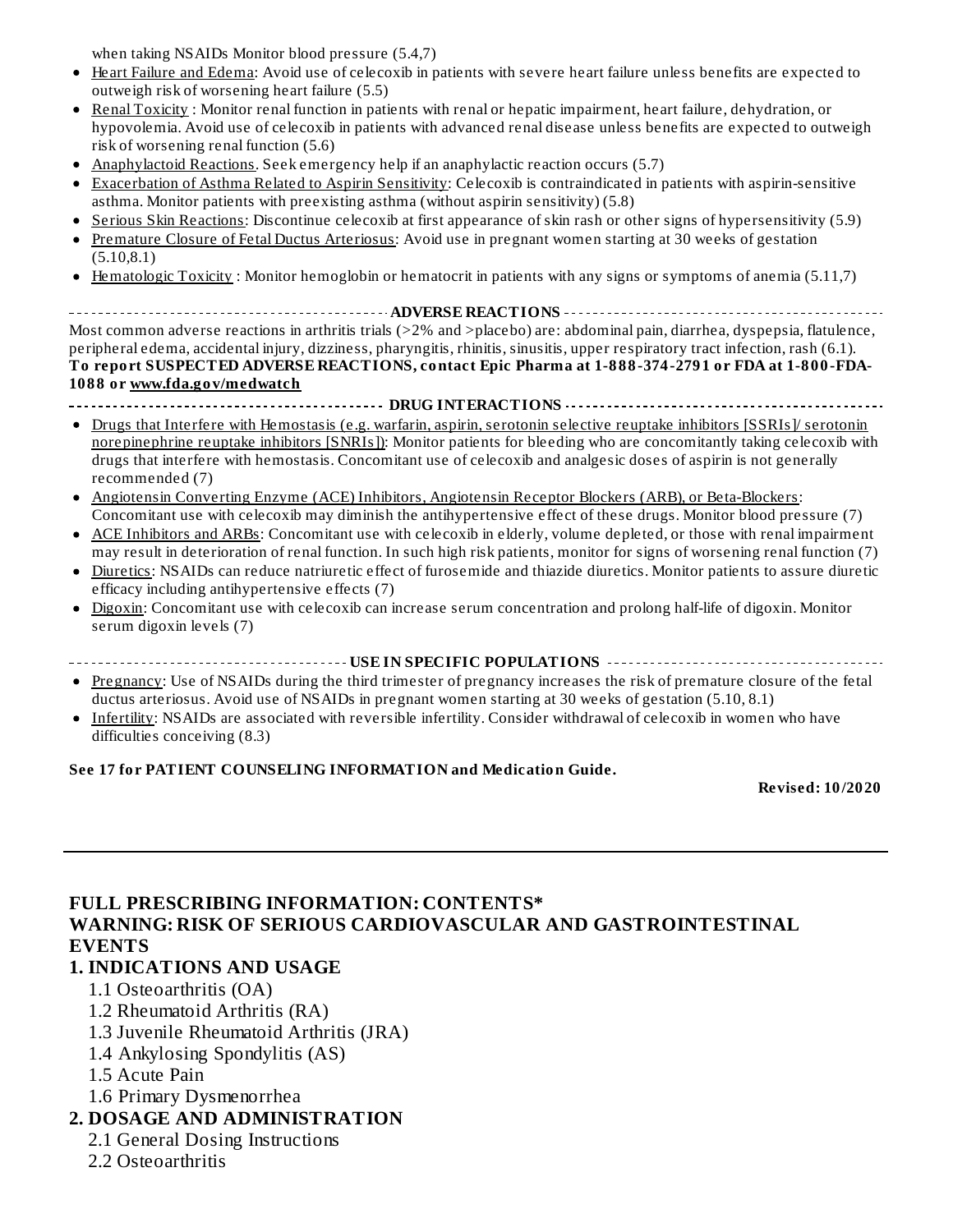- 2.3 Rheumatoid Arthritis
- 2.4 Juvenile Rheumatoid Arthritis
- 2.5 Ankylosing Spondylitis
- 2.6 Management of Acute Pain and Treatment of Primary Dysmenorrhea
- 2.7 Special Populations

# **3. DOSAGE FORMS AND STRENGTHS**

# **4. CONTRAINDICATIONS**

# **5. WARNINGS AND PRECAUTIONS**

- 5.1 Cardiovascular Thrombotic Events
- 5.2 Gastrointestinal Bleeding, Ulceration, and Perforation
- 5.3 Hepatotoxicity
- 5.4 Hypertension
- 5.5 Heart Failure and Edema
- 5.6 Renal Toxicity and Hyperkalemia
- 5.7 Anaphylactic Reactions
- 5.8 Exacerbation of Asthma Related to Aspirin Sensitivity
- 5.9 Serious Skin Reactions
- 5.10 Premature Closure of Fetal Ductus Arteriosus
- 5.11 Hematological Toxicity
- 5.12 Masking of Inflammation and Fever
- 5.13 Laboratory Monitoring
- 5.14 Disseminated Intravascular Coagulation (DIC)

#### **6. ADVERSE REACTIONS**

- 6.1 Clinical Trials Experience
- 6.2 Postmarketing Experience

# **7. DRUG INTERACTIONS**

# **8. USE IN SPECIFIC POPULATIONS**

- 8.1 Pregnancy
- 8.2 Lactation
- 8.3 Females and Males of Reproductive Potential
- 8.4 Pediatric Use
- 8.5 Geriatric Use
- 8.6 Hepatic Impairment
- 8.7 Renal Impairment
- 8.8 Poor Metabolizers of CYP2C9 Substrates

# **10. OVERDOSAGE**

# **11. DESCRIPTION**

# **12. CLINICAL PHARMACOLOGY**

- 12.1 Mechanism of Action
- 12.2 Pharmacodynamics
- 12.3 Pharmacokinetics
- 12.5 Pharmacogenomics

# **13. NONCLINICAL TOXICOLOGY**

13.1 Carcinogenesis, Mutagenesis, Impairment of Fertility

# 13.2 Animal Toxicology

**14. CLINICAL STUDIES**

#### 14.1 Osteoarthritis

- 14.2 Rheumatoid Arthritis
- 14.3 Juvenile Rheumatoid Arthritis NCT006529250
- 14.4 Ankylosing Spondylitis
- 14.5 Analgesia, including Primary Dysmenorrhea

14.6 Cardiovascular Outcomes Trial: Prospective Randomized Evaluation of Celecoxib Integrated Safety vs. Ibuprofen Or Naproxen (PRECISION; NCT00346216)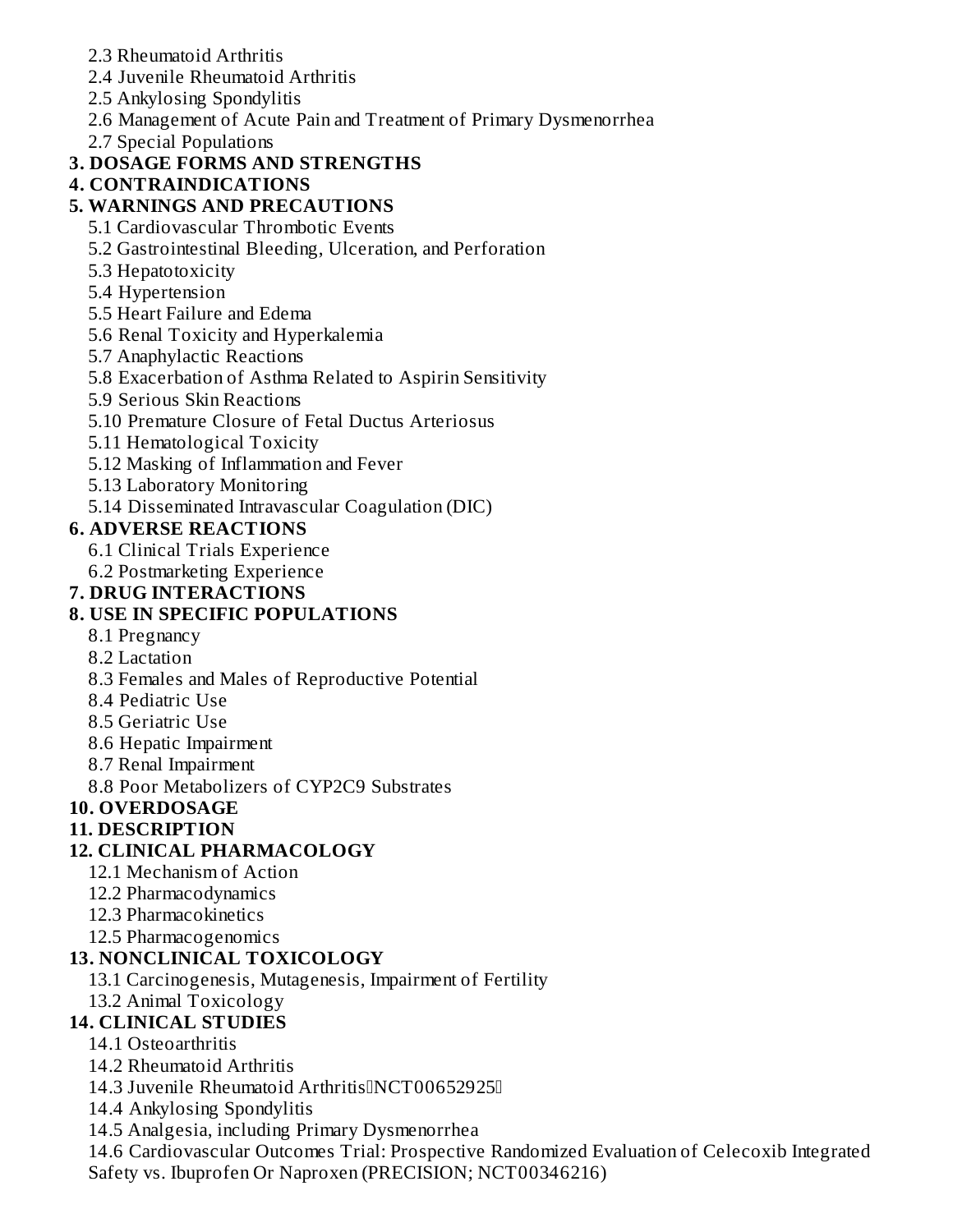#### 14.7 Special Studies **16. HOW SUPPLIED/STORAGE AND HANDLING 17. PATIENT COUNSELING INFORMATION**

\* Sections or subsections omitted from the full prescribing information are not listed.

#### **FULL PRESCRIBING INFORMATION**

#### **WARNING: RISK OF SERIOUS CARDIOVASCULAR AND GASTROINTESTINAL EVENTS**

**Cardiovas cular Thrombotic Events**

- **Nonsteroidal anti-inflammatory drugs (NSAIDs) caus e an increas ed risk of s erious cardiovas cular thrombotic events, including myocardial infarction, and stroke, which can be fatal. This risk may occur early in the treatment and may increas e with duration of us e. [***see Warnings and Precautions (5.1)***]**
- **Celecoxibis contraindicated in the s etting of coronary artery bypass graft (CABG) surgery. [***see Contraindications (4) and Warnings and Precautions (5.1)***]**

**Gastrointestinal Bleeding, Ulceration, and Perforation**

**NSAIDs caus e an increas ed risk of s erious gastrointestinal (GI) advers e events including bleeding, ulceration, and perforation of the stomach or intestines, which can be fatal. Thes e events can occur at any time during us e and without warning symptoms. Elderly patients and patients with a prior history of peptic ulcer dis eas e and/or GI bleeding are at greater risk for s erious GI events. [***see Warnings and Precautions (5.2)***]**

#### **1. INDICATIONS AND USAGE**

Celecoxib capsules is indicated

#### **1.1 Osteoarthritis (OA)**

For the management of the signs and symptoms of OA [*see Clinical Studies (14.1)*]

#### **1.2 Rheumatoid Arthritis (RA)**

For the management of the signs and symptoms of RA [*see Clinical Studies (14.2)*]

#### **1.3 Juvenile Rheumatoid Arthritis (JRA)**

For the management of the signs and symptoms of JRA in patients 2 years and older [*see Clinical Studies (14.3)*]

#### **1.4 Ankylosing Spondylitis (AS)**

For the management of the signs and symptoms of AS [*see Clinical Studies (14.4)*]

#### **1.5 Acute Pain**

For the management of acute pain in adults [*see Clinical Studies (14.5)*]

#### **1.6 Primary Dysmenorrhea**

For the management of primary dysmenorrhea [*see Clinical Studies (14.5)*]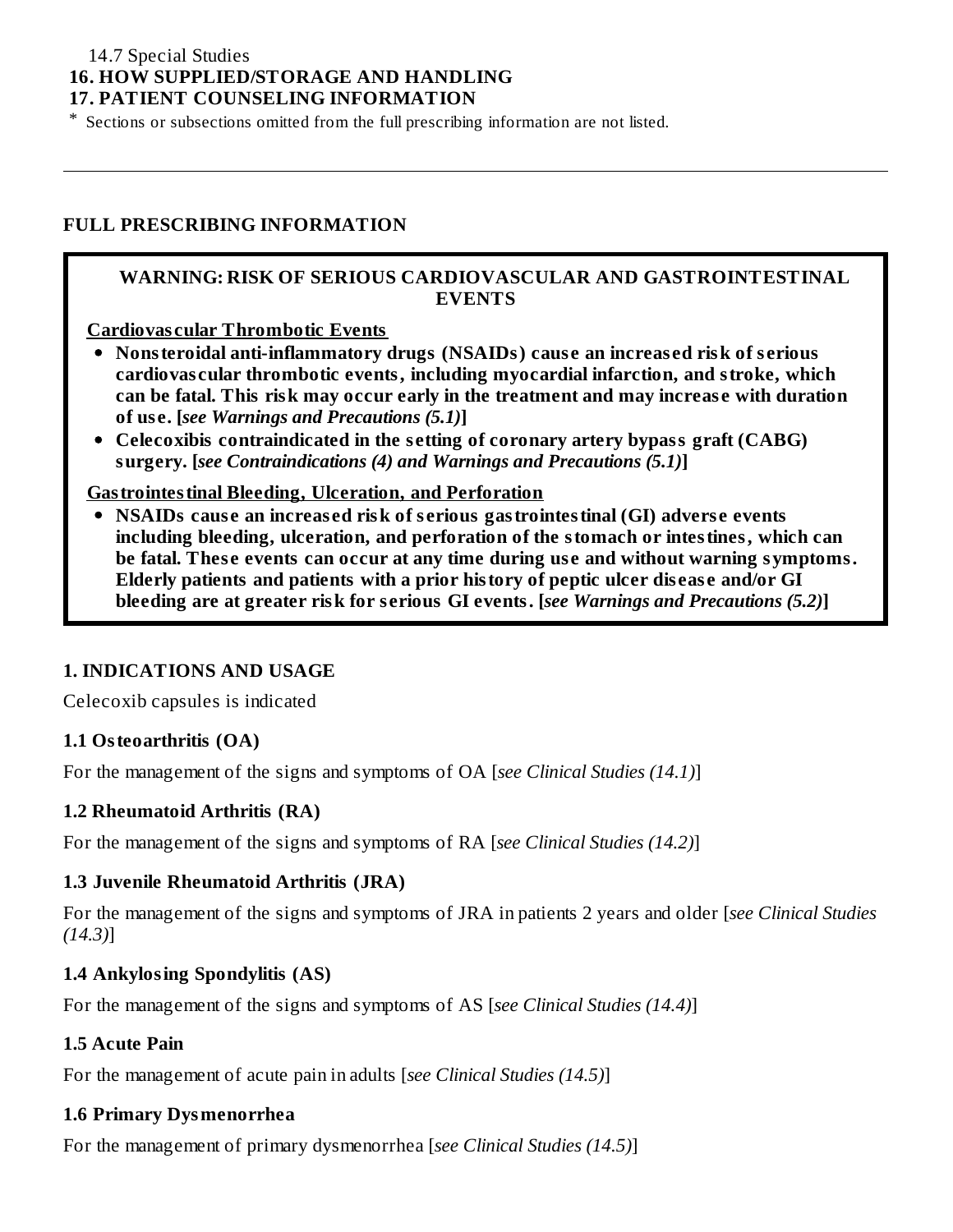#### **2. DOSAGE AND ADMINISTRATION**

#### **2.1 General Dosing Instructions**

Carefully consider the potential benefits and risks of celecoxib capsules and other treatment options before deciding to use celecoxib capsules. Use the lowest effective dosage for the shortest duration consistent with individual patient treatment goals [*see Warnings and Precautions (5)*].

These doses can be given without regard to timing of meals.

#### **2.2 Osteoarthritis**

For OA, the dosage is 200 mg per day administered as a single dose or as 100 mg twice daily.

#### **2.3 Rheumatoid Arthritis**

For RA, the dosage is 100 mg to 200 mg twice daily.

#### **2.4 Juvenile Rheumatoid Arthritis**

For JRA, the dosage for pediatric patients (age 2 years and older) is based on weight. For patients  $\geq 10$ kg to  $\leq$  25 kg the recommended dose is 50 mg twice daily. For patients  $>$  25 kg the recommended dose is 100 mg twice daily.

For patients who have difficulty swallowing capsules, the contents of a celecoxib capsule can be added to applesauce. The entire capsule contents are carefully emptied onto a level teaspoon of cool or room temperature applesauce and ingested immediately with water. The sprinkled capsule contents on applesauce are stable for up to 6 hours under refrigerated conditions (2 °C to 8 °C / 35 °F to 45 °F).

#### **2.5 Ankylosing Spondylitis**

For AS, the dosage of celecoxib capsules is 200 mg daily in single (once per day) or divided (twice per day) doses. If no effect is observed after 6 weeks, a trial of 400 mg daily may be worthwhile. If no effect is observed after 6 weeks on 400 mg daily, a response is not likely and consideration should be given to alternate treatment options.

#### **2.6 Management of Acute Pain and Treatment of Primary Dysmenorrhea**

For management of Acute Pain and Treatment of Primary Dysmenorrhea, the dosage is 400 mg initially, followed by an additional 200 mg dose if needed on the first day. On subsequent days, the recommended dose is 200 mg twice daily as needed.

#### **2.7 Special Populations**

#### Hepatic Impairment

In patients with moderate hepatic impairment (Child-Pugh Class B), reduce the dose by 50%. The use of celecoxib capsules in patients with severe hepatic impairment is not recommended [*see Warnings and Precautions (5.5), Use in Specific Populations (8.6), and Clinical Pharmacology (12.3)].*

#### Poor Metabolizers of CYP2C9 Substrates

In adult patients who are known or suspected to be poor CYP2C9 metabolizers based on genotype or previous history/experience with other CYP2C9 substrates (such as warfarin, phenytoin), initiate treatment with half of the lowest recommended dose.

In patients with JRA who are known or suspected to be poor CYP2C9 metabolizers, consider using alternative treatments. [*see Use in Specific populations (8.8) and Clinical Pharmacology (12.5)]*.

#### **3. DOSAGE FORMS AND STRENGTHS**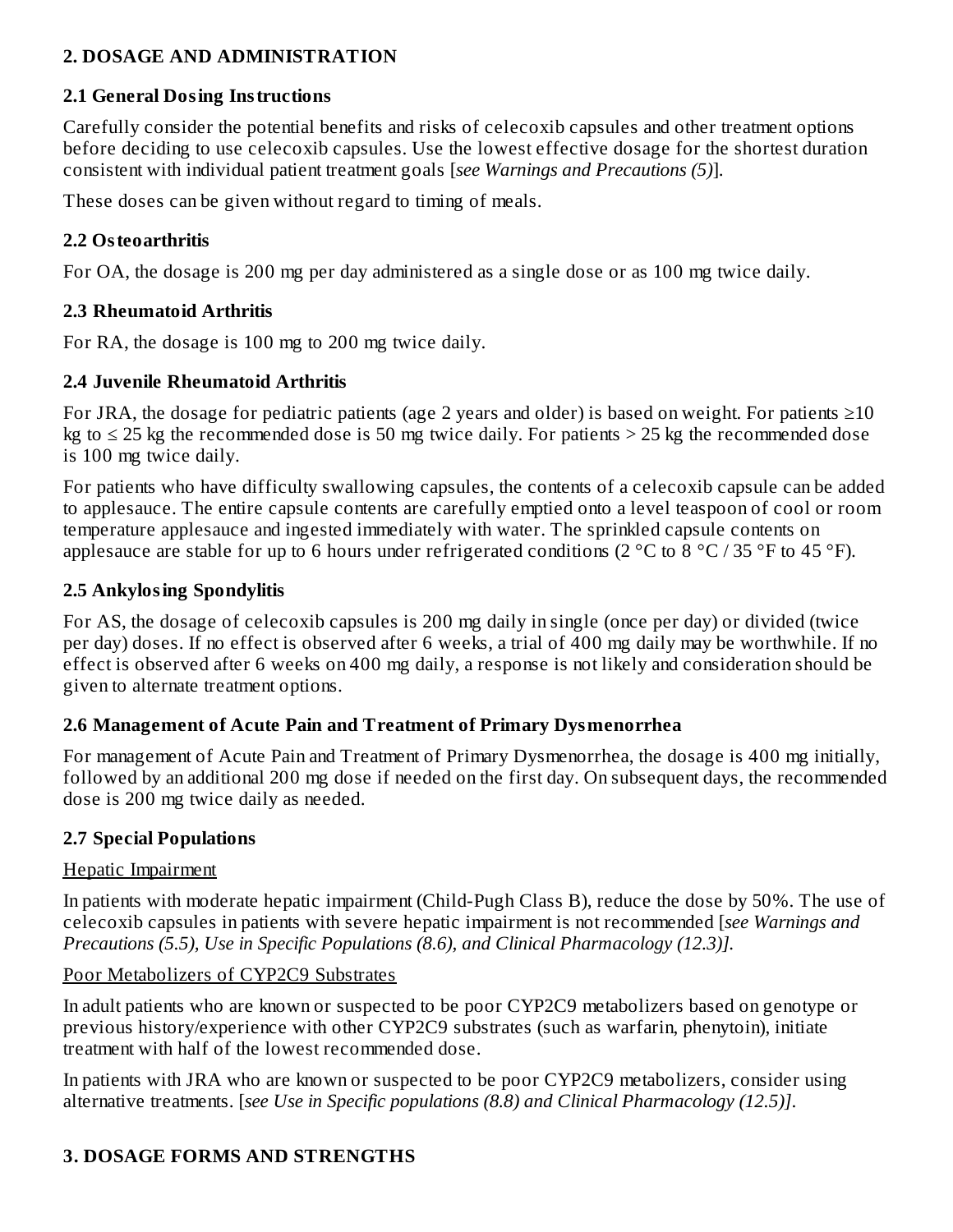Celecoxib Capsules:

50 mg white, with reverse printed white on yellow band of body and cap with markings of CELECOXIB on the cap and 50 on the body

100 mg white, with reverse printed white on blue band of body and cap with markings of CELECOXIB on the cap and 100 on the body

200 mg white, with reverse printed white on green band with markings of CELECOXIB on the cap and 200 on the body

400 mg white, with reverse printed white on red band with markings of CELECOXIB on the cap and 400 on the body.

# **4. CONTRAINDICATIONS**

#### **Celecoxib is contraindicated in the following patients:**

- Known hypersensitivity (e.g., anaphylactic reactions and serious skin reactions) to celecoxib, any components of the drug product [see *Warnings and Precautions (5.7, 5.9)*].
- History of asthma, urticaria, or other allergic-type reactions after taking aspirin or other NSAIDs. Severe, sometimes fatal, anaphylactic reactions to NSAIDs, have been reported in such patients [*see Warnings and Precautions (5.7, 5.8)*].
- In the setting of CABG surgery [*see Warnings and Precautions (5.1)*].
- In patients who have demonstrated allergic-type reactions to sulfonamides.

# **5. WARNINGS AND PRECAUTIONS**

#### **5.1 Cardiovas cular Thrombotic Events**

Clinical trials of several cyclooxygenase-2 (COX-2) selective and nonselective NSAIDs of up to three years duration have shown an increased risk of serious cardiovascular (CV) thrombotic events, including myocardial infarction (MI) and stroke, which can be fatal. Based on available data, it is unclear that the risk for CV thrombotic events is similar for all NSAIDs. The relative increase in serious CV thrombotic events over baseline conferred by NSAID use appears to be similar in those with and without known CV disease or risk factors for CV disease. However, patients with known CV disease or risk factors had a higher absolute incidence of excess serious CV thrombotic events, due to their increased baseline rate. Some observational studies found that this increased risk of serious CV thrombotic events began as early as the first weeks of treatment. The increase in CV thrombotic risk has been observed most consistently at higher doses.

In the APC (Adenoma Prevention with Celecoxib) trial, there was about a threefold increased risk of the composite endpoint of cardiovascular death, MI, or stroke for the celecoxib 400 mg twice daily and celecoxib 200 mg twice daily treatment arms compared to placebo. The increases in both celecoxib dose groups versus placebo-treated patients were mainly due to an increased incidence of myocardial infarction [see *Clinical Studies (14.7)*].

A randomized controlled trial entitled the Prospective Randomized Evaluation of Celecoxib Integrated Safety vs. Ibuprofen Or Naproxen (PRECISION) was conducted to assess the relative cardiovascular thrombotic risk of a COX-2 inhibitor, celecoxib, compared to the non- selective NSAIDs naproxen and ibuprofen. Celecoxib 100 mg twice daily was non-inferior to naproxen 375 to 500 mg twice daily and ibuprofen 600 to 800 mg three times daily for the composite endpoint of the Antiplatelet Trialists' Collaboration (APTC), which consists of cardiovascular death (including hemorrhagic death), non-fatal myocardial infarction, and non-fatal stroke [See *Clinical Studies (14.6)*].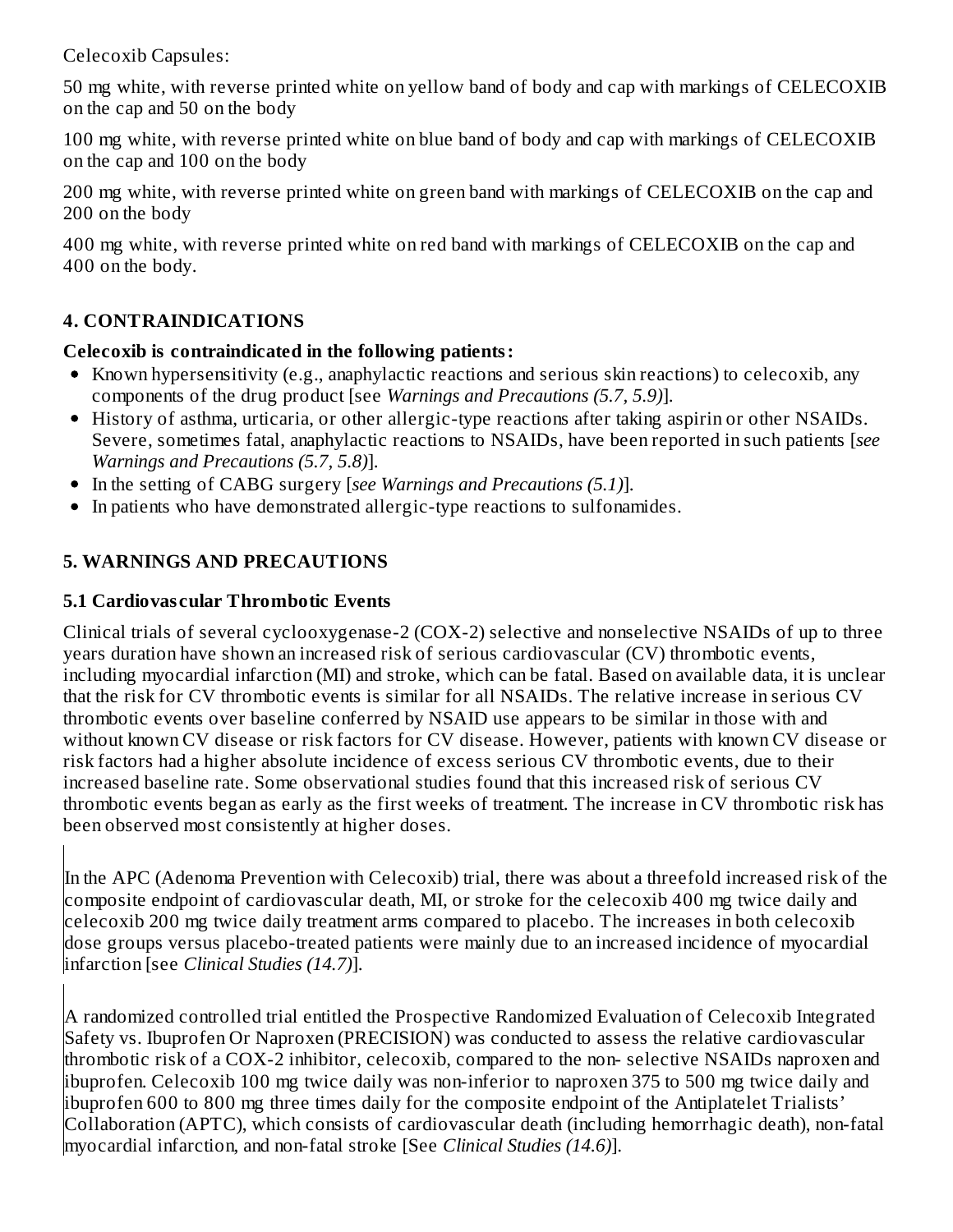To minimize the potential risk for an adverse CV event in NSAID-treated patients, use the lowest effective dose for the shortest duration possible. Physicians and patients should remain alert for the development of such events, throughout the entire treatment course, even in the absence of previous CV symptoms. Patients should be informed about the symptoms of serious CV events and the steps to take if they occur.

There is no consistent evidence that concurrent use of aspirin mitigates the increased risk of serious CV thrombotic events associated with NSAID use. The concurrent use of aspirin and an NSAID, such as celecoxib, increases the risk of serious gastrointestinal (GI) events [*see Warnings and Precautions (5.2)*].

#### Status Post Coronary Artery Bypass Graft (CABG) Surgery

Two large, controlled clinical trials of a COX-2 selective NSAID for the treatment of pain in the first 10 to 14 days following CABG surgery found an increased incidence of myocardial infarction and stroke. NSAIDs are contraindicated in the setting of CABG [*see Contraindications (4)* ].

#### Post-MI Patients

Observational studies conducted in the Danish National Registry have demonstrated that patients treated with NSAIDs in the post-MI period were at increased risk of reinfarction, CV-related death, and allcause mortality beginning in the first week of treatment. In this same cohort, the incidence of death in the first year post-MI was 20 per 100 person years in NSAID-treated patients compared to 12 per 100 person years in non-NSAID exposed patients. Although the absolute rate of death declined somewhat after the first year post-MI, the increased relative risk of death in NSAID users persisted over at least the next four years of follow-up.

Avoid the use of celecoxib in patients with a recent MI unless the benefits are expected to outweigh the risk of recurrent CV thrombotic events. If celecoxib is used in patients with a recent MI, monitor patients for signs of cardiac ischemia.

# **5.2 Gastrointestinal Bleeding, Ulceration, and Perforation**

NSAIDs, including celecoxib cause serious gastrointestinal (GI) adverse events including inflammation, bleeding, ulceration, and perforation of the esophagus, stomach, small intestine, or large intestine, which can be fatal. These serious adverse events can occur at any time, with or without warning symptoms, in patients treated with celecoxib. Only one in five patients who develop a serious upper GI adverse event on NSAID therapy is symptomatic. Upper GI ulcers, gross bleeding, or perforation caused by NSAIDs occurred in approximately 1% of patients treated for 3 to 6 months, and in about 2% to 4% of patients treated for one year. However, even short-term NSAID therapy is not without risk.

# Risk Factors for GI Bleeding, Ulceration, and Perforation

Patients with a prior history of peptic ulcer disease and/or GI bleeding who used NSAIDs had a greater than 10-fold increased risk for developing a GI bleed compared to patients without these risk factors. Other factors that increase the risk of GI bleeding in patients treated with NSAIDs include longer duration of NSAID therapy; concomitant use of oral corticosteroids, antiplatelet drugs (such as aspirin), anticoagulants; or selective serotonin reuptake inhibitors (SSRIs); smoking; use of alcohol; older age; and poor general health status. Most postmarketing reports of fatal GI events occurred in elderly or debilitated patients. Additionally, patients with advanced liver disease and/or coagulopathy are at increased risk for GI bleeding.

Complicated and symptomatic ulcer rates were 0.78% at nine months for all patients in the CLASS trial, and 2.19% for the subgroup on low-dose ASA. Patients 65 years of age and older had an incidence of 1.40% at nine months, 3.06% when also taking ASA [see *Clinical Studies (14.7)*].

# Strategies to Minimize the GI Risks in NSAID-treated patients:

Use the lowest effective dosage for the shortest possible duration.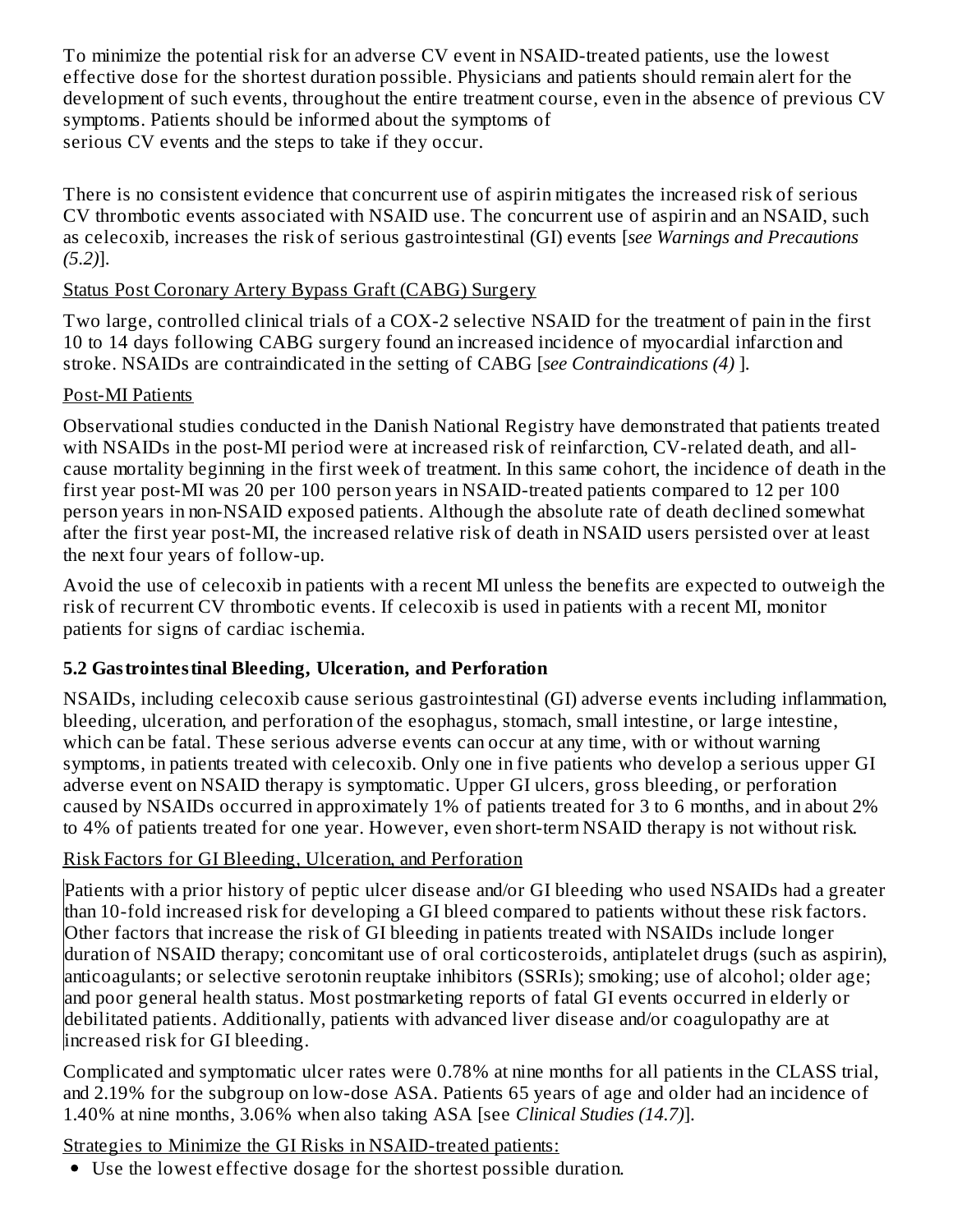- Avoid administration of more than one NSAID at a time.
- Avoid use in patients at higher risk unless benefits are expected to outweigh the increased risk of bleeding. For such patients, as well as those with active GI bleeding, consider alternate therapies other than NSAIDs.
- Remain alert for signs and symptoms of GI ulceration and bleeding during NSAID therapy.
- If a serious GI adverse event is suspected, promptly initiate evaluation and treatment, and discontinue celecoxib until a serious GI adverse event is ruled out.
- In the setting of concomitant use of low-dose aspirin for cardiac prophylaxis, monitor patients more closely for evidence of GI bleeding [*see Drug Interactions (7)*].

# **5.3 Hepatotoxicity**

Elevations of ALT or AST (three or more times the upper limit of normal [ULN]) have been reported in approximately 1% of NSAID-treated patients in clinical trials. In addition, rare, sometimes fatal, cases of severe hepatic injury, including fulminant hepatitis, liver necrosis, and hepatic failure have been reported.

Elevations of ALT or AST (less than three times ULN) may occur in up to 15% of patients treated with NSAIDs including celecoxib.

In controlled clinical trials of celecoxib, the incidence of borderline elevations (greater than or equal to 1.2 times and less than 3 times the upper limit of normal) of liver associated enzymes was 6% for celecoxib and 5% for placebo, and approximately 0.2% of patients taking celecoxib and 0.3% of patients taking placebo had notable elevations of ALT and AST.

Inform patients of the warning signs and symptoms of hepatotoxicity (e.g., nausea, fatigue, lethargy, diarrhea, pruritus, jaundice, right upper quadrant tenderness, and "flu-like" symptoms). If clinical signs and symptoms consistent with liver disease develop, or if systemic manifestations occur (e.g., eosinophilia, rash), discontinue celecoxib immediately, and perform a clinical evaluation of the patient.

# **5.4 Hypertension**

NSAIDs, including celecoxib can lead to new onset of hypertension or worsening of preexisting hypertension, either of which may contribute to the increased incidence of CV events. Patients taking angiotensin converting enzyme (ACE) inhibitors, thiazide diuretics or loop diuretics may have impaired response to these therapies when taking NSAIDs [*see Drug Interactions (7)*].

See *Clinical Studies (14.6, 14.7)* for additional blood pressure data for celecoxib.

Monitor blood pressure (BP) during the initiation of NSAID treatment and throughout the course of therapy.

# **5.5 Heart Failure and Edema**

The Coxib and traditional NSAID Trialists' Collaboration meta-analysis of randomized controlled trials demonstrated an approximately two-fold increase in hospitalizations for heart failure in COX-2 selective-treated patients and nonselective NSAID-treated patients compared to placebo-treated patients. In a Danish National Registry study of patients with heart failure, NSAID use increased the risk of MI, hospitalization for heart failure, and death.

Additionally, fluid retention and edema have been observed in some patients treated with NSAIDs. Use of celecoxib may blunt the CV effects of several therapeutic agents used to treat these medical conditions (e.g., diuretics, ACE inhibitors, or angiotensin receptor blockers [ARBs]) [*see Drug Interactions (7)*].

In the CLASS study [*see Clinical Studies (14.7)*], the Kaplan-Meier cumulative rates at 9 months of peripheral edema in patients on celecoxib 400 mg twice daily (4-fold and 2-fold the recommended OA and RA doses, respectively), ibuprofen 800 mg three times daily and diclofenac 75 mg twice daily were 4.5%, 6.9% and 4.7%, respectively.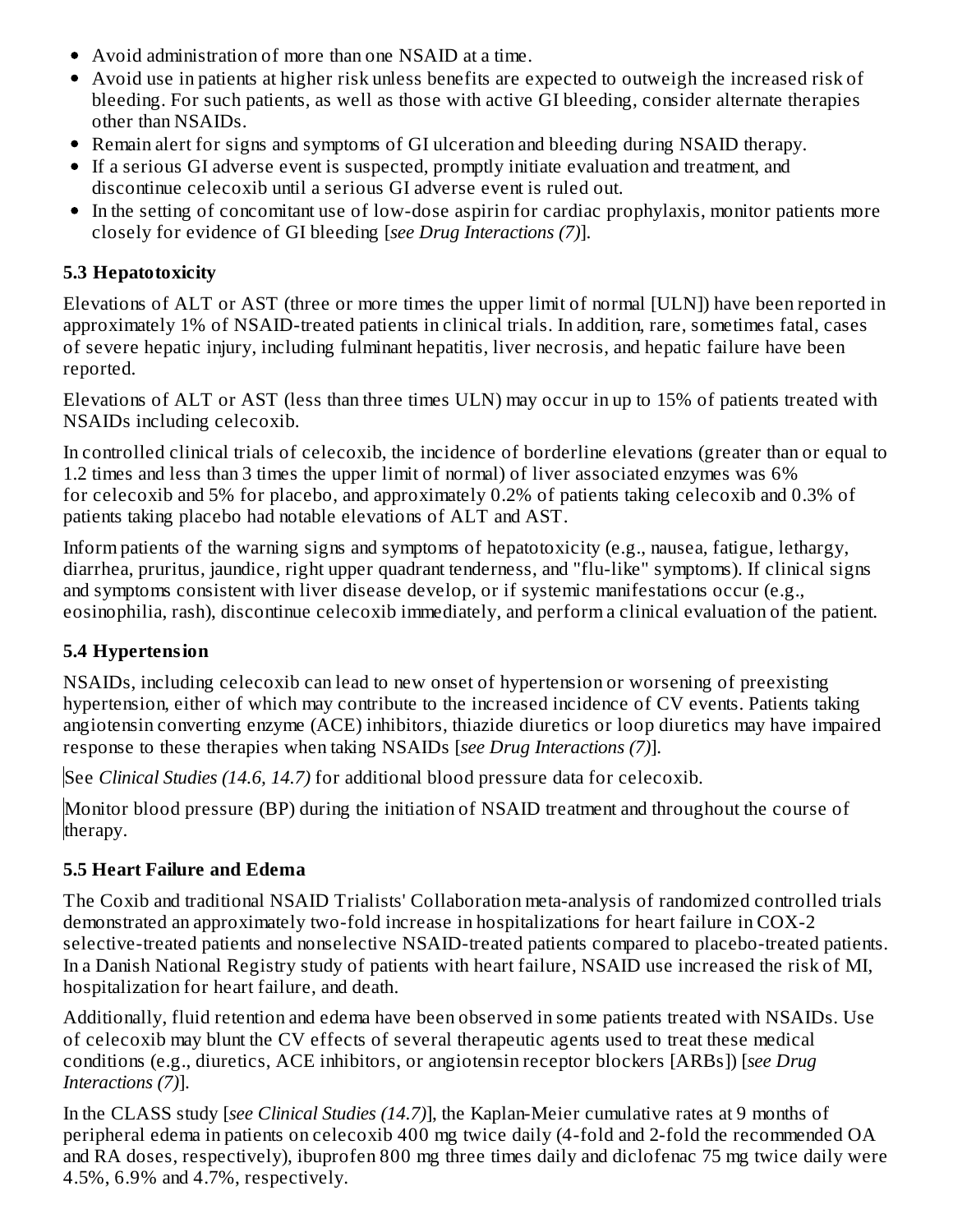Avoid the use of celecoxib in patients with severe heart failure unless the benefits are expected to outweigh the risk of worsening heart failure. If celecoxib is used in patients with severe heart failure, monitor patients for signs of worsening heart failure.

# **5.6 Renal Toxicity and Hyperkalemia**

# Renal Toxicity

Long-term administration of NSAIDs has resulted in renal papillary necrosis and other renal injury.

Renal toxicity has also been seen in patients in whom renal prostaglandins have a compensatory role in the maintenance of renal perfusion. In these patients, administration of an NSAID may cause a dosedependent reduction in prostaglandin formation and, secondarily, in renal blood flow, which may precipitate overt renal decompensation. Patients at greatest risk of this reaction are those with impaired renal function, dehydration, hypovolemia**,** heart failure, liver dysfunction, those taking diuretics, ACE inhibitors or the ARBs, and the elderly. Discontinuation of NSAID therapy is usually followed by recovery to the pretreatment state.

No information is available from controlled clinical studies regarding the use of celecoxib in patients with advanced renal disease. The renal effects of celecoxib may hasten the progression of renal dysfunction in patients with preexisting renal disease.

Correct volume status in dehydrated or hypovolemic patients prior to initiating celecoxib. Monitor renal function in patients with renal or hepatic impairment, heart failure, dehydration, or hypovolemia during use of celecoxib [*see Drug Interactions (7)*]. Avoid the use of celecoxib in patients with advanced renal disease unless the benefits are expected to outweigh the risk of worsening renal function. If celecoxib is used in patients with advanced renal disease, monitor patients for signs of worsening renal function.

# Hyperkalemia

Increases in serum potassium concentration, including hyperkalemia, have been reported with use of NSAIDs, even in some patients without renal impairment. In patients with normal renal function, these effects have been attributed to a hyporeninemic- hypoaldosteronism state.

# **5.7 Anaphylactic Reactions**

Celecoxib has been associated with anaphylactic reactions in patients with and without known hypersensitivity to celecoxib and in patients with aspirin sensitive asthma. Celecoxib is a sulfonamide and both NSAIDs and sulfonamides may cause allergic type reactions including anaphylactic symptoms and life-threatening or less severe asthmatic episodes in certain susceptible people [see *Contraindications (4) and Warnings and Precautions (5.8)*].

Seek emergency help if any anaphylactic reaction occurs.

# **5.8 Exacerbation of Asthma Related to Aspirin Sensitivity**

A subpopulation of patients with asthma may have aspirin-sensitive asthma which may include chronic rhinosinusitis complicated by nasal polyps; severe, potentially fatal bronchospasm; and/or intolerance to aspirin and other NSAIDs. Because cross-reactivity between aspirin and other NSAIDs has been reported in such aspirin-sensitive patients, celecoxib is contraindicated in patients with this form of aspirin sensitivity [*see Contraindications (4)*]. When celecoxib is used in patients with preexisting asthma (without known aspirin sensitivity), monitor patients for changes in the signs and symptoms of asthma.

# **5.9 Serious Skin Reactions**

Serious skin reactions have occurred following treatment with celecoxib, including erythema multiforme, exfoliative dermatitis, Stevens-Johnson Syndrome (SJS), toxic epidermal necrolysis (TEN), drug reaction with eosinophilia and systemic symptoms (DRESS), and acute generalized exanthematous pustulosis (AGEP). These serious events may occur without warning and can be fatal.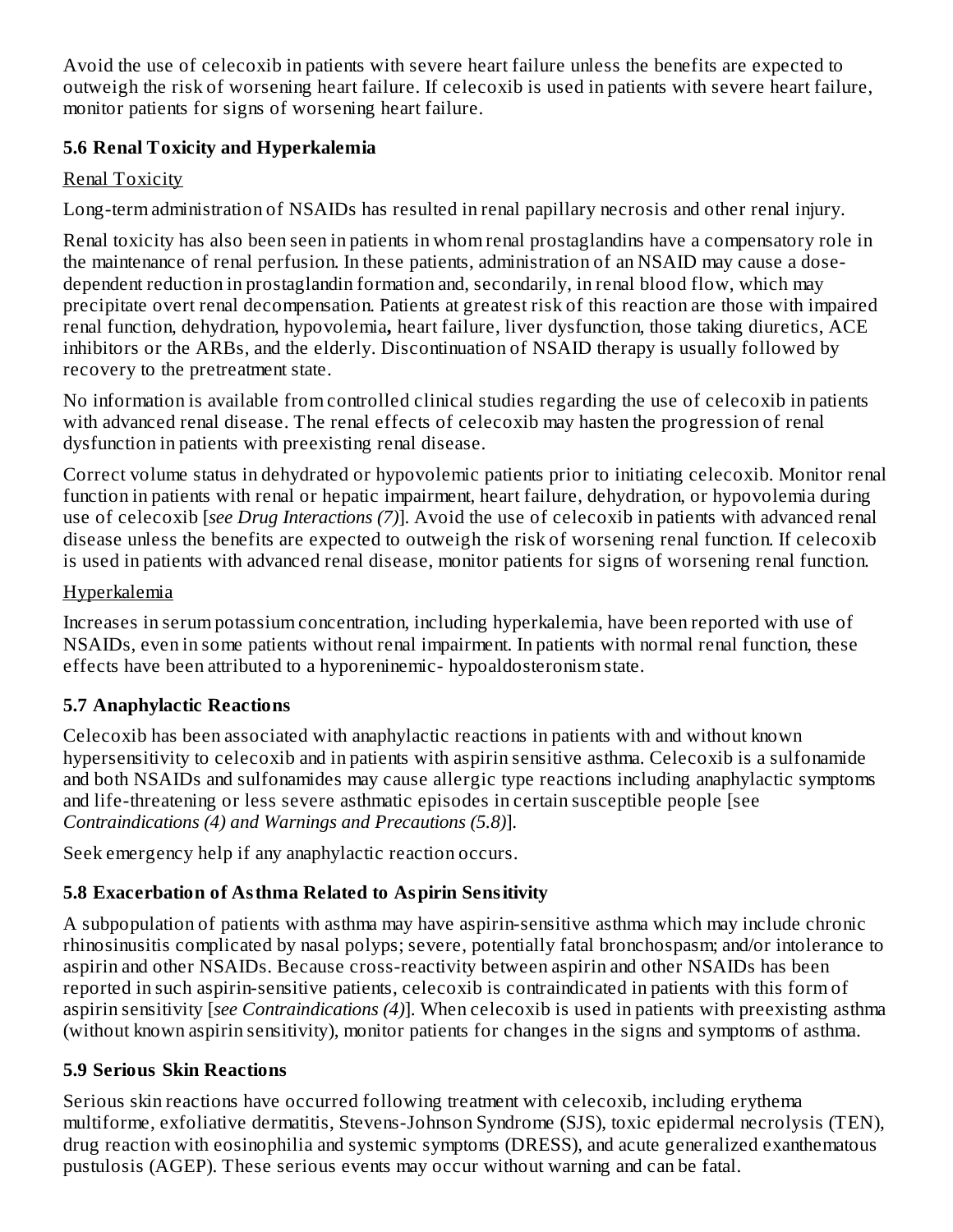Inform patients about the signs and symptoms of serious skin reactions, and to discontinue the use of celecoxib at the first appearance of skin rash or any other sign of hypersensitivity. celecoxib is contraindicated in patients with previous serious skin reactions to NSAIDs [*see Contraindications (4)*].

#### **5.10 Premature Closure of Fetal Ductus Arteriosus**

Celecoxib may cause premature closure of the ductus arteriosus. Avoid use of NSAIDs, including celecoxib, in pregnant women starting at 30 weeks of gestation (third trimester) [*see Use in Specific Populations (8.1)*].

# **5.11 Hematological Toxicity**

Anemia has occurred in NSAID-treated patients. This may be due to occult or gross blood loss, fluid retention, or an incompletely described effect on erythropoiesis. If a patient treated with celecoxib has any signs or symptoms of anemia, monitor hemoglobin or hematocrit.

In controlled clinical trials the incidence of anemia was 0.6% with celecoxib and 0.4% with placebo. Patients on long-term treatment with celecoxib should have their hemoglobin or hematocrit checked if they exhibit any signs or symptoms of anemia or blood loss.

NSAIDs, including celecoxib, may increase the risk of bleeding events. Co-morbid conditions such as coagulation disorders or concomitant use of warfarin, other anticoagulants, antiplatelet drugs (e.g., aspirin), SSRIs and serotonin norepinephrine reuptake inhibitors (SNRIs) may increase this risk. Monitor these patients for signs of bleeding [see Drug Interactions (7)].

#### **5.12 Masking of Inflammation and Fever**

The pharmacological activity of celecoxib in reducing inflammation, and possibly fever, may diminish the utility of diagnostic signs in detecting infections.

# **5.13 Laboratory Monitoring**

Because serious GI bleeding, hepatotoxicity, and renal injury can occur without warning symptoms or signs, consider monitoring patients on long-term NSAID treatment with a CBC and a chemistry profile periodically [*see Warnings and Precautions (5.2, 5.3, 5.6)*].

In controlled clinical trials, elevated BUN occurred more frequently in patients receiving celecoxib compared with patients on placebo. This laboratory abnormality was also seen in patients who received comparator NSAIDs in these studies. The clinical significance of this abnormality has not been established.

# **5.14 Diss eminated Intravas cular Coagulation (DIC)**

Because of the risk of disseminated intravascular coagulation with use of celecoxib in pediatric patients with systemic onset JRA, monitor patients for signs and symptoms of abnormal clotting or bleeding, and inform patients and their caregivers to report symptoms as soon as possible.

# **6. ADVERSE REACTIONS**

The following adverse reactions are discussed in greater detail in other sections of the labeling:

- Cardiovascular Thrombotic Events [*see Warnings and Precautions (5.1)*]
- GI Bleeding, Ulceration and Perforation [*see Warnings and Precautions (5.2)*]
- Hepatotoxicity [*see Warnings and Precautions (5.3)*]
- Hypertension [*see Warnings and Precautions (5.4)*]
- Heart Failure and Edema [*see Warnings and Precautions (5.5)*]
- Renal Toxicity and Hyperkalemia [*see Warnings and Precautions (5.6)*]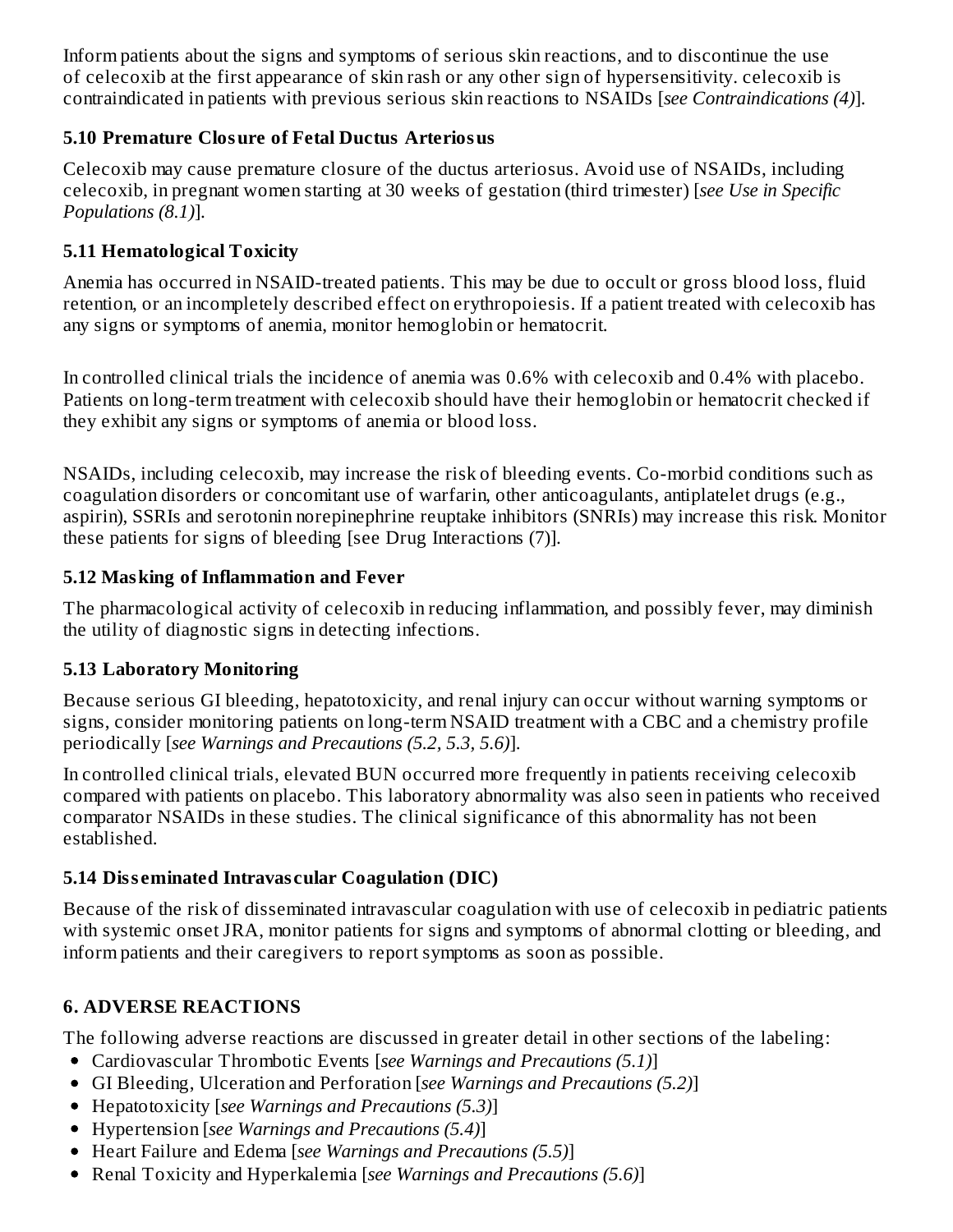- Anaphylactic Reactions [*see Warnings and Precautions (5.7)*]
- Serious Skin Reactions [*see Warnings and Precautions (5.9)*]
- Hematologic Toxicity [see *Warnings and Precautions (5.11)*]

#### **6.1 Clinical Trials Experience**

Because clinical trials are conducted under widely varying conditions, adverse reaction rates observed in the clinical trials of a drug cannot be directly compared to rates in the clinical trials of another drug and may not reflect the rates observed in practice. The adverse reaction information from clinical trials does, however, provide a basis for identifying the adverse events that appear to be related to drug use and for approximating rates.

Of the celecoxib-treated patients in the pre-marketing controlled clinical trials, approximately 4,250 were patients with OA, approximately 2,100 were patients with RA, and approximately 1,050 were patients with post-surgical pain. More than 8,500 patients received a total daily dose of celecoxib of 200 mg (100 mg twice daily or 200 mg once daily) or more, including more than 400 treated at 800 mg (400 mg twice daily). Approximately 3,900 patients received celecoxib at these doses for 6 months or more; approximately 2,300 of these have received it for 1 year or more and 124 of these have received it for 2 years or more.

#### Pre-marketing Controlled Arthritis Trials

Table 1 lists all adverse events, regardless of causality, occurring in  $\geq 2\%$  of patients receiving celecoxib from 12 controlled studies conducted in patients with OA or RA that included a placebo and/or a positive control group. Since these 12 trials were of different durations, and patients in the trials may not have been exposed for the same duration of time, these percentages do not capture cumulative rates of occurrence.

|                                    | <b>CBX</b> | <b>Placebo</b> | <b>NAP</b> | <b>DCF</b> | <b>IBU</b> |
|------------------------------------|------------|----------------|------------|------------|------------|
|                                    | $N = 4146$ | $N = 1864$     | $N = 1366$ | $N = 387$  | $N = 345$  |
| <b>Gas trointes tinal</b>          |            |                |            |            |            |
| Abdominal Pain                     | 4.1%       | 2.8%           | 7.7%       | 9.0%       | 9.0%       |
| Diarrhea                           | 5.6%       | 3.8%           | 5.3%       | 9.3%       | 5.8%       |
| Dyspepsia                          | 8.8%       | 6.2%           | 12.2%      | 10.9%      | 12.8%      |
| Flatulence                         | 2.2%       | 1.0%           | 3.6%       | 4.1%       | 3.5%       |
| Nausea                             | 3.5%       | 4.2%           | 6.0%       | 3.4%       | 6.7%       |
| <b>Body as a whole</b>             |            |                |            |            |            |
| <b>Back Pain</b>                   | 2.8%       | 3.6%           | 2.2%       | 2.6%       | 0.9%       |
| Peripheral Edema                   | 2.1%       | 1.1%           | 2.1%       | 1.0%       | 3.5%       |
| Injury-Accidental                  | 2.9%       | 2.3%           | 3.0%       | 2.6%       | 3.2%       |
| <b>Central, Peripheral Nervous</b> |            |                |            |            |            |
| s ys tem                           |            |                |            |            |            |
| <b>Dizziness</b>                   | 2.0%       | 1.7%           | 2.6%       | 1.3%       | 2.3%       |
| Headache                           | 15.8%      | 20.2%          | 14.5%      | 15.5%      | 15.4%      |
| <b>Ps</b> ychiatric                |            |                |            |            |            |
| Insomnia                           | 2.3%       | 2.3%           | 2.9%       | 1.3%       | 1.4%       |
| <b>Respiratory</b>                 |            |                |            |            |            |
| Pharyngitis                        | 2.3%       | 1.1%           | 1.7%       | 1.6%       | 2.6%       |
| Rhinitis                           | 2.0%       | 1.3%           | 2.4%       | 2.3%       | 0.6%       |
| Sinusitis                          | 5.0%       | 4.3%           | 4.0%       | 5.4%       | 5.8%       |
| <b>Upper Respiratory Infection</b> | 8.1%       | 6.7%           | 9.9%       | 9.8%       | 9.9%       |

#### **Table 1: Advers e Events Occurring in ≥ 2% of Celecoxib Patients from Pre-marketing Controlled Arthritis Trials**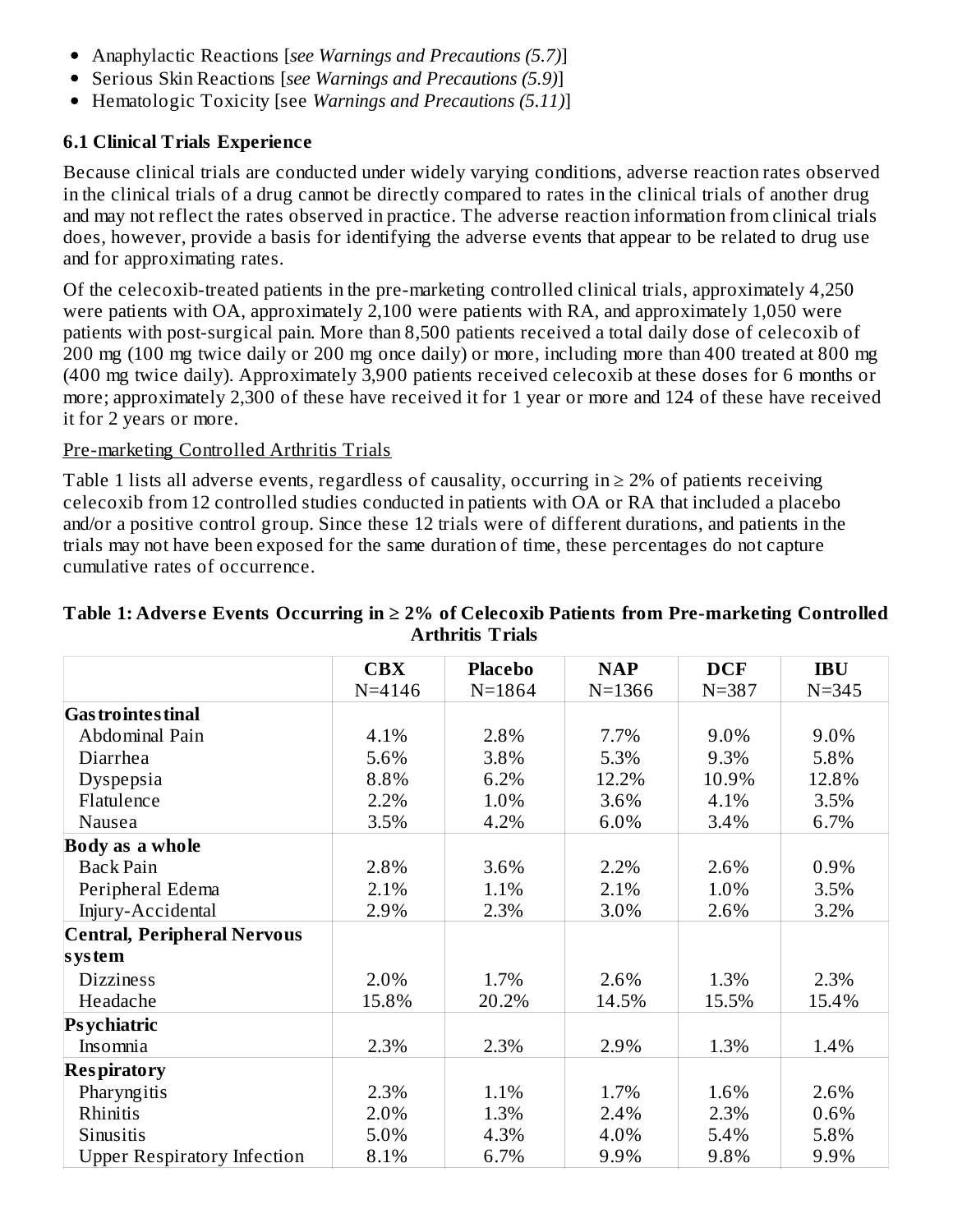| <b>Skin</b>                                                                                                                                                                                                                                                                                                                                                                           |      |         |      |    |      |
|---------------------------------------------------------------------------------------------------------------------------------------------------------------------------------------------------------------------------------------------------------------------------------------------------------------------------------------------------------------------------------------|------|---------|------|----|------|
| Rash                                                                                                                                                                                                                                                                                                                                                                                  | 2.2% | $2.1\%$ | 2.1% | 3% | 1.2% |
| $CRY = C$ $\triangle$ $\triangle$ $\triangle$ $\triangle$ $\triangle$ $\triangle$ $\triangle$ $\triangle$ $\triangle$ $\triangle$ $\triangle$ $\triangle$ $\triangle$ $\triangle$ $\triangle$ $\triangle$ $\triangle$ $\triangle$ $\triangle$ $\triangle$ $\triangle$ $\triangle$ $\triangle$ $\triangle$ $\triangle$ $\triangle$ $\triangle$ $\triangle$ $\triangle$ $\triangle$ $\$ |      |         |      |    |      |

CBX =Celecoxib 100 mg to 200 mg twice daily or 200 mg once daily;

NAP = Naproxen 500 mg twice daily;

DCF = Diclofenac 75 mg twice daily;

IBU = Ibuprofen 800 mg three times daily.

In placebo- or active-controlled clinical trials, the discontinuation rate due to adverse events was 7.1% for patients receiving celecoxib and 6.1% for patients receiving placebo. Among the most common reasons for discontinuation due to adverse events in the celecoxib treatment groups were dyspepsia and abdominal pain (cited as reasons for discontinuation in 0.8% and 0.7% of celecoxib patients, respectively). Among patients receiving placebo, 0.6% discontinued due to dyspepsia and 0.6% withdrew due to abdominal pain.

The following adverse reactions occurred in 0.1% to 1.9% of patients treated with celecoxib (100 mg to 200 mg twice daily or 200 mg once daily):

*Gastrointestinal:* Constipation, diverticulitis, dysphagia, eructation, esophagitis, gastritis, gastroenteritis, gastroesophageal reflux, hemorrhoids, hiatal hernia, melena, dry mouth, stomatitis, tenesmus, vomiting

*Cardiovascular:* Aggravated hypertension, angina pectoris, coronary artery disorder, myocardial infarction

*General:* Hypersensitivity, allergic reaction, chest pain, cyst NOS, edema generalized, face edema, fatigue, fever, hot flushes, influenza-like symptoms, pain, peripheral pain

*Central, peripheral nervous system:* Leg cramps, hypertonia, hypoesthesia, migraine, paresthesia, vertigo

*Hearing and vestibular:* Deafness, tinnitus

*Heart rate and rhythm:* Palpitation, tachycardia

*Liver and biliary:* Hepatic enzyme increased (including SGOT increased, SGPT increased)

*Metabolic and nutritional:* Blood urea nitrogen (BUN) increased, creatine phosphokinase (CPK) increased, hypercholesterolemia, hyperglycemia, hypokalemia, NPN increased, creatinine increased, alkaline phosphatase increased, weight increased

*Musculoskeletal:* Arthralgia, arthrosis, myalgia, synovitis, tendinitis

*Platelets (bleeding or clotting):* Ecchymosis, epistaxis, thrombocythemia

*Psychiatric:* Anorexia, anxiety, appetite increased, depression, nervousness, somnolence

*Hemic:* Anemia

*Respiratory:* Bronchitis, bronchospasm, bronchospasm aggravated, cough, dyspnea, laryngitis, pneumonia

*Skin and appendages:* Alopecia, dermatitis, photosensitivity reaction, pruritus, rash erythematous, rash maculopapular, skin disorder, skin dry, sweating increased, urticaria

*Application site disorders:* Cellulitis, dermatitis contact

*Urinary:* Albuminuria, cystitis, dysuria, hematuria, micturition frequency, renal calculus

The following serious adverse events (causality not evaluated) occurred in <0.1% of patients:

*Cardiovascular:* Syncope, congestive heart failure, ventricular fibrillation, pulmonary embolism, cerebrovascular accident, peripheral gangrene, thrombophlebitis

*Gastrointestinal:* Intestinal obstruction, intestinal perforation, gastrointestinal bleeding, colitis with bleeding, esophageal perforation, pancreatitis, ileus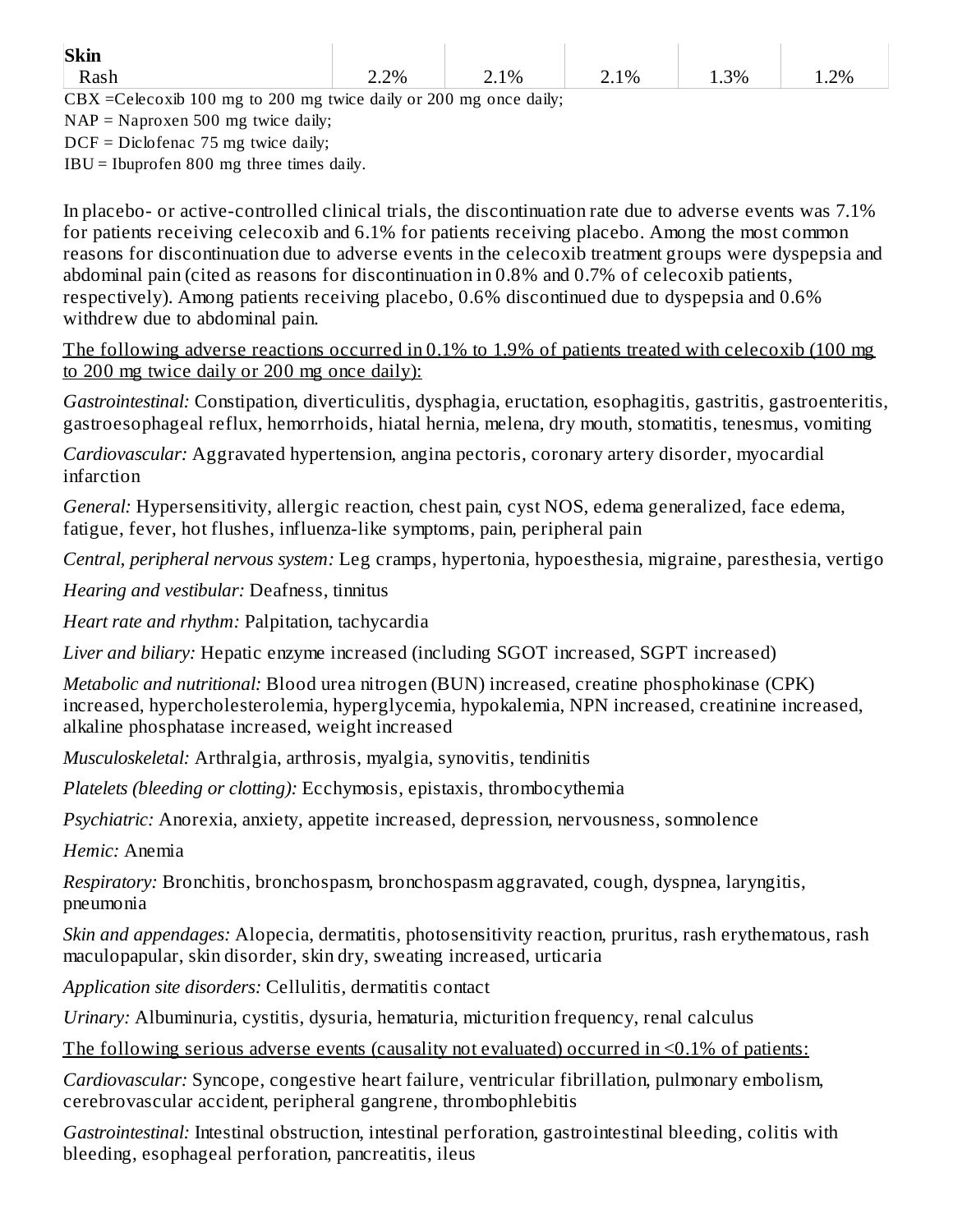*General:* Sepsis, sudden death *Liver and biliary:* Cholelithiasis *Hemic and lymphatic:* Thrombocytopenia *Nervous:* Ataxia, suicide [see *Drug Interactions (7.1)*] *Renal:* Acute renal failure The Celecoxib Long-Term Arthritis Safety Study [see *Special Studies (14.7)*]

*Hematological Events:* The incidence of clinically significant decreases in hemoglobin (>2 g/dL) was lower in patients on celecoxib 400 mg twice daily (0.5%) compared to patients on either diclofenac 75 mg twice daily (1.3%) or ibuprofen 800 mg three times daily 1.9%. The lower incidence of events with celecoxib was maintained with or without aspirin use [*see Clinical Pharmacology (12.2)*].

*Withdrawals/Serious Adverse Events:* Kaplan-Meier cumulative rates at 9 months for withdrawals due to adverse events for celecoxib, diclofenac and ibuprofen were 24%, 29%, and 26%, respectively. Rates for serious adverse events (i.e., causing hospitalization or felt to be life-threatening or otherwise medically significant), regardless of causality, were not different across treatment groups (8%, 7%, and 8%, respectively).

#### Juvenile Rheumatoid Arthritis Study

In a 12-week, double-blind, active-controlled study, 242 JRA patients 2 years to 17 years of age were treated with celecoxib or naproxen; 77 JRA patients were treated with celecoxib 3 mg/kg twice daily, 82 patients were treated with celecoxib 6 mg/kg twice daily, and 83 patients were treated with naproxen 7.5 mg/kg twice daily. The most commonly occurring ( $\geq$  5%) adverse events in celecoxib treated patients were headache, fever (pyrexia), upper abdominal pain, cough, nasopharyngitis, abdominal pain, nausea, arthralgia, diarrhea and vomiting. The most commonly occurring  $(≥ 5%)$  adverse experiences for naproxen-treated patients were headache, nausea, vomiting, fever, upper abdominal pain, diarrhea, cough, abdominal pain, and dizziness (Table 2). Compared with naproxen, celecoxib at doses of 3 and 6 mg/kg twice daily had no observable deleterious effect on growth and development during the course of the 12-week double-blind study. There was no substantial difference in the number of clinical exacerbations of uveitis or systemic features of JRA among treatment groups

In a 12-week, open-label extension of the double-blind study described above, 202 JRA patients were treated with celecoxib 6 mg/kg twice daily. The incidence of adverse events was similar to that observed during the double-blind study; no unexpected adverse events of clinical importance emerged

|                           | <b>All Doses Twice Daily</b> |                   |                     |  |
|---------------------------|------------------------------|-------------------|---------------------|--|
|                           | Celecoxib                    | <b>Celecoxib</b>  | Naproxen            |  |
| <b>System Organ Class</b> | $3 \text{ mg/kg}$            | $6 \text{ mg/kg}$ | $7.5 \text{ mg/kg}$ |  |
| Preferred Term            | $N=77$                       | $N=82$            | $N=83$              |  |
| <b>Any Event</b>          | 64                           | 70                | 72                  |  |
| <b>Eye Disorders</b>      | 5                            | 5                 | 5                   |  |
| <b>Gastrointestinal</b>   | 26                           | 24                | 36                  |  |
| Abdominal pain NOS        | 4                            |                   | 7                   |  |
| Abdominal pain upper      | 8                            | 6                 | 10                  |  |
| <b>Vomiting NOS</b>       | З                            | 6                 | 11                  |  |
| Diarrhea NOS              |                              |                   | 8                   |  |
| Nausea                    |                              |                   |                     |  |
| General                   | 13                           |                   | 18                  |  |

#### **Table 2: Advers e Events Occurring in ≥ 5% of JRA Patients in Any Treatment Group, by System Organ Class (% of patients with events)**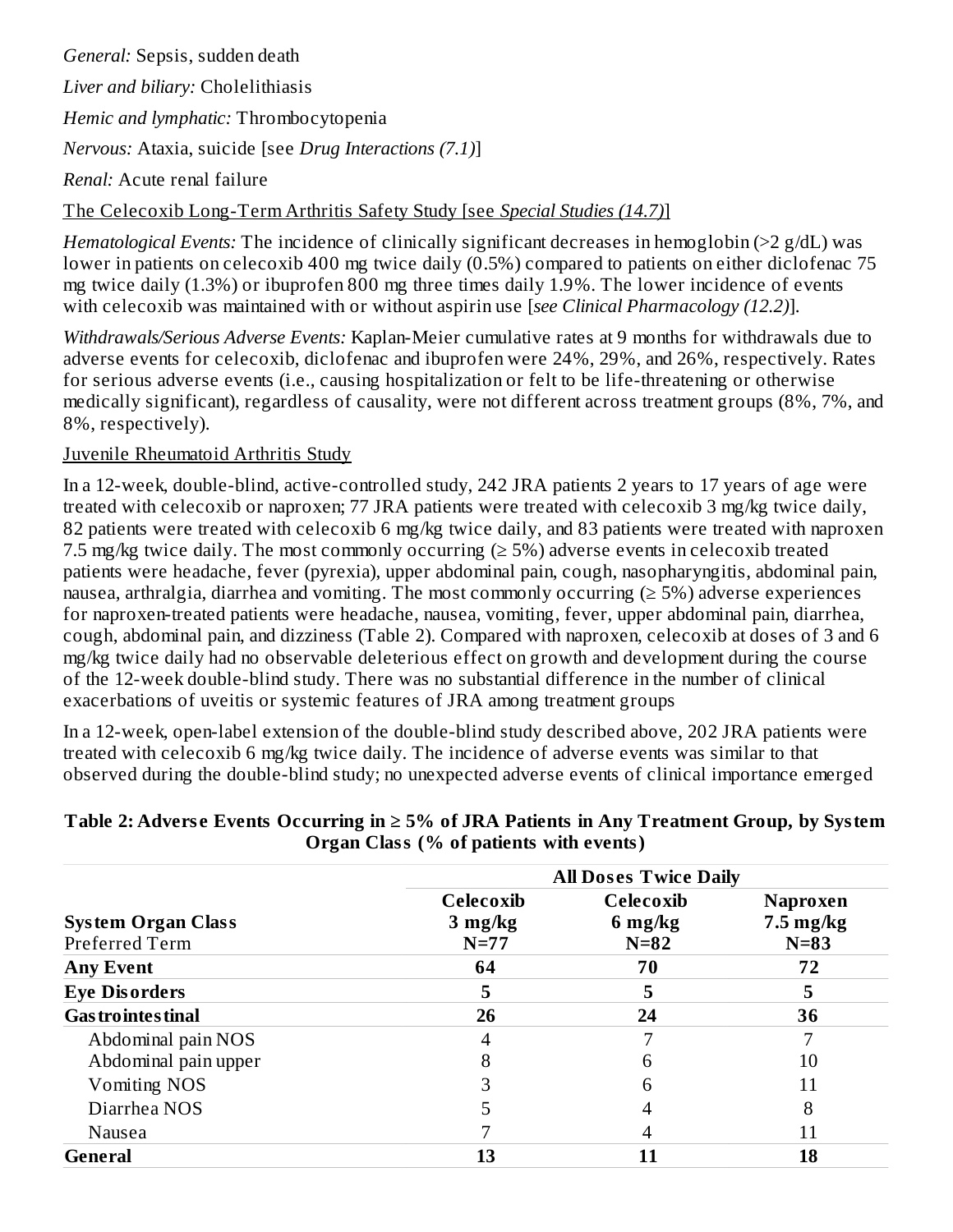| Pyrexia                        |    |    |    |
|--------------------------------|----|----|----|
| <b>Infections</b>              | 25 | 20 | 27 |
| Nasopharyngitis                |    | 6  |    |
| <b>Injury and Poisoning</b>    |    | 6  | 5  |
| Investigations*                |    |    |    |
| Musculos keletal               | 8  | 10 | 17 |
| Arthralgia                     |    |    |    |
| <b>Nervous System</b>          | 17 |    | 21 |
| Headache NOS                   | 13 | 10 | 16 |
| Dizziness (excl vertigo)       |    |    |    |
| <b>Respiratory</b>             | Ω  | 15 | 15 |
| Cough                          |    |    | 8  |
| <b>Skin &amp; Subcutaneous</b> | 10 |    | 18 |

\* Abnormal laboratory tests, which include: Prolonged activated partial thromboplastin time, Bacteriuria NOS present, Blood creatine phosphokinase increased, Blood culture positive, Blood glucose increased, Blood pressure increased, Blood uric acid increased, Hematocrit decreased, Hematuria present, Hemoglobin decreased, Liver function tests NOS abnormal, Proteinuria present, Transaminase NOS increased, Urine analysis abnormal NOS

#### **Other Pre-Approval Studies**

*Adverse Events from Ankylosing Spondylitis Studies:* A total of 378 patients were treated with celecoxib in placebo- and active-controlled AS studies. Doses up to 400 mg once daily were studied. The types of adverse events reported in the AS studies were similar to those reported in the OA/RA studies.

*Adverse Events from Analgesia and Dysmenorrhea Studies:* Approximately 1,700 patients were treated with celecoxib in analgesia and dysmenorrhea studies. All patients in post-oral surgery pain studies received a single dose of study medication. Doses up to 600 mg/day of celecoxib were studied in primary dysmenorrhea and post-orthopedic surgery pain studies. The types of adverse events in the analgesia and dysmenorrhea studies were similar to those reported in arthritis studies. The only additional adverse event reported was post-dental extraction alveolar osteitis (dry socket) in the postoral surgery pain studies.

#### **The APC and PreSAP Trials**

*Adverse reactions from long-term, placebo-controlled polyp prevention studies:* Exposure to celecoxib in the APC and PreSAP trials was 400 mg to 800 mg daily for up to 3 years [*see Special Studies Adenomatous Polyp Prevention Studies (14.7)*].

Some adverse reactions occurred in higher percentages of patients than in the arthritis pre-marketing trials (treatment durations up to 12 weeks; see Adverse events from celecoxib pre-marketing controlled arthritis trials, above). The adverse reactions for which these differences in patients treated with celecoxib were greater as compared to the arthritis pre-marketing trials were as follows:

|                                 | <b>Celecoxib</b><br>(400 to 800 mg daily) $N = 2285$ | <b>Placebo</b><br>$N = 1303$ |
|---------------------------------|------------------------------------------------------|------------------------------|
| Diarrhea                        | 10.5%                                                | 7.0%                         |
| Gastroesophageal reflux disease | 4.7%                                                 | 3.1%                         |
| Nausea                          | 6.8%                                                 | 5.3%                         |
| Vomiting                        | 3.2%                                                 | 2.1%                         |
| Dyspnea                         | 2.8%                                                 | 1.6%                         |
| Hypertension                    | 12.5%                                                | 9.8%                         |
| Nephrolithiasis                 | 2.1%                                                 | 0.8%                         |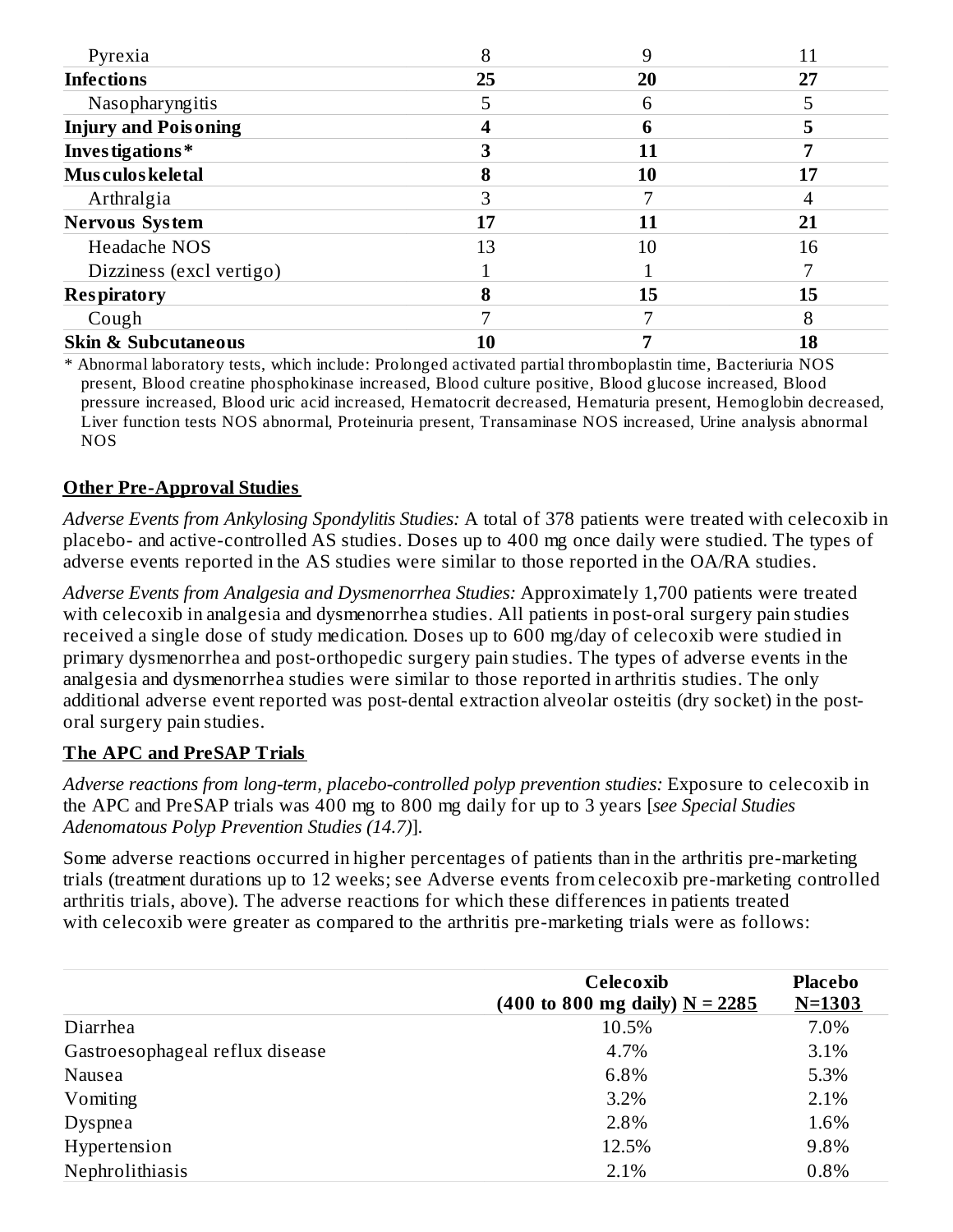The following additional adverse reactions occurred in  $\geq 0.1\%$  and <1% of patients taking celecoxib, at an incidence greater than placebo in the long-term polyp prevention studies, and were either not reported during the controlled arthritis pre-marketing trials or occurred with greater frequency in the long-term, placebo-controlled polyp prevention studies:

*Nervous system disorders:* Cerebral infarction

*Eye disorders:* Vitreous floaters, conjunctival hemorrhage

*Ear and labyrinth:* Labyrinthitis

*Cardiac disorders:* Angina unstable, aortic valve incompetence, coronary artery atherosclerosis, sinus bradycardia, ventricular hypertrophy

*Vascular disorders:* Deep vein thrombosis

*Reproductive system and breast disorders:* Ovarian cyst

*Investigations:* Blood potassium increased, blood sodium increased, blood testosterone decreased

*Injury, poisoning, and procedural complications:* Epicondylitis, tendon rupture

# **6.2 Postmarketing Experience**

The following adverse reactions have been identified during post approval use of celecoxib. Because these reactions are reported voluntarily from a population of uncertain size, it is not always possible to reliably estimate their frequency or establish a causal relationship to drug exposure

*Cardiovascular:* Vasculitis, deep venous thrombosis

*General:* Anaphylactoid reaction, angioedema

*Liver and biliary:* Liver necrosis, hepatitis, jaundice, hepatic failure

*Hemic and lymphatic:* Agranulocytosis, aplastic anemia, pancytopenia, leucopenia

*Metabolic:* Hypoglycemia, hyponatremia

*Nervous:* Aseptic meningitis, ageusia, anosmia, fatal intracranial hemorrhage

*Renal:* Interstitial nephritis

# **7. DRUG INTERACTIONS**

See Table 3 for clinically significant drug interactions with celecoxib.

|                    | <b>Drugs That Interfere with Hemostasis</b>                                                                                                                                                                                                                                                                                                                                                                                                                                                                                        |  |  |  |  |
|--------------------|------------------------------------------------------------------------------------------------------------------------------------------------------------------------------------------------------------------------------------------------------------------------------------------------------------------------------------------------------------------------------------------------------------------------------------------------------------------------------------------------------------------------------------|--|--|--|--|
| Clinical Impact: • | • Celecoxib and anticoagulants such as warfarin have a synergistic effect<br>on bleeding. The concomitant use of Celecoxib and anticoagulants have<br>an increased risk of serious bleeding compared to the use of either drug<br>alone.<br>Serotonin release by platelets plays an important role in hemostasis. Case-<br>control and cohort epidemiological studies showed that concomitant use<br>of drugs that interfere with serotonin reuptake and an NSAID may<br>potentiate the risk of bleeding more than an NSAID alone. |  |  |  |  |
|                    | Monitor patients with concomitant use of celecoxib with anticoagulants (e.g.,<br>Intervention: warfarin), antiplatelet drugs (e.g., aspirin), SSRIs, and SNRIs for signs of                                                                                                                                                                                                                                                                                                                                                        |  |  |  |  |
|                    | bleeding [see Warnings and Precautions (5.11)].                                                                                                                                                                                                                                                                                                                                                                                                                                                                                    |  |  |  |  |

# **Table 3: Clinically Significant Drug Interactions with Celecoxib**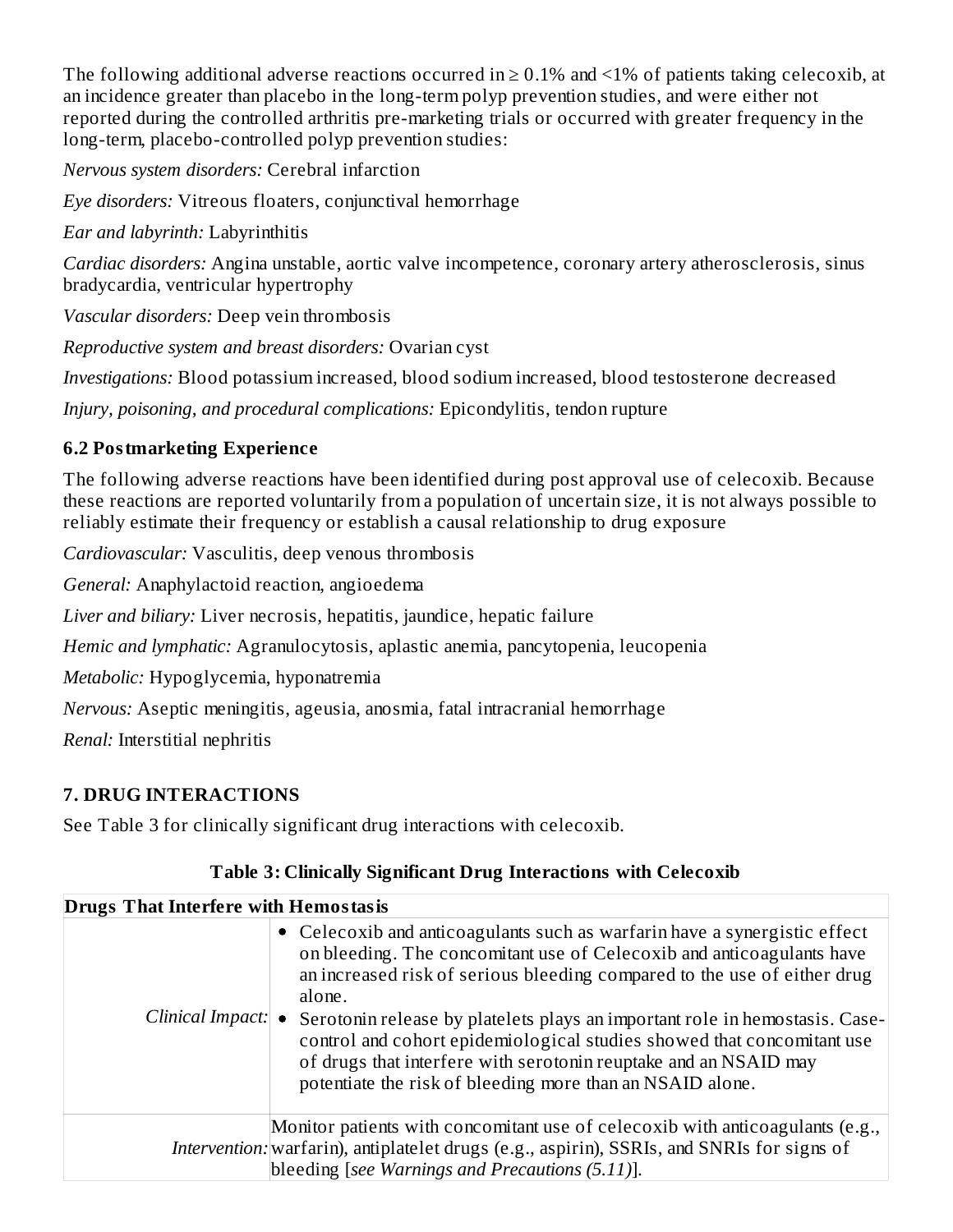| <b>Aspirin</b>          |                                                                                                                                                                                                                                                                                                                                                                                                                                                                                                                                                                                                                                        |
|-------------------------|----------------------------------------------------------------------------------------------------------------------------------------------------------------------------------------------------------------------------------------------------------------------------------------------------------------------------------------------------------------------------------------------------------------------------------------------------------------------------------------------------------------------------------------------------------------------------------------------------------------------------------------|
| <b>Clinical Impact:</b> | Controlled clinical studies showed that the concomitant use of NSAIDs and<br>analgesic doses of aspirin does not produce any greater therapeutic effect<br>than the use of NSAIDs alone. In a clinical study, the concomitant use of an<br>NSAID and aspirin was associated with a significantly increased incidence of<br>GI adverse reactions as compared to use of the NSAID alone [see Warnings<br>and Precautions (5.2)].                                                                                                                                                                                                         |
|                         | In two studies in healthy volunteers, and in patients with osteoarthritis and<br>established heart disease respectively, celecoxib (200 mg to 400 mg daily)<br>has demonstrated a lack of interference with the cardioprotective antiplatelet<br>effect of aspirin (100 mg to 325 mg).                                                                                                                                                                                                                                                                                                                                                 |
|                         | Concomitant use of celecoxib and analgesic doses of aspirin is not generally<br>recommended because of the increased risk of bleeding [see Warnings and<br>Intervention: Precautions (5.11)].<br>celecoxib is not a substitute for low dose aspirin for cardiovascular                                                                                                                                                                                                                                                                                                                                                                 |
|                         | protection.<br>ACE Inhibitors, Angiotensin Receptor Blockers, and Beta-Blockers                                                                                                                                                                                                                                                                                                                                                                                                                                                                                                                                                        |
|                         | • NSAIDs may diminish the antihypertensive effect of ACE inhibitors,                                                                                                                                                                                                                                                                                                                                                                                                                                                                                                                                                                   |
| Clinical Impact:        | ARBs, or beta-blockers (including propranolol).<br>• In patients who are elderly, volume-depleted (including those on diuretic<br>therapy), or have renal impairment, co-administration of an NSAID with<br>ACE inhibitors or ARBs may result in deterioration of renal function,<br>including possible acute renal failure. These effects are usually<br>reversible.                                                                                                                                                                                                                                                                  |
| Intervention:           | During concomitant use of celecoxib and ACE inhibitors, ARBs, or beta-<br>$\bullet$<br>blockers, monitor blood pressure to ensure that the desired blood<br>pressure is obtained.<br>• During concomitant use of celecoxib and ACE inhibitors or ARBs in<br>patients who are elderly, volume-depleted, or have impaired renal<br>function, monitor for signs of worsening renal function [see Warnings and<br>Precautions (5.6)].<br>• When these drugs are administered concomitantly, patients should be<br>adequately hydrated. Assess renal function at the beginning of the<br>concomitant treatment and periodically thereafter. |
| <b>Diuretics</b>        |                                                                                                                                                                                                                                                                                                                                                                                                                                                                                                                                                                                                                                        |
| Clinical Impact:        | Clinical studies, as well as post-marketing observations, showed that<br>NSAIDs reduced the natriuretic effect of loop diuretics (e.g., furosemide)<br>and thiazide diuretics in some patients. This effect has been attributed to the<br>NSAID inhibition of renal prostaglandin synthesis.                                                                                                                                                                                                                                                                                                                                           |
|                         | During concomitant use of celecoxib with diuretics, observe patients for<br>Intervention: signs of worsening renal function, in addition to assuring diuretic efficacy<br>including antihypertensive effects [see Warnings and Precautions (5.6)].                                                                                                                                                                                                                                                                                                                                                                                     |
| Digoxin                 |                                                                                                                                                                                                                                                                                                                                                                                                                                                                                                                                                                                                                                        |
| <b>Clinical Impact:</b> | The concomitant use of Celecoxib with digoxin has been reported to<br>increase the serum concentration and prolong the half-life of digoxin.                                                                                                                                                                                                                                                                                                                                                                                                                                                                                           |
| Intervention:           | During concomitant use of celecoxib and digoxin, monitor serum digoxin<br>levels.                                                                                                                                                                                                                                                                                                                                                                                                                                                                                                                                                      |
| Lithium                 | NSAIDs have produced elevations in plasma lithium levels and reductions in                                                                                                                                                                                                                                                                                                                                                                                                                                                                                                                                                             |

 $\overline{\phantom{a}}$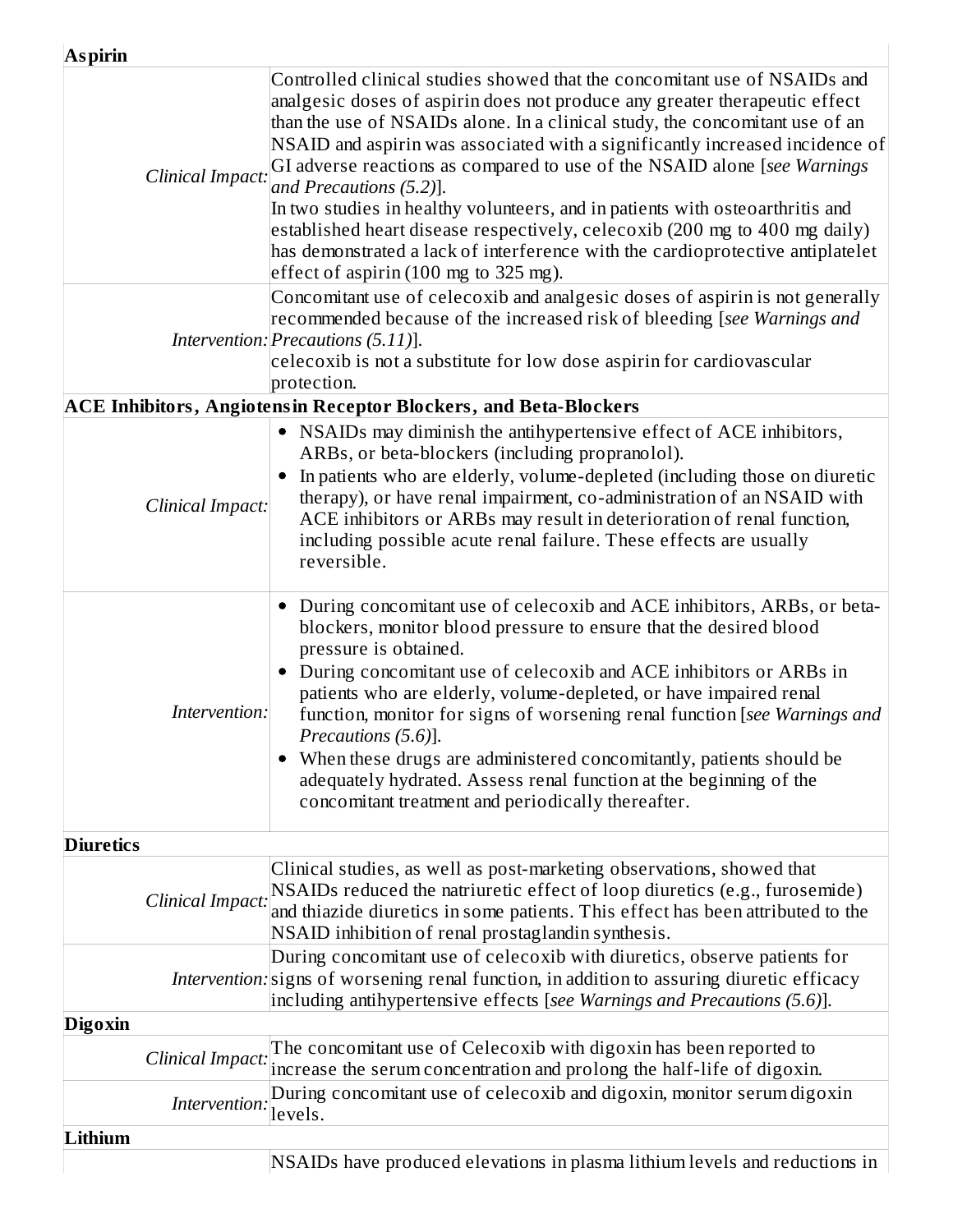| <b>Clinical Impact:</b>              | renal lithium clearance. The mean minimum lithium concentration increased<br>15%, and the renal clearance decreased by approximately 20%. This effect<br>has been attributed to NSAID inhibition of renal prostaglandin synthesis.                                                                                                                                                                                                                                                                                                                                                                                                                                                                                                     |  |  |  |
|--------------------------------------|----------------------------------------------------------------------------------------------------------------------------------------------------------------------------------------------------------------------------------------------------------------------------------------------------------------------------------------------------------------------------------------------------------------------------------------------------------------------------------------------------------------------------------------------------------------------------------------------------------------------------------------------------------------------------------------------------------------------------------------|--|--|--|
| Intervention:                        | During concomitant use of celecoxib and lithium, monitor patients for signs<br>of lithium toxicity.                                                                                                                                                                                                                                                                                                                                                                                                                                                                                                                                                                                                                                    |  |  |  |
| Methotrexate                         |                                                                                                                                                                                                                                                                                                                                                                                                                                                                                                                                                                                                                                                                                                                                        |  |  |  |
|                                      | Concomitant use of NSAIDs and methotrexate may increase the risk for<br>Clinical Impact: methotrexate toxicity (e.g., neutropenia, thrombocytopenia, renal<br>dysfunction). Celecoxib has no effect on methotrexate pharmacokinetics.                                                                                                                                                                                                                                                                                                                                                                                                                                                                                                  |  |  |  |
| Intervention:                        | During concomitant use of celecoxib and methotrexate, monitor patients for<br>methotrexate toxicity.                                                                                                                                                                                                                                                                                                                                                                                                                                                                                                                                                                                                                                   |  |  |  |
| Cyclosporine                         |                                                                                                                                                                                                                                                                                                                                                                                                                                                                                                                                                                                                                                                                                                                                        |  |  |  |
| <b>Clinical Impact:</b>              | Concomitant use of celecoxib and cyclosporine may increase cyclosporine's<br>nephrotoxicity.                                                                                                                                                                                                                                                                                                                                                                                                                                                                                                                                                                                                                                           |  |  |  |
| Intervention:                        | During concomitant use of celecoxib and cyclosporine, monitor patients for<br>signs of worsening renal function.                                                                                                                                                                                                                                                                                                                                                                                                                                                                                                                                                                                                                       |  |  |  |
| <b>NSAIDs and Salicylates</b>        |                                                                                                                                                                                                                                                                                                                                                                                                                                                                                                                                                                                                                                                                                                                                        |  |  |  |
|                                      | Concomitant use of Celecoxib with other NSAIDs or salicylates (e.g.,<br>Clinical Impact: diflunisal, salsalate) increases the risk of GI toxicity, with little or no<br>increase in efficacy [see Warnings and Precautions (5.2)].                                                                                                                                                                                                                                                                                                                                                                                                                                                                                                     |  |  |  |
| Intervention:                        | The concomitant use of Celecoxib with other NSAIDs or salicylates is not<br>recommended.                                                                                                                                                                                                                                                                                                                                                                                                                                                                                                                                                                                                                                               |  |  |  |
| Pemetrexed                           |                                                                                                                                                                                                                                                                                                                                                                                                                                                                                                                                                                                                                                                                                                                                        |  |  |  |
|                                      | Concomitant use of celecoxib and pemetrexed may increase the risk of<br>Clinical Impact: pemetrexed-associated myelosuppression, renal, and GI toxicity (see the<br>pemetrexed prescribing information).                                                                                                                                                                                                                                                                                                                                                                                                                                                                                                                               |  |  |  |
|                                      | During concomitant use of celecoxib and pemetrexed, in patients with renal<br>impairment whose creatinine clearance ranges from 45 to 79 mL/min, monitor<br>for myelosuppression, renal and GI toxicity.<br>NSAIDs with short elimination half-lives (e.g., diclofenac, indomethacin)<br>should be avoided for a period of two days before, the day of, and two days<br>Intervention: following administration of pemetrexed.<br>In the absence of data regarding potential interaction between pemetrexed and<br>NSAIDs with longer half-lives (e.g., meloxicam, nabumetone), patients taking<br>these NSAIDs should interrupt dosing for at least five days before, the day<br>of, and two days following pemetrexed administration. |  |  |  |
| <b>CYP2C9 Inhibitors or inducers</b> |                                                                                                                                                                                                                                                                                                                                                                                                                                                                                                                                                                                                                                                                                                                                        |  |  |  |
|                                      | Clinical Impact: Celecoxib metabolism is predominantly mediated via cytochrome P450 (CYP)<br>2C9 in the liver. Coadministration of celecoxib with drugs that are known to<br>inhibit CYP2C9 (e.g., fluconazole) may enhance the exposure and toxicity of<br>celecoxib whereas co-administration with CYP2C9 inducers (e.g., rifampin)<br>may lead to compromised efficacy of celecoxib.                                                                                                                                                                                                                                                                                                                                                |  |  |  |
|                                      | Intervention Evaluate each patient's medical history when consideration is given to<br>prescribing celecoxib. A dosage adjustment may be warranted when<br>celecoxib is administered with CYP2C9 inhibitors or inducers. [see Clinical<br>Pharmacology (12.3)].                                                                                                                                                                                                                                                                                                                                                                                                                                                                        |  |  |  |
| <b>CYP2D6</b> substrates             |                                                                                                                                                                                                                                                                                                                                                                                                                                                                                                                                                                                                                                                                                                                                        |  |  |  |
|                                      | <i>Clinical Impact: In vitro studies indicate that celecoxib, although not a substrate, is an inhibitor</i><br>of CYP2D6. Therefore, there is a potential for an <i>in vivo</i> drug interaction<br>with drugs that are metabolized by CYP2D6 (e.g., atomoxetine), and<br>celecoxib may enhance the exposure and toxicity of these drugs.                                                                                                                                                                                                                                                                                                                                                                                              |  |  |  |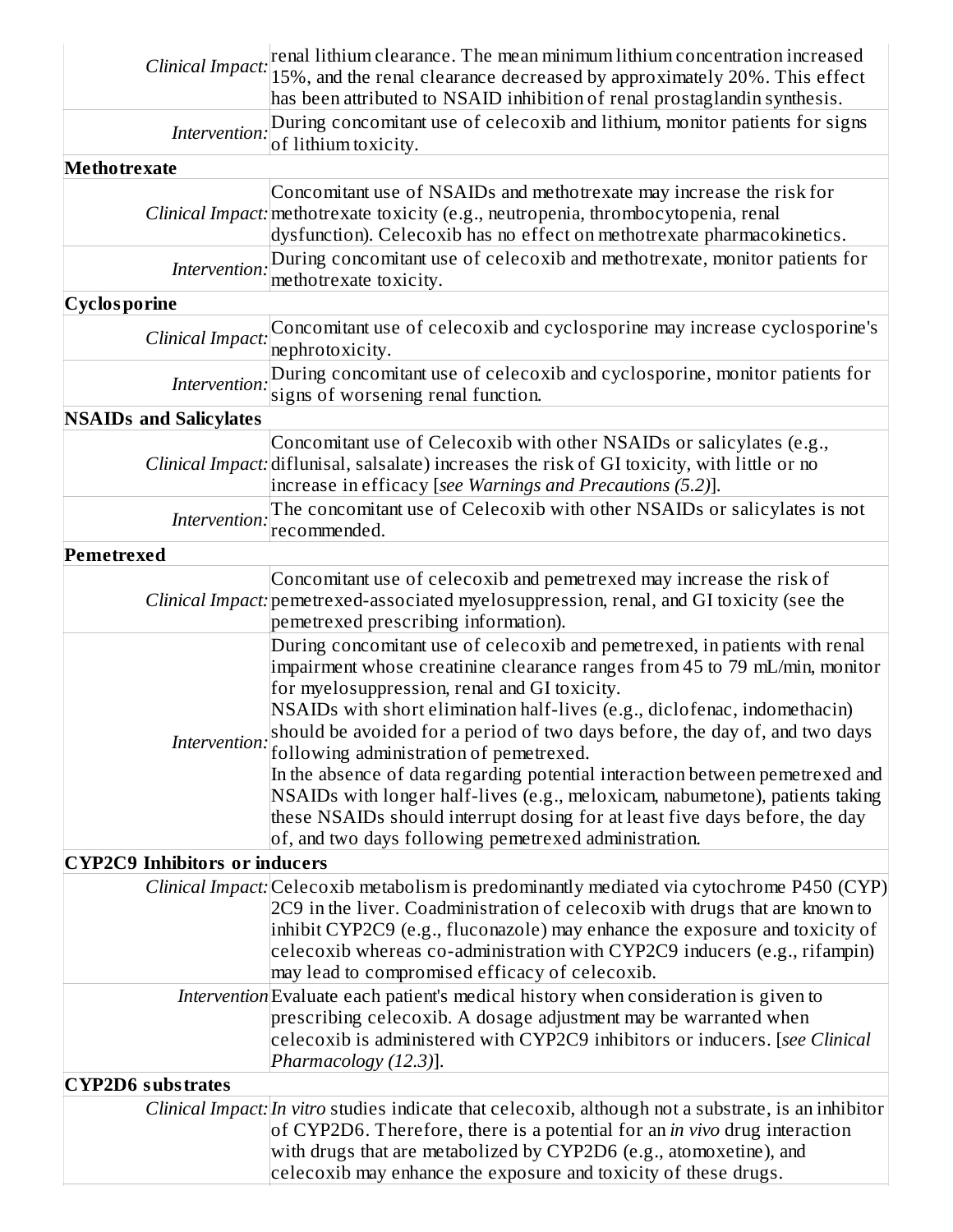|                        | Intervention Evaluate each patient's medical history when consideration is given to<br>prescribing celecoxib. A dosage adjustment may be warranted when<br>celecoxib is administered with CYP2D6 substrates. [see Clinical<br>Pharmacology $(12.3)$ ]. |  |  |
|------------------------|--------------------------------------------------------------------------------------------------------------------------------------------------------------------------------------------------------------------------------------------------------|--|--|
| <b>Corticosteroids</b> |                                                                                                                                                                                                                                                        |  |  |
|                        | <i>Clinical Impact:</i> Concomitant use of corticosteroids with celecoxib may increase the risk of GI ulceration or bleeding.                                                                                                                          |  |  |
|                        | Intervention Monitor patients with concomitant use of celecoxib with corticosteroids for<br>signs of bleeding [see Warnings and Precautions (5.2)].                                                                                                    |  |  |

# **8. USE IN SPECIFIC POPULATIONS**

#### **8.1 Pregnancy**

#### **Pregnancy Category C. Pregnancy category D from 30 weeks of gestation onward**.

#### Risk Summary

Use of NSAIDs, including celecoxib, during the third trimester of pregnancy increases the risk of premature closure of the fetal ductus arteriosus. Avoid use of NSAIDs, including celecoxib, in pregnant women starting at 30 weeks of gestation.

There are no adequate and well-controlled studies of celecoxib in pregnant women. Data from observational studies regarding potential embryofetal risks of NSAID use in women in the first or second trimesters of pregnancy are inconclusive. In animal reproduction studies, embryo-fetal deaths and an increase in diaphragmatic hernias were observed in rats administered celecoxib daily during the period of organogenesis at oral doses approximately 6 times the maximum recommended human dose (MRHD) of 200 mg twice daily. In addition, structural abnormalities (e.g., septal defects, ribs fused, sternebrae fused and sternebrae misshapen) were observed in rabbits given daily oral doses of celecoxib during the period of organogenesis at approximately 2 times the MRHD [see Data]. Based on animal data, prostaglandins have been shown to have an important role in endometrial vascular permeability, blastocyst implantation, and decidualization. In animal studies, administration of prostaglandin synthesis inhibitors such as celecoxib, resulted in increased pre- and post-implantation loss.

The estimated background risk of major birth defects and miscarriage for the indicated population is unknown. All pregnancies have a background risk of birth defect, loss, or other adverse outcomes. In the general U.S. population, all clinically recognized pregnancies, regardless of drug exposure, have a background rate of 2% to 4% for major malformations, and 15% to 20% for pregnancy loss.

#### Clinical Considerations

#### *Labor or Delivery*

There are no studies on the effects of celecoxib during labor or delivery. In animal studies, NSAIDs, including celecoxib, inhibit prostaglandin synthesis, cause delayed parturition, and increase the incidence of stillbirth.

#### Data

#### *Human Data*

The available data do not establish the presence or absence of developmental toxicity related to the use of celecoxib.

#### *Animal data*

Celecoxib at oral doses  $\geq$ 150 mg/kg/day (approximately 2 times the human exposure at 200 mg twice daily as measured by AUC0-24), caused an increased incidence of ventricular septal defects, a rare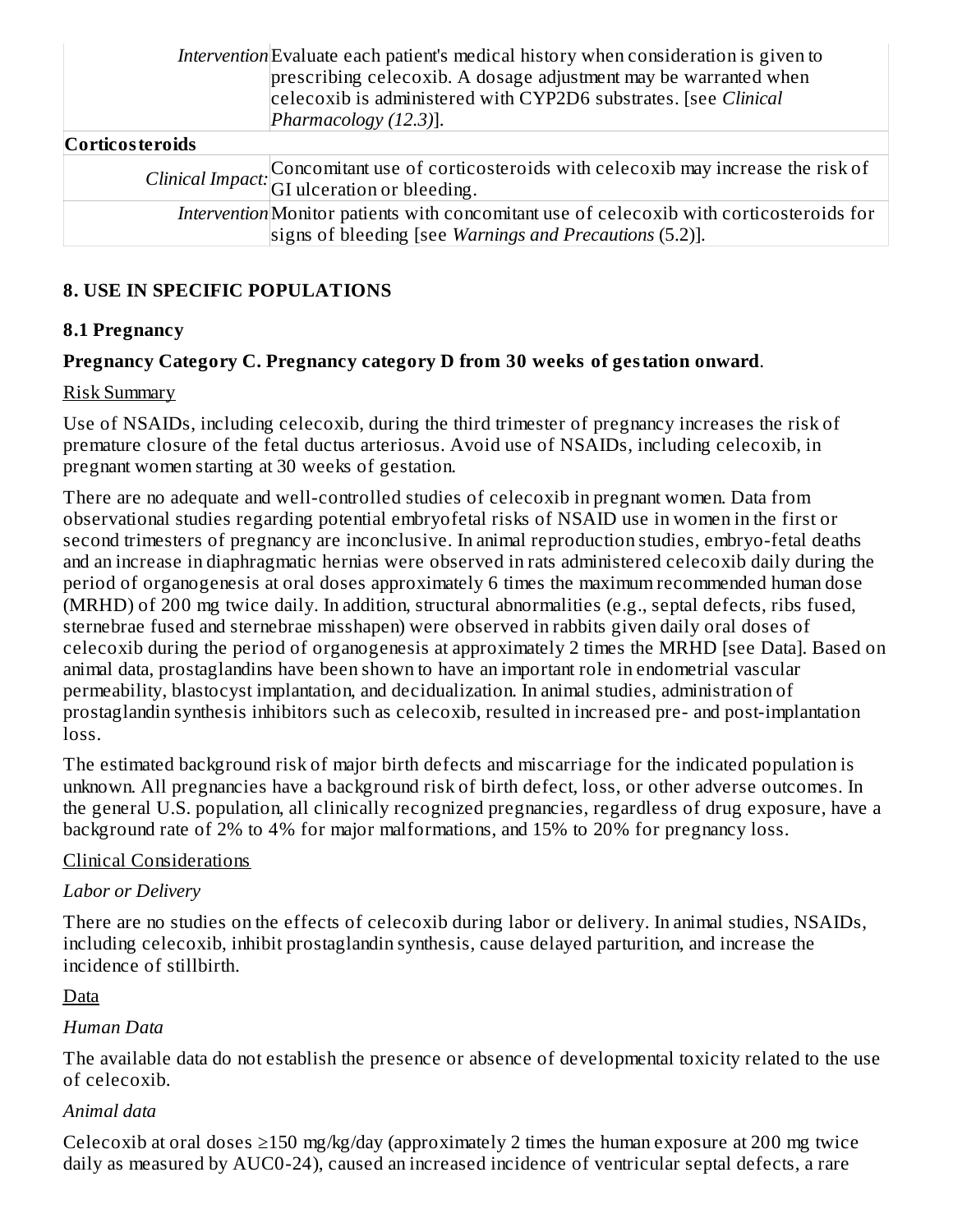event, and fetal alterations, such as ribs fused, sternebrae fused and sternebrae misshapen when rabbits were treated throughout organogenesis. A dose-dependent increase in diaphragmatic hernias was observed when rats were given celecoxib at oral doses  $\geq$  30 mg/kg/day (approximately 6 times human exposure based on the  $\mathrm{AUC_{0\text{-}24}}$  at 200 mg twice daily for RA) throughout organogenesis. In rats, exposure to celecoxib during early embryonic development resulted in pre-implantation and postimplantation losses at oral doses ≥50 mg/kg/day (approximately 6 times human exposure based on the  $AUC_{0-24}$  at 200 mg twice daily for RA).

Celecoxib produced no evidence of delayed labor or parturition at oral doses up to 100 mg/kg in rats (approximately 7-fold human exposure as measured by the  $\mathrm{AUC_{0\text{-}24}}$  at 200 mg twice daily). The effects of celecoxib on labor and delivery in pregnant women are unknown.

# **8.2 Lactation**

# Risk Summary

Limited data from 3 published reports that included a total of 12 breastfeeding women showed low levels of celecoxib in breast milk. The calculated average daily infant dose was 10 to 40 mcg/kg/day, less than 1% of the weight-based therapeutic dose for a two-year old-child. A report of two breastfed infants 17 and 22 months of age did not show any adverse events. Caution should be exercised when celecoxib is administered to a nursing woman. The developmental and health benefits of breastfeeding should be considered along with the mother's clinical need for celecoxib and any potential adverse effects on the breastfed infant from the celecoxib or from the underlying maternal condition.

# **8.3 Females and Males of Reproductive Potential**

**Infertility** 

# *Females*

Based on the mechanism of action, the use of prostaglandin-mediated NSAIDs, including celecoxib, may delay or prevent rupture of ovarian follicles, which has been associated with reversible infertility in some women. Published animal studies have shown that administration of prostaglandin synthesis inhibitors has the potential to disrupt prostaglandin mediated follicular rupture required for ovulation. Small studies in women treated with NSAIDs have also shown a reversible delay in ovulation. Consider withdrawal of NSAIDs, including celecoxib, in women who have difficulties conceiving or who are undergoing investigation of infertility.

# **8.4 Pediatric Us e**

Celecoxib is approved for relief of the signs and symptoms of Juvenile Rheumatoid Arthritis in patients 2 years and older. Safety and efficacy have not been studied beyond six months in children. The longterm cardiovascular toxicity in children exposed to celecoxib has not been evaluated and it is unknown if long-term risks may be similar to that seen in adults exposed to celecoxib or other COX-2 selective and non-selective NSAIDs [*see Boxed Warning, Warnings and Precautions (5.12), and Clinical Studies (14.3)*].

The use of celecoxib in patients 2 years to 17 years of age with pauciarticular, polyarticular course JRA or in patients with systemic onset JRA was studied in a 12-week, double-blind, active controlled, pharmacokinetic, safety and efficacy study, with a 12-week open-label extension. Celecoxib has not been studied in patients under the age of 2 years, in patients with body weight less than 10 kg (22 lbs), and in patients with active systemic features. Patients with systemic onset JRA (without active systemic features) appear to be at risk for the development of abnormal coagulation laboratory tests. In some patients with systemic onset JRA, both celecoxib and naproxen were associated with mild prolongation of activated partial thromboplastin time (APTT) but not prothrombin time (PT). When NSAIDs including celecoxib are used in patients with systemic onset JRA, monitor patients for signs and symptoms of abnormal clotting or bleeding, due to the risk of disseminated intravascular coagulation. Patients with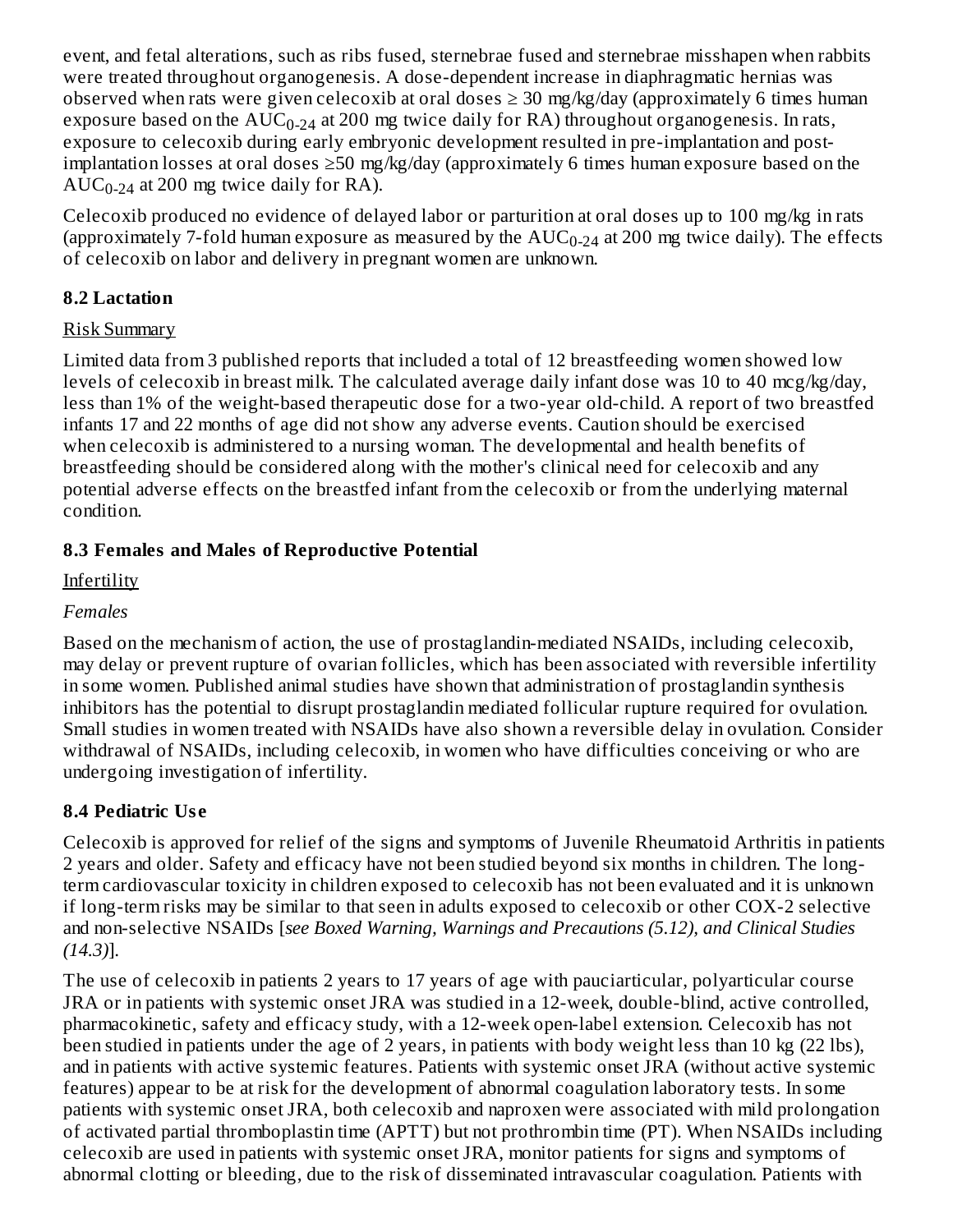systemic onset JRA should be monitored for the development of abnormal coagulation tests [*see Dosage and Administration (2.4), Warnings and Precautions (5.12), Adverse Reactions (6.3), Animal Toxicology (13.2), Clinical Studies (14.3)*].

Alternative therapies for treatment of JRA should be considered in pediatric patients identified to be CYP2C9 poor metabolizers [*see Poor Metabolizers of CYP2C9 substrates (8.8)*].

# **8.5 Geriatric Us e**

Elderly patients, compared to younger patients, are at greater risk for NSAID-associated serious cardiovascular, gastrointestinal, and/or renal adverse reactions. If the anticipated benefit for the elderly patient outweighs these potential risks, start dosing at the low end of the dosing range, and monitor patients for adverse effects [*see Warnings and Precautions (5.1, 5.2, 5.3, 5.6, 5.13*)].

Of the total number of patients who received celecoxib in pre-approval clinical trials, more than 3,300 were 65-74 years of age, while approximately 1,300 additional patients were 75 years and over. No substantial differences in effectiveness were observed between these subjects and younger subjects. In clinical studies comparing renal function as measured by the GFR, BUN and creatinine, and platelet function as measured by bleeding time and platelet aggregation, the results were not different between elderly and young volunteers. However, as with other NSAIDs, including those that selectively inhibit COX-2, there have been more spontaneous post-marketing reports of fatal GI events and acute renal failure in the elderly than in younger patients [*see Warnings and Precautions (5.4, 5.6)*].

#### **8.6 Hepatic Impairment**

The daily recommended dose of celecoxib capsules in patients with moderate hepatic impairment (Child-Pugh Class B) should be reduced by 50%. The use of celecoxib in patients with severe hepatic impairment is not recommended [see *Dosage and Administration (2.6)* and *Clinical Pharmacology (12.3)*].

#### **8.7 Renal Impairment**

Celecoxib is not recommended in patients with severe renal insufficiency [see *Warnings and Precautions (5.6)* and *Clinical Pharmacology (12.3)*].

#### **8.8 Poor Metabolizers of CYP2C9 Substrates**

In patients who are known or suspected to be poor CYP2C9 metabolizers (i.e., CYP2C9\*3/\*3), based on genotype or previous history/experience with other CYP2C9 substrates (such as warfarin, phenytoin) administer celecoxib starting with half the lowest recommended dose. Alternative management should be considered in JRA patients identified to be CYP2C9 poor metabolizers [*see Dosage and Administration (2.6) and Clinical Pharmacology (12.5)*].

#### **10. OVERDOSAGE**

Symptoms following acute NSAID overdosages have been typically limited to lethargy, drowsiness, nausea, vomiting, and epigastric pain, which have been generally reversible with supportive care. Gastrointestinal bleeding has occurred. Hypertension, acute renal failure, respiratory depression, and coma have occurred, but were rare [*see Warnings and Precautions (5.1, 5.2, 5.4, 5.6)*].

No overdoses of celecoxib were reported during clinical trials. Doses up to 2400 mg/day for up to 10 days in 12 patients did not result in serious toxicity. No information is available regarding the removal of celecoxib by hemodialysis, but based on its high degree of plasma protein binding (>97%) dialysis is unlikely to be useful in overdose.

Manage patients with symptomatic and supportive care following an NSAID overdosage. There are no specific antidotes. Consider emesis and/or activated charcoal (60 to 100 grams in adults, 1 to 2 grams per kg of body weight in pediatric patients) and/or osmotic cathartic in symptomatic patients seen within four hours of ingestion or in patients with a large overdosage (5 to 10 times the recommended dosage).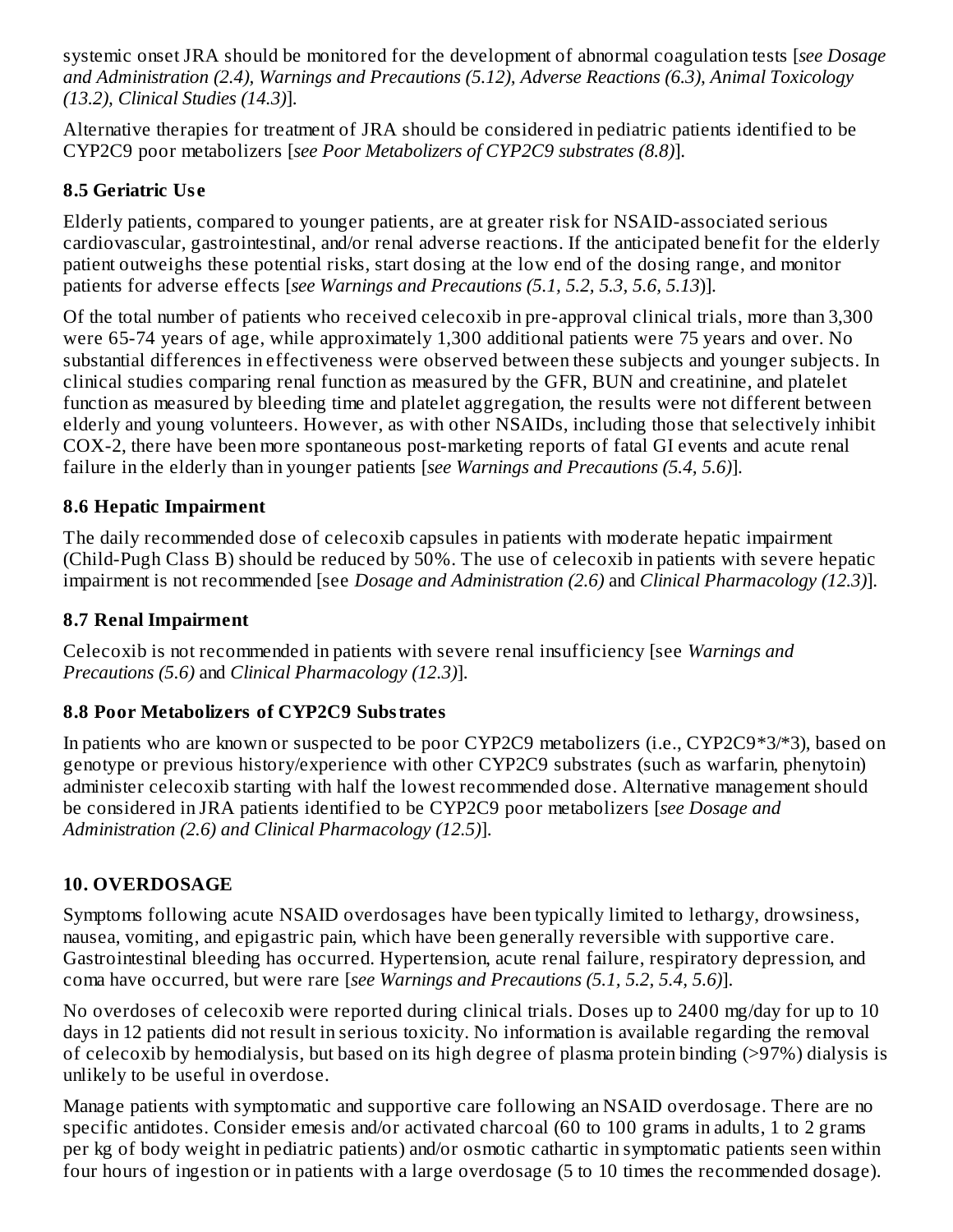Forced diuresis, alkalinization of urine, hemodialysis, or hemoperfusion may not be useful due to high protein binding.

For additional information about overdosage treatment contact a poison control center (1-800-222- 1222).

# **11. DESCRIPTION**

Celecoxib caspsule is a nonsteroidal anti-inflammatory drug, available as capsules containing 50 mg, 100 mg, 200 mg and 400 mg celecoxib for oral administration. The chemical name is 4-[5-(4 methylphenyl)-3-(trifluoromethyl)-1H-pyrazol-1-yl] benzenesulfonamide and is a diaryl-substituted pyrazole. The molecular weight is 381.38. Its molecular formula is  $\rm{C_{17}H_{14}F_{3}N_{3}O_{2}S}$ , and it has the following chemical structure:



Celecoxib is a white to off-white powder with a pKa of 11.1 (sulfonamide moiety). Celecoxib is hydrophobic (log P is 3.5) and is practically insoluble in aqueous media at physiological pH range.

The inactive ingredients in celecoxib capsules include: croscarmellose sodium, lactose monohydrate, magnesium stearate, povidone and sodium lauryl sulfate.

The 50 mg, 100 mg, 200 mg and 400 mg capsule shell contains: gelatin, titanium dioxide, and edible inks.

The edible ink contains the following non-volatile components: shellac; in addition, 50 mg capsule printing ink (yellow) contains yellow iron oxide and simethicone, 100 mg capsule printing ink (blue) contains titanium dioxide and FD&C blue #1 aluminum lake, 200 mg capsule printing ink (green) contains FD&C blue#1 aluminum lake and FD&C yellow#5 aluminum lake, and 400 mg capsule printing ink (red) contains red iron oxide, potassium hydroxide, and black iron oxide.

# **12. CLINICAL PHARMACOLOGY**

# **12.1 Mechanism of Action**

Celecoxib has analgesic, anti-inflammatory, and antipyretic properties.

The mechanism of action of celecoxib is believed to be due to inhibition of prostaglandin synthesis, primarily via inhibition of COX-2.

Celecoxib is a potent inhibitor of prostaglandin synthesis in vitro. Celecoxib concentrations reached during therapy have produced in vivo effects. Prostaglandins sensitize afferent nerves and potentiate the action of bradykinin in inducing pain in animal models. Prostaglandins are mediators of inflammation. Since celecoxib is an inhibitor of prostaglandin synthesis, its mode of action may be due to a decrease of prostaglandins in peripheral tissues.

# **12.2 Pharmacodynamics**

Platelets

In clinical trials using normal volunteers, celecoxib at single doses up to 800 mg and multiple doses of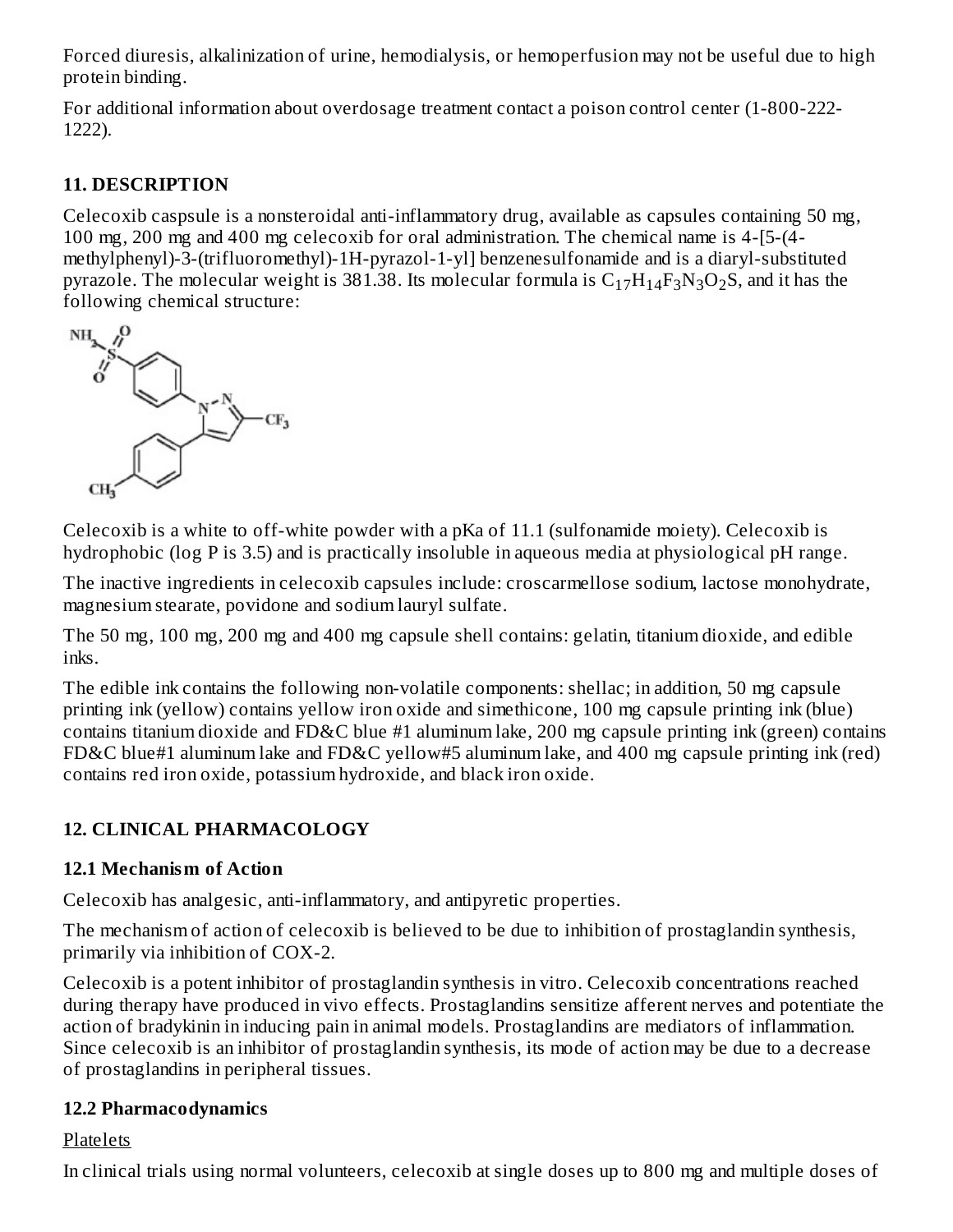600 mg twice daily for up to 7 days duration (higher than recommended therapeutic doses) had no effect on reduction of platelet aggregation or increase in bleeding time. Because of its lack of platelet effects, celecoxib is not a substitute for aspirin for cardiovascular prophylaxis. It is not known if there are any effects of celecoxib on platelets that may contribute to the increased risk of serious cardiovascular thrombotic adverse events associated with the use of celecoxib.

#### Fluid Retention

Inhibition of PGE2 synthesis may lead to sodium and water retention through increased reabsorption in the renal medullary thick ascending loop of Henle and perhaps other segments of the distal nephron. In the collecting ducts, PGE2 appears to inhibit water reabsorption by counteracting the action of antidiuretic hormone.

# **12.3 Pharmacokinetics**

Celecoxib exhibits dose-proportional increase in exposure after oral administration up to 200 mg twice daily and less than proportional increase at hgher doses. It has extensive distribution and high protein binding. It is primarily metabolized by CYP2C9 with a half-life of approximately 11 hours.

# Absorption

Peak plasma levels of celecoxib occur approximately 3 hours after an oral dose. Under fasting conditions, both peak plasma levels  $(\mathrm{C_{max}})$  and area under the curve (AUC) are roughly doseproportional up to 200 mg twice daily; at higher doses there are less than proportional increases in  $\mathsf{C}_{\max}$  and AUC *[see Food Effects]*. Absolute bioavailability studies have not been conducted. With multiple dosing, steady-state conditions are reached on or before Day 5. The pharmacokinetic parameters of celecoxib in a group of healthy subjects are shown in Table 4.

#### **Table 4. Summary of Single Dos e (200 mg) Disposition Kinetics of Celecoxib in Healthy Subjects 1**

| Mean (%CV) PK Parameter Values |                          |               |            |  |
|--------------------------------|--------------------------|---------------|------------|--|
|                                | Effective $t_{1/2}$ , hr | $V_{ss}/F, L$ | CL/F, L/hr |  |
| 2.8(37)                        | 11.2 (31)                | 429(34)       | 27.7 (28)  |  |
|                                | $\mathbf{T_{max}}$ , hr  | .             |            |  |

 $1$  Subjects under fasting conditions (n=36, 19-52 yrs.)

# Food Effects

When celecoxib capsules were taken with a high fat meal, peak plasma levels were delayed for about 1 to 2 hours with an increase in total absorption (AUC) of 10% to 20%. Under fasting conditions, at doses above 200 mg, there is less than a proportional increase in  $\rm{C_{max}}$  and  $\rm{AUC}$ , which is thought to be due to the low solubility of the drug in aqueous media.

Coadministration of celecoxib with an aluminum- and magnesium-containing antacids resulted in a reduction in plasma celecoxib concentrations with a decrease of 37% in  $\rm{C_{max}}$  and 10% in AUC. Celecoxib, at doses up to 200 mg twice daily, can be administered without regard to timing of meals. Higher doses (400 mg twice daily) should be administered with food to improve absorption.

In healthy adult volunteers, the overall systemic exposure (AUC) of celecoxib was equivalent when celecoxib was administered as intact capsule or capsule contents sprinkled on applesauce. There were no significant alterations in  ${\sf C_{max}}$ ,  ${\tt T_{max}}$  or  ${\tt t_{1/2}}$  after administration of capsule contents on applesauce [see *Dosage and Administration (2)*].

# Distribution

In healthy subjects, celecoxib is highly protein bound (~97%) within the clinical dose range. *In vitro* studies indicate that celecoxib binds primarily to albumin and, to a lesser extent,  $\alpha_1$ -acid glycoprotein. The apparent volume of distribution at steady state (V $_{\rm ss}$ /F) is approximately 400 L, suggesting extensive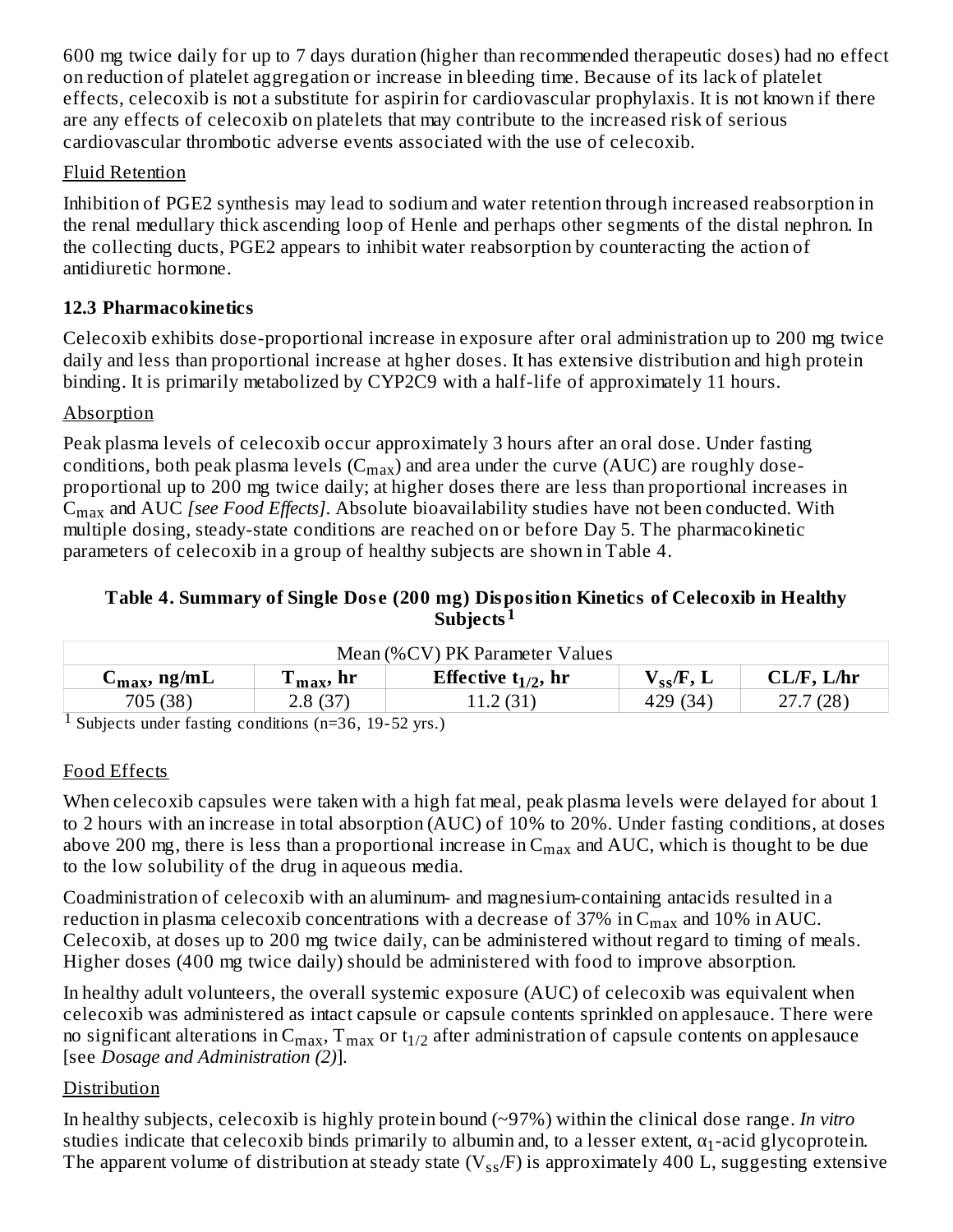distribution into the tissues. Celecoxib is not preferentially bound to red blood cells. ss

# Elimination

# *Metabolism*

Celecoxib metabolism is primarily mediated via CYP2C9. Three metabolites, a primary alcohol, the corresponding carboxylic acid and its glucuronide conjugate, have been identified in human plasma. These metabolites are inactive as COX-1 or COX-2 inhibitors.

# *Excretion*

Celecoxib is eliminated predominantly by hepatic metabolism with little (<3%) unchanged drug recovered in the urine and feces. Following a single oral dose of radiolabeled drug, approximately 57% of the dose was excreted in the feces and 27% was excreted into the urine. The primary metabolite in both urine and feces was the carboxylic acid metabolite (73% of dose) with low amounts of the glucuronide also appearing in the urine. It appears that the low solubility of the drug prolongs the absorption process making terminal half-life (t $_{1/2}$ ) determinations more variable. The effective half-life is approximately 11 hours under fasted conditions. The apparent plasma clearance (CL/F) is about 500 mL/min.

# Specific Populations

# *Geriatric*

At steady state, elderly subjects (over 65 years old) had a 40% higher  $\rm{C_{max}}$  and a 50% higher  $\rm{AUC}$ compared to the young subjects. In elderly females, celecoxib  $\mathsf{C}_{\max}$  and  $\mathrm{AUC}$  are higher than those for elderly males, but these increases are predominantly due to lower body weight in elderly females. Dose adjustment in the elderly is not generally necessary. However, for patients of less than 50 kg in body weight, initiate therapy at the lowest recommended dose [*see Dosage and Administration (2.7) and Use in Specific Populations (8.5)*].

# *Pediatric*

The steady state pharmacokinetics of celecoxib administered as an investigational oral suspension was evaluated in 152 JRA patients 2 years to 17 years of age weighing ≥10 kg with pauciarticular or polyarticular course JRA and in patients with systemic onset JRA. Population pharmacokinetic analysis indicated that the oral clearance (unadjusted for body weight) of celecoxib increases less than proportionally to increasing weight, with 10 kg and 25 kg patients predicted to have 40% and 24% lower clearance, respectively, compared with a 70 kg adult RA patient.

Twice-daily administration of 50 mg capsules to JRA patients weighing ≥12 to ≤25 kg and 100 mg capsules to JRA patients weighing >25 kg should achieve plasma concentrations similar to those observed in a clinical trial that demonstrated the non-inferiority of celecoxib to naproxen 7.5 mg/kg twice daily [*see Dosage and Administration (2.4)*]*.* Celecoxib has not been studied in JRA patients under the age of 2 years, in patients with body weight less than 10 kg (22 lbs), or beyond 24 weeks.

# *Race*

Meta-analysis of pharmacokinetic studies has suggested an approximately 40% higher AUC of celecoxib in Blacks compared to Caucasians. The cause and clinical significance of this finding is unknown.

# *Hepatic Impairment*

A pharmacokinetic study in subjects with mild (Child-Pugh Class A) and moderate (Child-Pugh Class B) hepatic impairment has shown that steady-state celecoxib AUC is increased about 40% and 180%, respectively, above that seen in healthy control subjects. Therefore, the daily recommended dose of celecoxib should be reduced by approximately 50% in patients with moderate (Child-Pugh Class B) hepatic impairment. Patients with severe hepatic impairment (Child-Pugh Class C) have not been studied. The use of celecoxib in patients with severe hepatic impairment is not recommended [*see Dosage and*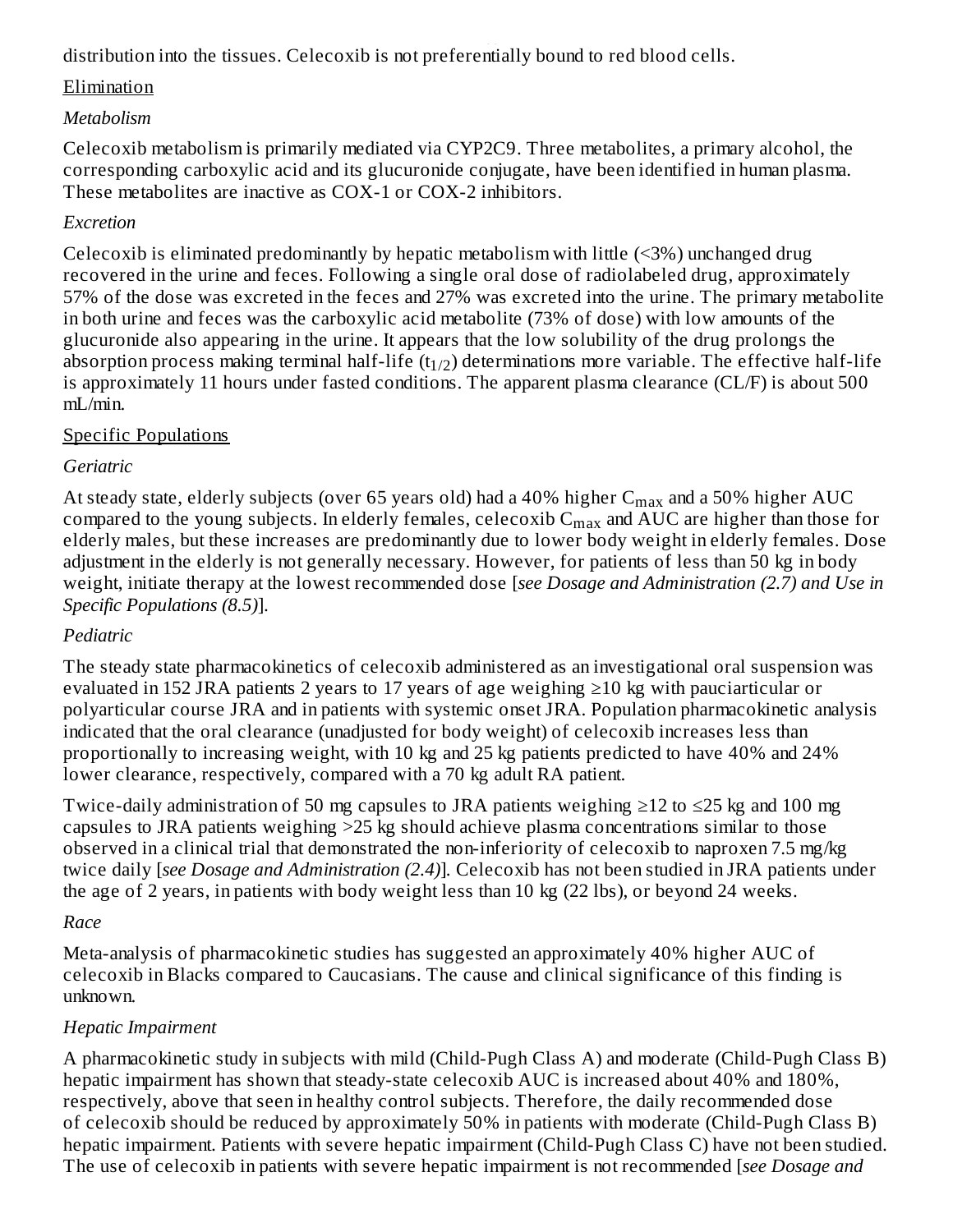# *Administration (2.6) and Use in Specific Populations (8.6)*].

# *Renal Impairment*

In a cross-study comparison, celecoxib AUC was approximately 40% lower in patients with chronic renal insufficiency (GFR 35-60 mL/min) than that seen in subjects with normal renal function. No significant relationship was found between GFR and celecoxib clearance. Patients with severe renal insufficiency have not been studied. Similar to other NSAIDs, celecoxib is not recommended in patients with severe renal insufficiency [see *Warnings and Precautions (5.6)*].

# Drug Interaction Studies

*In vitro studies* indicate that celecoxib is not an inhibitor of cytochrome P450 2C9, 2C19 or 3A4.

*In vivo studies have shown the following:*

# *Aspirin*

When NSAIDs were administered with aspirin, the protein binding of NSAIDs were reduced, although the clearance of free NSAID was not altered. The clinical significance of this interaction is not known. See Table 3 for clinically significant drug interactions of NSAIDs with aspirin [*see Drug Interactions (7)*].

# *Lithium*

In a study conducted in healthy subjects, mean steady-state lithium plasma levels increased approximately 17% in subjects receiving lithium 450 mg twice daily with celecoxib 200 mg twice daily as compared to subjects receiving lithium alone [*see Drug Interactions (7)*].

# *Fluconazole*

Concomitant administration of fluconazole at 200 mg once daily resulted in a two-fold increase in celecoxib plasma concentration. This increase is due to the inhibition of celecoxib metabolism via P450 2C9 by fluconazole [*see Drug Interactions (7)*].

# *Other Drugs*

The effects of celecoxib on the pharmacokinetics and/or pharmacodynamics of glyburide, ketoconazole, [*see Drug Interactions (7)*], phenytoin, and tolbutamide have been studied *in vivo* and clinically important interactions have not been found.

# **12.5 Pharmacogenomics**

CYP2C9 activity is reduced in individuals with genetic polymorphisms that lead to reduced enzyme activity, such as those homozygous for the CYP2C9\*2 and CYP2C9\*3 polymorphisms. Limited data from 4 published reports that included a total of 8 subjects with the homozygous CYP2C9\*3/\*3 genotype showed celecoxib systemic levels that were 3- to 7-fold higher in these subjects compared to subjects with CYP2C9\*1/\*1 or \*I/\*3 genotypes. The pharmacokinetics of celecoxib have not been evaluated in subjects with other CYP2C9 polymorphisms, such as \*2, \*5, \*6, \*9 and \*11. It is estimated that the frequency of the homozygous \*3/\*3 genotype is 0.3% to 1.0% in various ethnic groups. [*see Dosage and Administration (2.6), Use in Specific Populations (8.8)*].

# **13. NONCLINICAL TOXICOLOGY**

# **13.1 Carcinogenesis, Mutagenesis, Impairment of Fertility**

# Carcinogenesis

Celecoxib was not carcinogenic in Sprague-Dawley rats given oral doses up to 200 mg/kg for males and 10 mg/kg for females (approximately 2-to 4-times the human exposure as measured by the  $\mathrm{AUC_{0-24}}$ at 200 mg twice daily) or in mice given oral doses up to 25 mg/kg for males and 50 mg/kg for females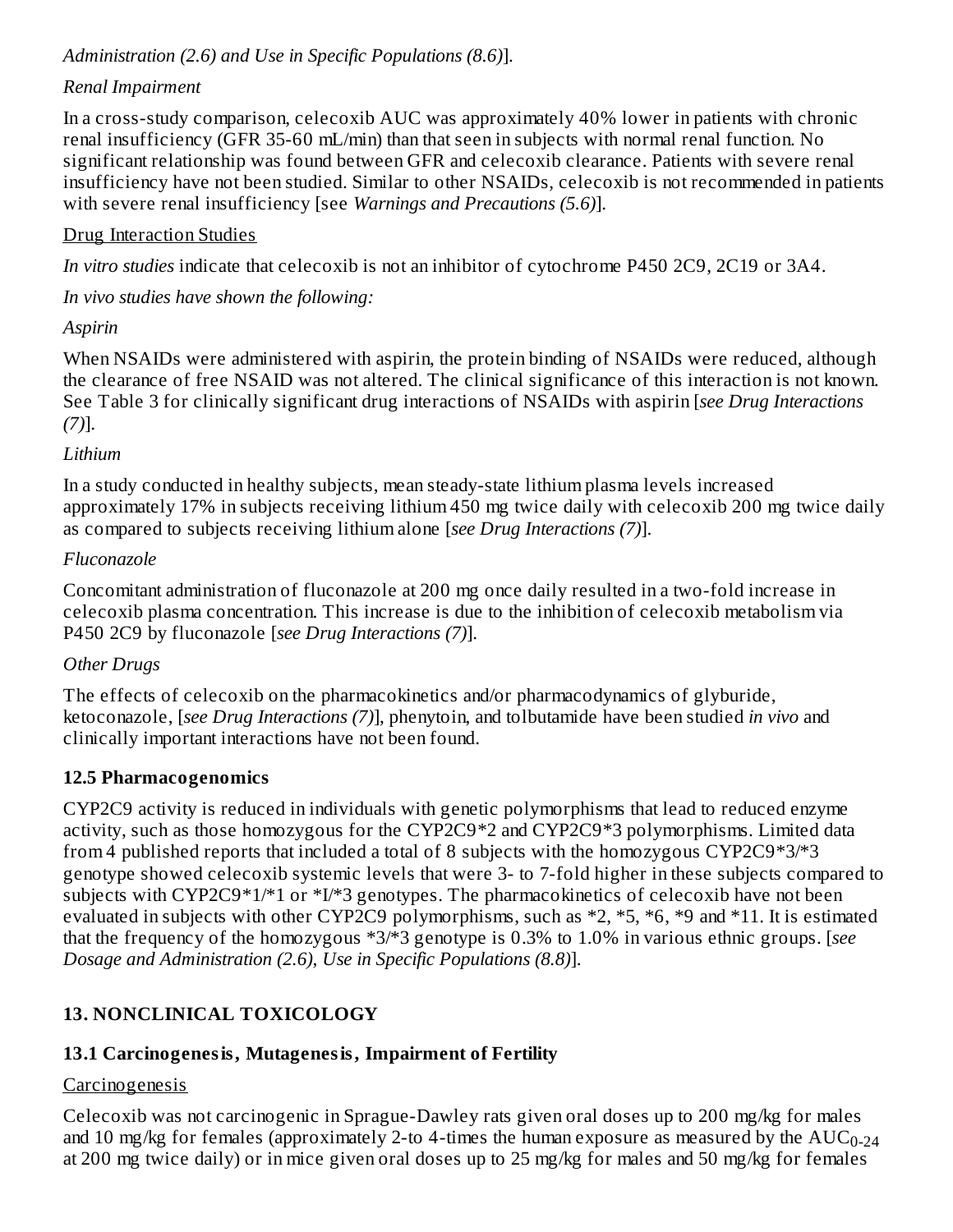(approximately equal to human exposure as measured by the  $\mathrm{AUC_{0-24}}$  at 200 mg twice daily) for two years.

#### **Mutagenesis**

Celecoxib was not mutagenic in an Ames test and a mutation assay in Chinese hamster ovary (CHO) cells, nor clastogenic in a chromosome aberration assay in CHO cells and an *in vivo* micronucleus test in rat bone marrow.

# Impairment of Fertility

Celecoxib had no effect on male or female fertility or male reproductive function in rats at oral doses up to 600 mg/kg/day (approximately 11-times human exposure at 200 mg twice daily based on the AUC0-24). At ≥50 mg/kg/day (approximately 6-times human exposure based on the AUC0-24 at 200 mg twice daily) there was increased preimplantation loss.

# **13.2 Animal Toxicology**

An increase in the incidence of background findings of spermatocele with or without secondary changes such as epididymal hypospermia as well as minimal to slight dilation of the seminiferous tubules was seen in the juvenile rat. These reproductive findings while apparently treatment-related did not increase in incidence or severity with dose and may indicate an exacerbation of a spontaneous condition. Similar reproductive findings were not observed in studies of juvenile or adult dogs or in adult rats treated with celecoxib. The clinical significance of this observation is unknown.

# **14. CLINICAL STUDIES**

# **14.1 Osteoarthritis**

Celecoxib has demonstrated significant reduction in joint pain compared to placebo. Celecoxib was evaluated for treatment of the signs and the symptoms of OA of the knee and hip in placebo- and activecontrolled clinical trials of up to 12 weeks duration. In patients with OA, treatment with celecoxib 100 mg twice daily or 200 mg once daily resulted in improvement in WOMAC (Western Ontario and McMaster Universities) osteoarthritis index, a composite of pain, stiffness, and functional measures in OA. In three 12-week studies of pain accompanying OA flare, celecoxib doses of 100 mg twice daily and 200 mg twice daily provided significant reduction of pain within 24 to 48 hours of initiation of dosing. At doses of 100 mg twice daily or 200 mg twice daily the effectiveness of celecoxib was shown to be similar to that of naproxen 500 mg twice daily. Doses of 200 mg twice daily provided no additional benefit above that seen with 100 mg twice daily. A total daily dose of 200 mg has been shown to be equally effective whether administered as 100 mg twice daily or 200 mg once daily.

# **14.2 Rheumatoid Arthritis**

Celecoxib has demonstrated significant reduction in joint tenderness/pain and joint swelling compared to placebo. Celecoxib was evaluated for treatment of the signs and symptoms of RA in placebo- and active-controlled clinical trials of up to 24 weeks in duration. Celecoxib was shown to be superior to placebo in these studies, using the ACR20 Responder Index, a composite of clinical, laboratory, and functional measures in RA. Celecoxib doses of 100 mg twice daily and 200 mg twice daily were similar in effectiveness and both were comparable to naproxen 500 mg twice daily.

Although celecoxib 100 mg twice daily and 200 mg twice daily provided similar overall effectiveness, some patients derived additional benefit from the 200 mg twice daily dose. Doses of 400 mg twice daily provided no additional benefit above that seen with 100 mg to 200 mg twice daily.

# **14.3 Juvenile Rheumatoid ArthritisNCT00652925**

In a 12-week, randomized, double-blind active-controlled, parallel-group, multicenter, non-inferiority study, patients from 2 years to 17 years of age with pauciarticular, polyarticular course JRA or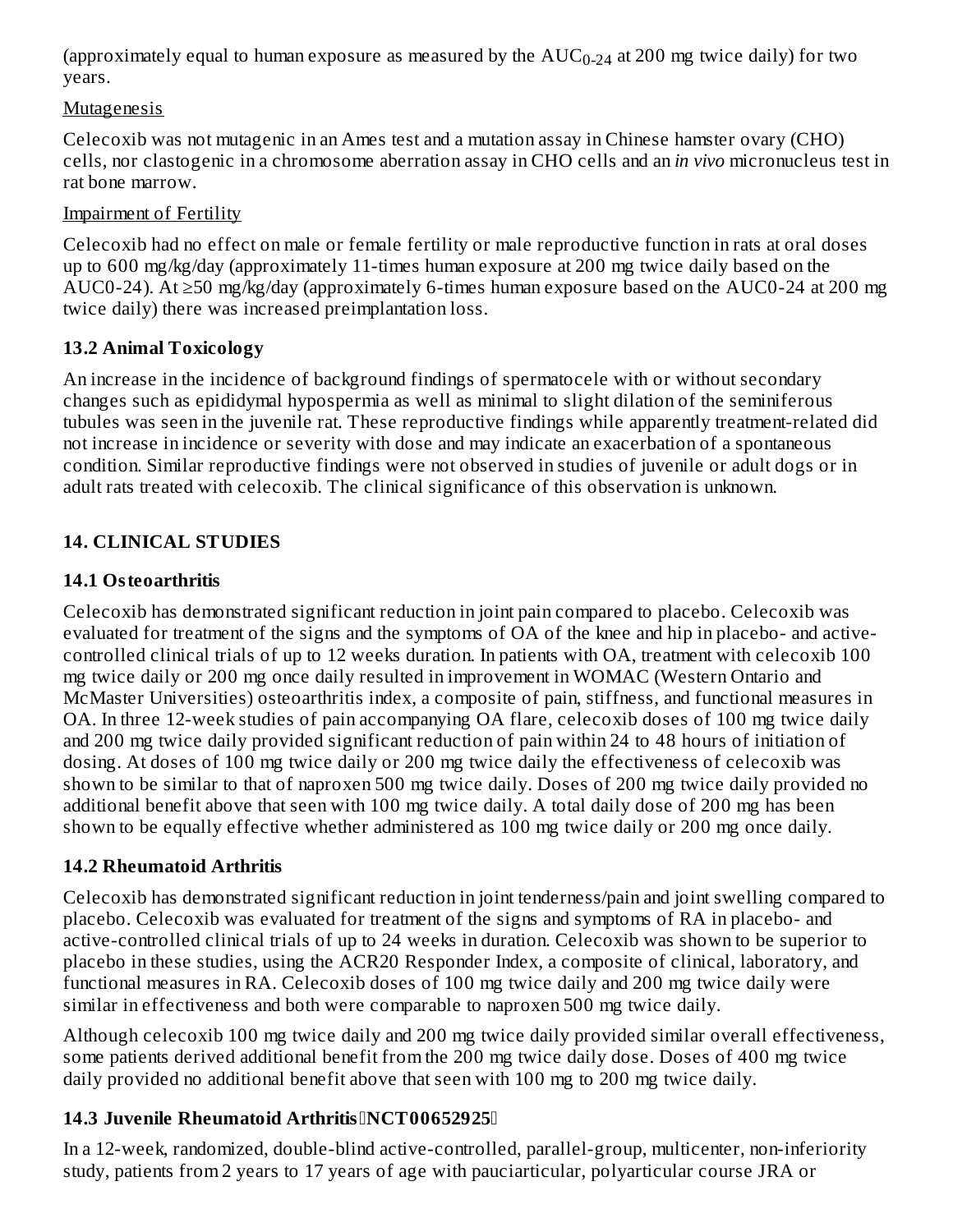systemic onset JRA (with currently inactive systemic features), received one of the following treatments: celecoxib 3 mg/kg (to a maximum of 150 mg) twice daily; celecoxib 6 mg/kg (to a maximum of 300 mg) twice daily; or naproxen 7.5 mg/kg (to a maximum of 500 mg) twice daily. The response rates were based upon the JRA Definition of Improvement greater than or equal to 30% (JRA DOI 30) criterion, which is a composite of clinical, laboratory, and functional measures of JRA. The JRA DOI 30 response rates at week 12 were 69%, 80% and 67% in the celecoxib 3 mg/kg twice daily, celecoxib 6 mg/kg twice daily, and naproxen 7.5 mg/kg twice daily treatment groups, respectively.

The efficacy and safety of celecoxib for JRA have not been studied beyond six months. The long-term cardiovascular toxicity in children exposed to celecoxib has not been evaluated and it is unknown if the long-term risk may be similar to that seen in adults exposed to Celecoxib celecoxib or other COX-2 selective and non-selective NSAIDs [see *Boxed Warning, Warnings and Precautions (5.12)*].

# **14.4 Ankylosing Spondylitis**

Celecoxib was evaluated in AS patients in two placebo- and active-controlled clinical trials of 6 and 12 weeks duration. Celecoxib at doses of 100 mg twice daily, 200 mg once daily and 400 mg once daily was shown to be statistically superior to placebo in these studies for all three co-primary efficacy measures assessing global pain intensity (Visual Analogue Scale), global disease activity (Visual Analogue Scale) and functional impairment (Bath Ankylosing Spondylitis Functional Index). In the 12 week study, there was no difference in the extent of improvement between the 200 mg and 400 mg celecoxib doses in a comparison of mean change from baseline, but there was a greater percentage of patients who responded to celecoxib 400 mg, 53%, than to celecoxib 200 mg, 44%, using the Assessment in Ankylosing Spondylitis response criteria (ASAS 20). The ASAS 20 defines a responder as improvement from baseline of at least 20% and an absolute improvement of at least 10 mm, on a 0 mm to 100 mm scale, in at least three of the four following domains: patient global pain, Bath Ankylosing Spondylitis Functional Index, and inflammation. The responder analysis also demonstrated no change in the responder rates beyond 6 weeks.

# **14.5 Analgesia, including Primary Dysmenorrhea**

In acute analgesic models of post-oral surgery pain, post-orthopedic surgical pain, and primary dysmenorrhea, celecoxib relieved pain that was rated by patients as moderate to severe. Single doses [see *Dosage and Administration (2.6)*] of celecoxib provided pain relief within 60 minutes.

#### **14.6 Cardiovas cular Outcomes Trial: Prospective Randomized Evaluation of Celecoxib Integrated Safety vs. Ibuprofen Or Naproxen (PRECISION; NCT00346216)**

# Design

The PRECISION trial was a double-blind randomized controlled trial of cardiovascular safety in OA and RA patients with or at high risk for cardiovascular disease comparing celecoxib with naproxen and ibuprofen. Patients were randomized to a starting dose of 100 mg twice daily of celecoxib, 600 mg three times daily of ibuprofen, or 375 mg twice daily of naproxen, with the option of escalating the dose as needed for pain management. Based on labeled doses, OA patients randomized to celecoxib could not dose escalate.

The primary endpoint, the Antiplatelet Trialists Collaboration (APTC) composite, was an independently adjudicated composite of cardiovascular death (including hemorrhagic death), non-fatal myocardial infarction, and non-fatal stroke with 80% power to evaluate non- inferiority. All patients were prescribed open-label esomeprazole (20-40 mg) for gastroprotection. Treatment randomization was stratified by baseline low-dose aspirin use.

Additionally, there was a 4-month substudy assessing the effects of the three drugs on blood pressure as measured by ambulatory monitoring.

# Results

Among subjects with OA, only 0.2% (17/7259) escalated celecoxib to the 200 mg twice daily dose,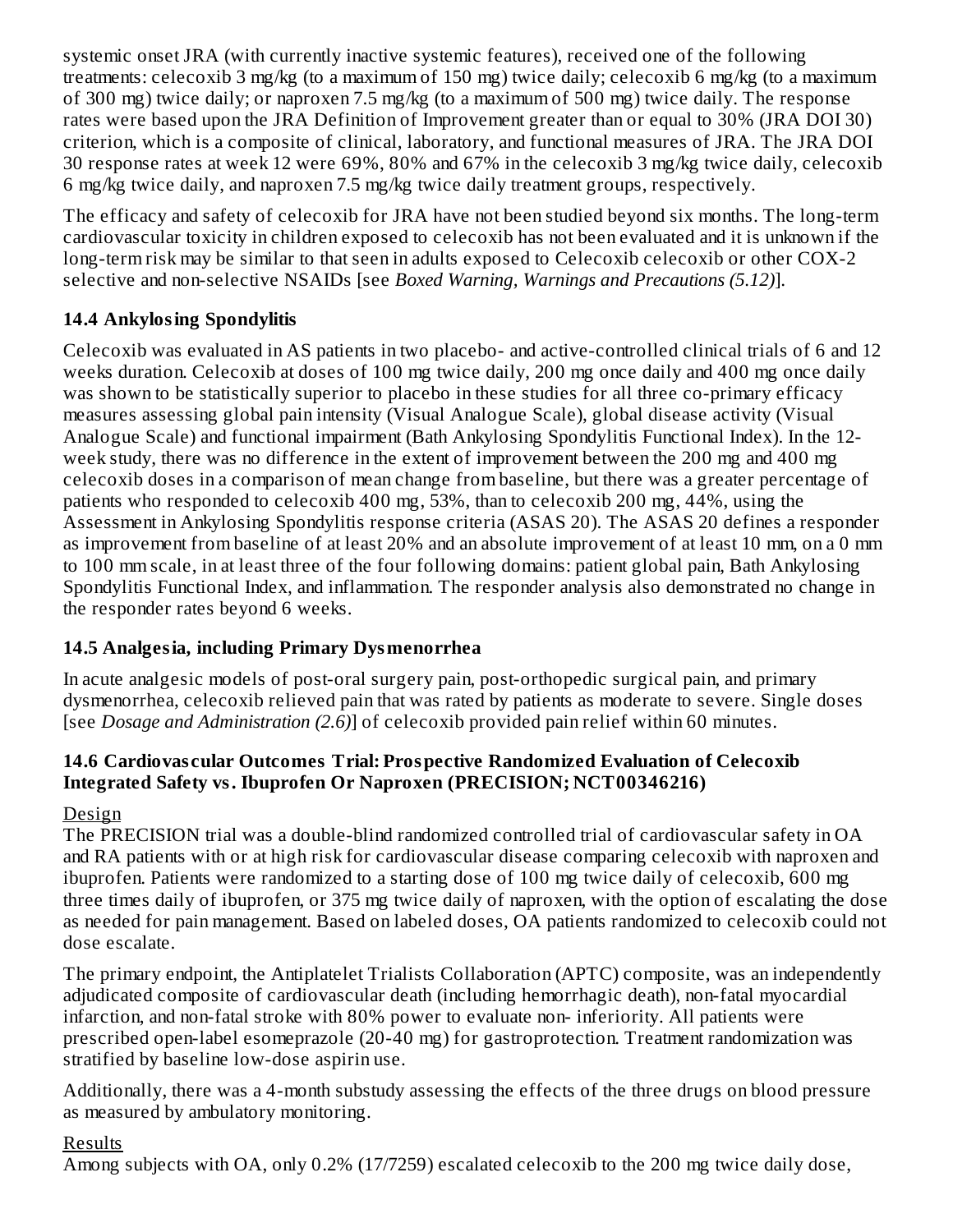whereas 54.7% (3946/7208) escalated ibuprofen to 800 mg three times daily, and 54.8% (3937/7178) escalated naproxen to the 500 mg twice daily dose. Among subjects with RA, 55.7% (453/813) escalated celecoxib to the 200 mg twice daily dose, 56.5% (470/832) escalated ibuprofen to 800 mg three times daily, and 54.6% (432/791) escalated naproxen to the 500 mg twice daily dose; however, the RA population accounted for only 10% of the trial population.

Because relatively few celecoxib patients overall (5.8% [470/8072]) dose-escalated to 200 mg twice daily, the results of the PRECISION trial are not suitable for determining the relative CV safety of celecoxib at 200 mg twice daily compared to ibuprofen and naproxen at the doses taken.

#### *Primary Endpoint*

The trial had two prespecified analysis populations:

- Intent-to-treat population (ITT): Comprised of all randomized subjects followed for a maximum of 30 months
- Modified Intent-to-treat population (mITT): Comprised of all randomized subjects who received at least one dose of study medication and had at least one post-baseline visit followed until the earlier of treatment discontinuation plus 30 days, or 43 months

Celecoxib, at the 100 mg twice daily dose, as compared with either naproxen or ibuprofen at the doses taken, met all four prespecified non- inferiority criteria (p<0.001 for non-inferiority in both comparisons) for the APTC endpoint, a composite of cardiovascular death (including hemorrhagic death), non-fatal myocardial infarction, and non-fatal stroke [*see Table 5*]. Non-inferiority was prespecified as a hazard ratio (HR) of≤1.12 in both ITT and mITT analyses, and upper 95% CI of≤1.33 for ITT analysis and≤1.40 for mITT analysis.

The primary analysis results for ITT and mITT are described in Table 5.

| Intent-To-Treat Analysis(ITT, through month 30)                                      |                       |                        |                       |  |  |
|--------------------------------------------------------------------------------------|-----------------------|------------------------|-----------------------|--|--|
|                                                                                      | Celecoxib             | Ibuprofen              | Naproxen              |  |  |
| N                                                                                    | 8,072                 | 8,040                  | 7,969                 |  |  |
| Subjects with Events                                                                 | 188(2.3%)             | 218(2.7%)              | 201(2.5%)             |  |  |
| Pairwise Comparison                                                                  | Celecoxib vs.Naproxen | Celecoxib vs.Ibuprofen | Ibuprofen vs.Naproxen |  |  |
| HR(95% CI)                                                                           | 0.93(0.76, 1.13)      | 0.86(0.70, 1.04)       | 1.08(0.89, 1.31)      |  |  |
| Modified Intent-To-Treat Analysis(mITT, on treatment plus 30 days, through month 43) |                       |                        |                       |  |  |
|                                                                                      | Celecoxib             | Ibuprofen              | Naproxen              |  |  |
| N                                                                                    | 8,030                 | 7,990                  | 7,933                 |  |  |
| Subjects with Events                                                                 | 134(1.7%)             | 155(1.9%)              | $144(1.8\%)$          |  |  |
| Pairwise Comparison                                                                  | Celecoxib vs.Naproxen | Celecoxib vs.Ibuprofen | Ibuprofen vs.Naproxen |  |  |
| HR(95% CI)                                                                           | 0.90(0.72, 1.14)      | 0.81(0.64, 1.02)       | 1.12(0.89, 1.40)      |  |  |

# **Table 5. Primary Analysis of the Adjudicated APTC Composite Endpoint**

#### **Table 6. Summary of the Adjudicated APTC Componets\***

| Intent-To-Treat Analysis(ITT, through month 30)                                      |             |                  |             |  |  |
|--------------------------------------------------------------------------------------|-------------|------------------|-------------|--|--|
|                                                                                      | Celecoxib   | <b>Ibuprofen</b> | Naproxen    |  |  |
| N                                                                                    | 8,072       | 8,040            | 7,969       |  |  |
| CV Death                                                                             | 68(0.8%)    | $80(1.0\%)$      | 86(1.1%)    |  |  |
| Non-Fatal MI                                                                         | 76(0.9%)    | $92(1.1\%)$      | 66(0.8%)    |  |  |
| Non-Fatal Stroke                                                                     | $51(0.6\%)$ | $53(0.7\%)$      | $57(0.7\%)$ |  |  |
| Modified Intent-To-Treat Analysis(mITT, on treatment plus 30 days, through month 43) |             |                  |             |  |  |
| N                                                                                    | 8,030       | 7,990            | 7,933       |  |  |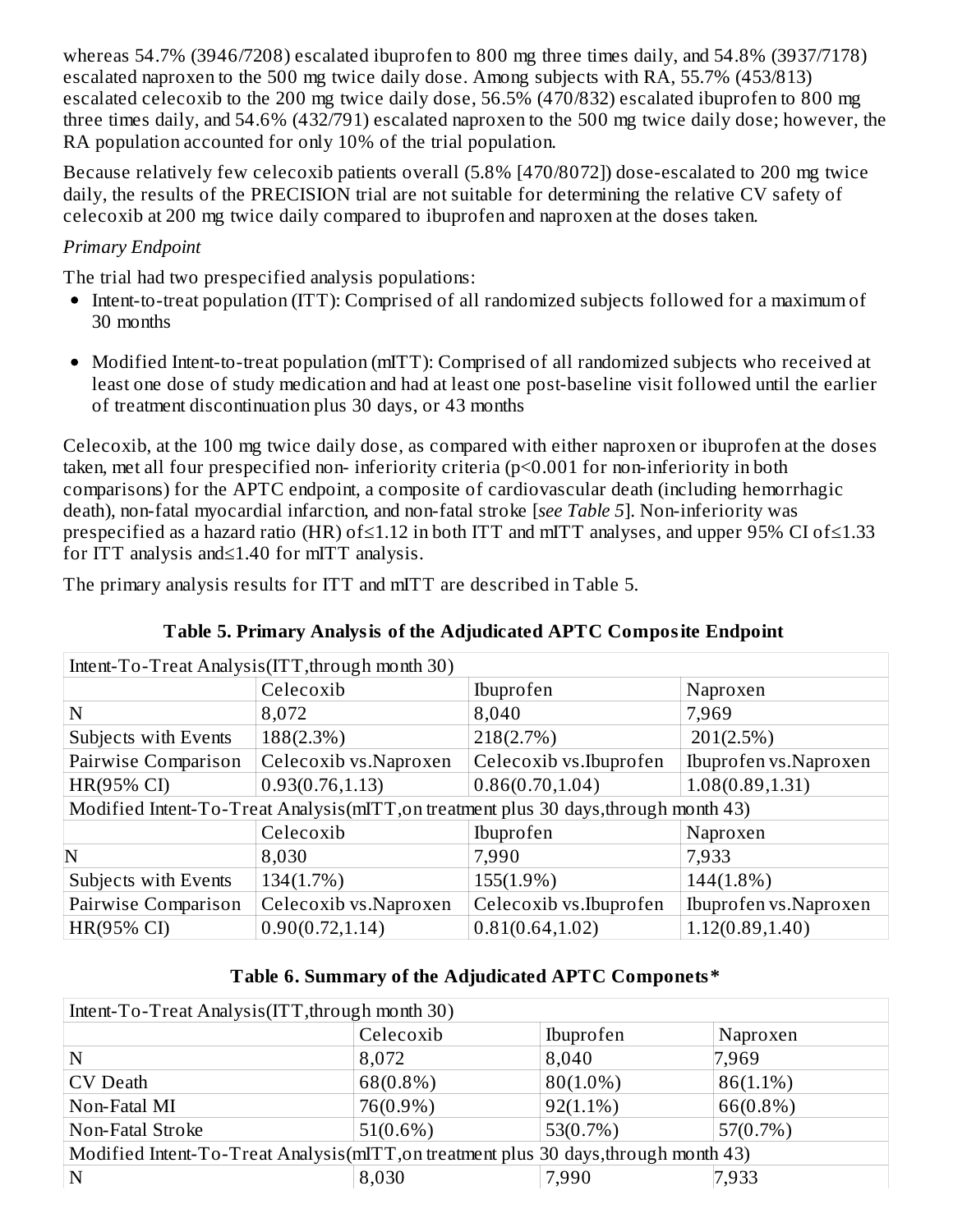| CV Death         | $35(0.4\%)$ | $51(0.6\%)$ | $49(0.6\%)$ |
|------------------|-------------|-------------|-------------|
| Non-fatal MI     | 58(0.7%)    | 76(1.0%)    | 53(0.7%)    |
| Non-fatal Stroke | $43(0.5\%)$ | $32(0.4\%)$ | $45(0.6\%)$ |

\*A patient may have experienced more than one component; therefore, the sum of the components is larger than the number of patients who experienced the composite outcome

In the ITT analysis population through 30 months, all-cause mortality was 1.6% in the celecoxib group, 1.8% in the ibuprofen group, and 2.0% in the naproxen group.

#### *Ambulatory Blood Pressure Monitoring (ABPM) Substudy*

In the PRECISION-ABPM substudy, among the total of 444 analyzable patients at Month 4, celecoxib dosed at 100 mg twice daily decreased mean 24-hour systolic blood pressure (SBP) by 0.3 mmHg, whereas ibuprofen and naproxen at the doses taken increased mean 24-hour SBP by 3.7 and 1.6 mmHg, respectively. These changes resulted in a statistically significant and clinically meaningful difference of 3.9 mmHg (p=0.0009) between celecoxib and ibuprofen and a non-statistically significant difference of 1.8 (p=0.119) mmHg between celecoxib and naproxen.

# **14.7 Special Studies**

Adenomatous Polyp Prevention Studies (NCT00005094 and NCT00141193)

Cardiovascular safety was evaluated in two randomized, double-blind, placebo-controlled, three year studies involving patients with Sporadic Adenomatous Polyps treated with celecoxib: the APC trial (Adenoma Prevention with Celecoxib) and the PreSAP trial (Prevention of Spontaneous Adenomatous Polyps). In the APC trial, there was a dose-related increase in the composite endpoint (adjudicated) of cardiovascular death, myocardial infarction, or stroke with celecoxib compared to placebo over 3 years of treatment. The PreSAP trial did not demonstrate a statistically significant increased risk for the same composite endpoint (adjudicated):

● In the APC trial, the hazard ratios compared to placebo for a composite endpoint (adjudicated) of cardiovascular death, myocardial infarction, or stroke were 3.4 (95% CI 1.4-8.5) with celecoxib 400 mg twice daily and 2.8 (95% CI 1.1-7.2) with celecoxib 200 mg twice daily. Cumulative rates for this composite endpoint over 3 years were 3.0% (20/671 subjects) and 2.5% (17/685 subjects), respectively, compared to 0.9% (6/679 subjects) with placebo treatment. The increases in both celecoxib dose groups versus placebo-treated patients were mainly due to an increased incidence of myocardial infarction.

● In the PreSAP trial, the hazard ratio for this same composite endpoint (adjudicated) was 1.2 (95% CI 0.6-2.4) with celecoxib 400 mg once daily compared to placebo. Cumulative rates for this composite endpoint over 3 years were 2.3% (21/933 subjects) and 1.9% (12/628 subjects), respectively.

Clinical trials of other COX-2 selective and non-selective NSAIDs of up to three-years duration have shown an increased risk of serious cardiovascular thrombotic events, myocardial infarction, and stroke, which can be fatal. As a result, all NSAIDs are considered potentially associated with this risk.

# Celecoxib Long-Term Arthritis Safety Study (CLASS)

This was a prospective, long-term, safety outcome study conducted post-marketing in approximately 5,800 OA patients and 2,200 RA patients. Patients received celecoxib 400 mg twice daily (4-fold and 2-fold the recommended OA and RA doses, respectively), ibuprofen 800 mg three times daily or diclofenac 75 mg twice daily (common therapeutic doses). Median exposures for celecoxib (n = 3,987) and diclofenac ( $n = 1,996$ ) were 9 months while ibuprofen ( $n = 1,985$ ) was 6 months. The primary endpoint of this outcome study was the incidence of complicated ulcers (gastrointestinal bleeding, perforation or obstruction). Patients were allowed to take concomitant low-dose (≤325 mg/day) aspirin (ASA) for cardiovascular prophylaxis (ASA subgroups: celecoxib,  $n = 882$ ; diclofenac,  $n = 445$ ; ibuprofen, n = 412). Differences in the incidence of complicated ulcers between celecoxib and the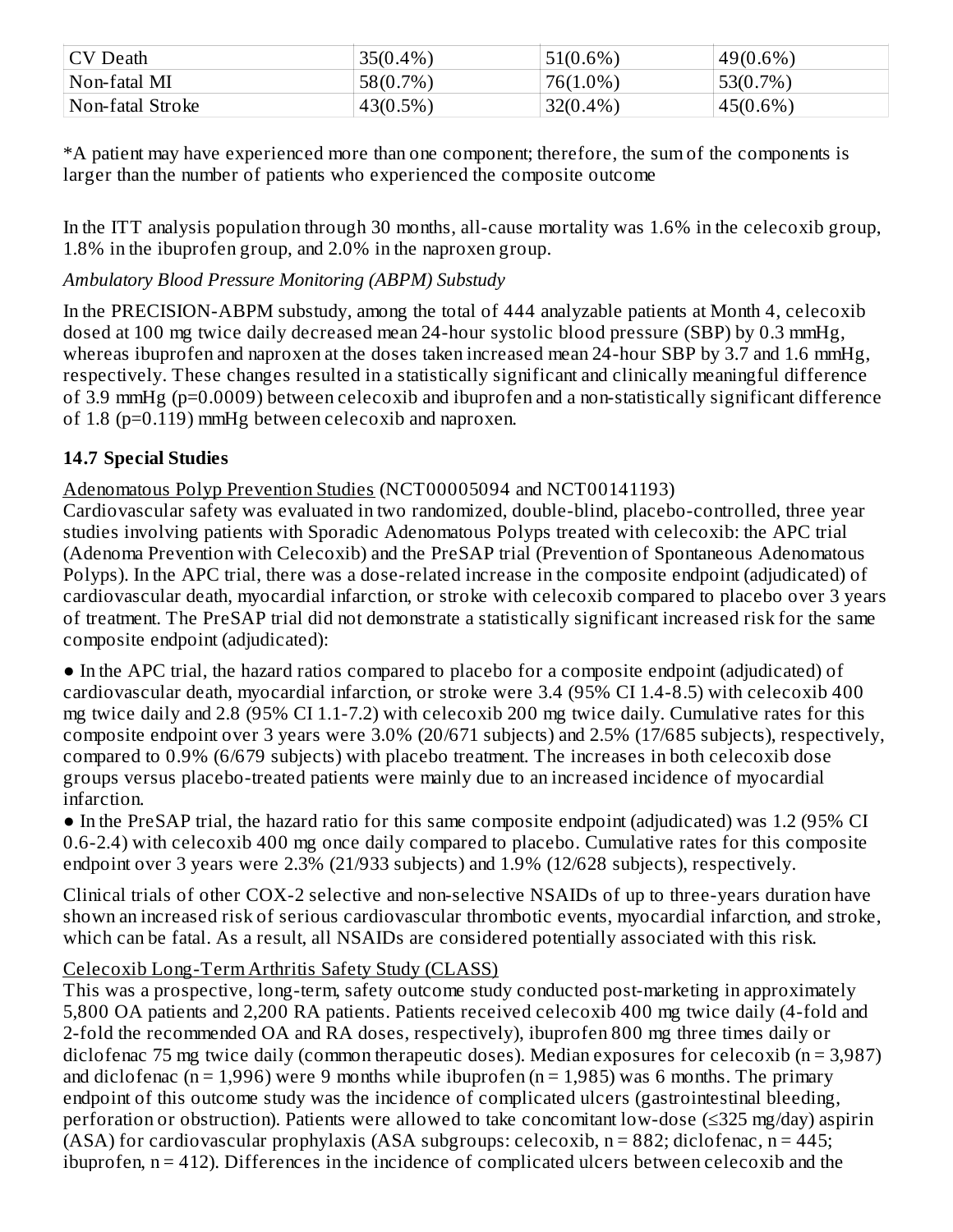combined group of ibuprofen and diclofenac were not statistically significant.

Patients on celecoxib and concomitant low-dose ASA ( $N = 882$ ) experienced 4-fold higher rates of complicated ulcers compared to those not on ASA ( $N = 3105$ ). The Kaplan-Meier rate for complicated ulcers at 9 months was 1.12% versus 0.32% for those on low-dose ASA and those not on ASA, respectively [see *Warnings and Precautions (5.4)*].

The estimated cumulative rates at 9 months of complicated and symptomatic ulcers for patients treated with celecoxib 400 mg twice daily are described in Table 7. Table 7 also displays results for patients less than or greater than 65 years of age. The difference in rates between celecoxib alone and celecoxib with ASA groups may be due to the higher risk for GI events in ASA users.

| Table 7: Complicated and Symptomatic Ulcer Rates in Patients Taking Celecoxib 400 mg Twice |
|--------------------------------------------------------------------------------------------|
| Daily (Kaplan-Meier Rates at 9 months [%]) Based on Risk Factors                           |

| All Patients                |      |
|-----------------------------|------|
| Celecoxib alone( $n=3105$ ) | 0.78 |
| Celecoxib with ASA(n=882)   | 2.19 |
| Patients $< 65$ Years       |      |
| Celecoxib alone( $n=2025$ ) | 0.47 |
| Celecoxib with $ASA(n=403)$ | 1.26 |
| Patients $\geq 65$ Years    |      |
| Celecoxib alone $(n=1080)$  | 1.40 |
| Celecoxib with ASA(n=479)   | 3.06 |

In a small number of patients with a history of ulcer disease, the complicated and symptomatic ulcer rates in patients taking celecoxib alone or celecoxib with ASA were, respectively, 2.56% (n = 243) and 6.85% (n = 91) at 48 weeks. These results are to be expected in patients with a prior history of ulcer disease [see *Warnings and Precautions (*5.4) and *Adverse Reactions (6.1)*].

Cardiovascular safety outcomes were also evaluated in the CLASS trial. Kaplan-Meier cumulative rates for investigator-reported serious cardiovascular thromboembolic adverse events (including MI, pulmonary embolism, deep venous thrombosis, unstable angina, transient ischemic attacks, and ischemic cerebrovascular accidents) demonstrated no differences between the celecoxib, diclofenac, or ibuprofen treatment groups. The cumulative rates in all patients at nine months for celecoxib, diclofenac, and ibuprofen were 1.2%, 1.4%, and 1.1%, respectively. The cumulative rates in non-ASA users at nine months in each of the three treatment groups were less than 1%. The cumulative rates for myocardial infarction in non-ASA users at nine months in each of the three treatment groups were less than 0.2%. There was no placebo group in the CLASS trial, which limits the ability to determine whether the three drugs tested had no increased risk of CV events or if they all increased the risk to a similar degree. In the CLASS study, the Kaplan-Meier cumulative rates at 9 months of peripheral edema in patients on celecoxib 400 mg twice daily (4-fold and 2-fold the recommended OA and RA doses, respectively), ibuprofen 800 mg three times daily and diclofenac 75 mg twice daily were 4.5%, 6.9% and 4.7%, respectively. The rates of hypertension from the CLASS trial in the celecoxib, ibuprofen and diclofenac-treated patients were 2.4%, 4.2% and 2.5%, respectively.

#### Endoscopic Studies

The correlation between findings of short-term endoscopic studies with celecoxib and the relative incidence of clinically significant serious upper GI events with long-term use has not been established. Serious clinically significant upper GI bleeding has been observed in patients receiving celecoxib in controlled and open-labeled trials [see *Warnings and Precautions (5.4)* and *Clinical Studies (14.7)*]

A randomized, double-blind study in 430 RA patients was conducted in which an endoscopic examination was performed at 6 months. The incidence of endoscopic ulcers in patients taking celecoxib 200 mg twice daily was 4% vs. 15% for patients taking diclofenac SR 75 mg twice daily.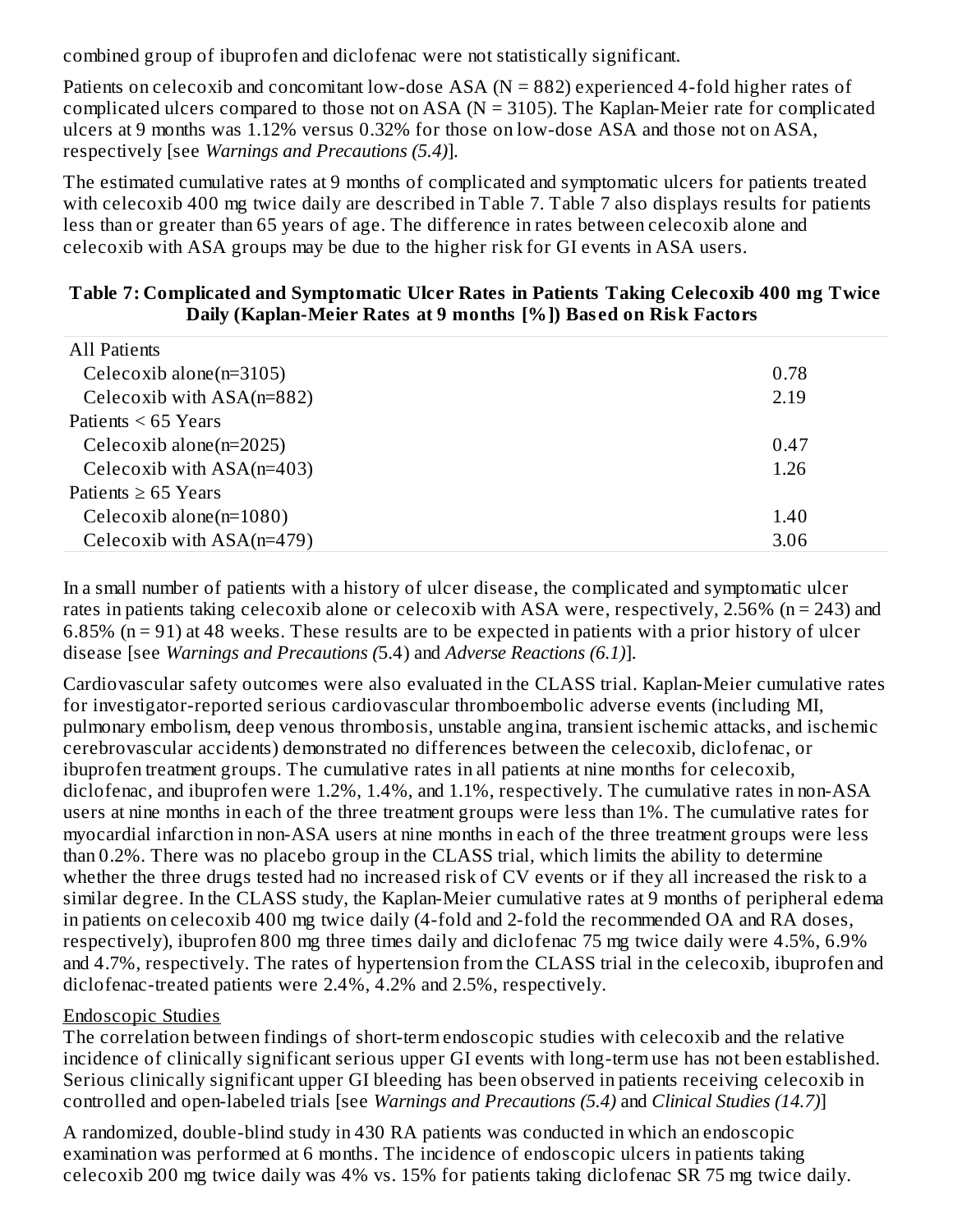However, celecoxib was not statistically different than diclofenac for clinically relevant GI outcomes in the CLASS trial [see *Clinical Studies (14.7)*].

The incidence of endoscopic ulcers was studied in two 12-week, placebo-controlled studies in 2157 OA and RA patients in whom baseline endoscopies revealed no ulcers. There was no dose relationship for the incidence of gastroduodenal ulcers and the dose of celecoxib (50 mg to 400 mg twice daily). The incidence for naproxen 500 mg twice daily was 16.2% and 17.6% in the two studies, for placebo was 2.0% and 2.3%, and for all doses of celecoxib the incidence ranged between 2.7%-5.9%. There have been no large, clinical outcome studies to compare clinically relevant GI outcomes with celecoxib and naproxen.

In the endoscopic studies, approximately 11% of patients were taking aspirin (≤325 mg/day). In the celecoxib groups, the endoscopic ulcer rate appeared to be higher in aspirin users than in non-users. However, the increased rate of ulcers in these aspirin users was less than the endoscopic ulcer rates observed in the active comparator groups, with or without aspirin.

#### **16. HOW SUPPLIED/STORAGE AND HANDLING**

Celecoxib 50 mg capsules are white, with reverse printed white on yellow band of body and cap with markings of CELECOXIB on the cap and 50 on the body, supplied as:

| <b>NDC Number</b> | <b>Size</b>  |
|-------------------|--------------|
| 42806-720-60      | bottle of 60 |

Celecoxib 100 mg capsules are white, with reverse printed white on blue band of body and cap with markings of CELECOXIB on the cap and 100 on the body, supplied as:

| <b>NDC Number</b> | <b>Size</b>   |  |
|-------------------|---------------|--|
| 42806-721-01      | bottle of 100 |  |
| 42806-721-05      | bottle of 500 |  |

Celecoxib 200 mg capsules are white, with reverse printed white on green band with markings of CELECOXIB on the cap and 200 on the body, supplied as:

| <b>NDC Number</b> | <u>Size</u>   |  |
|-------------------|---------------|--|
| 42806-722-01      | bottle of 100 |  |
| 42806-722-05      | bottle of 500 |  |

Celecoxib 400 mg capsules are white, with reverse printed white on red band with markings of CELECOXIB on the cap and 400 on the body, supplied as:

| <b>NDC Number</b>     | <b>Size</b>     |
|-----------------------|-----------------|
| 300C<br>3-60<br>186-- | 60<br>bottle of |

#### *Storage*

Store at room temperature 20°C to 25°C (68°F to 77°F); excursions permitted between 15°C to 30°C (59°F to 86°F) [see USP Controlled Room Temperature]

# **17. PATIENT COUNSELING INFORMATION**

Advise the patient to read the FDA-approved patient labeling (Medication Guide) that accompanies each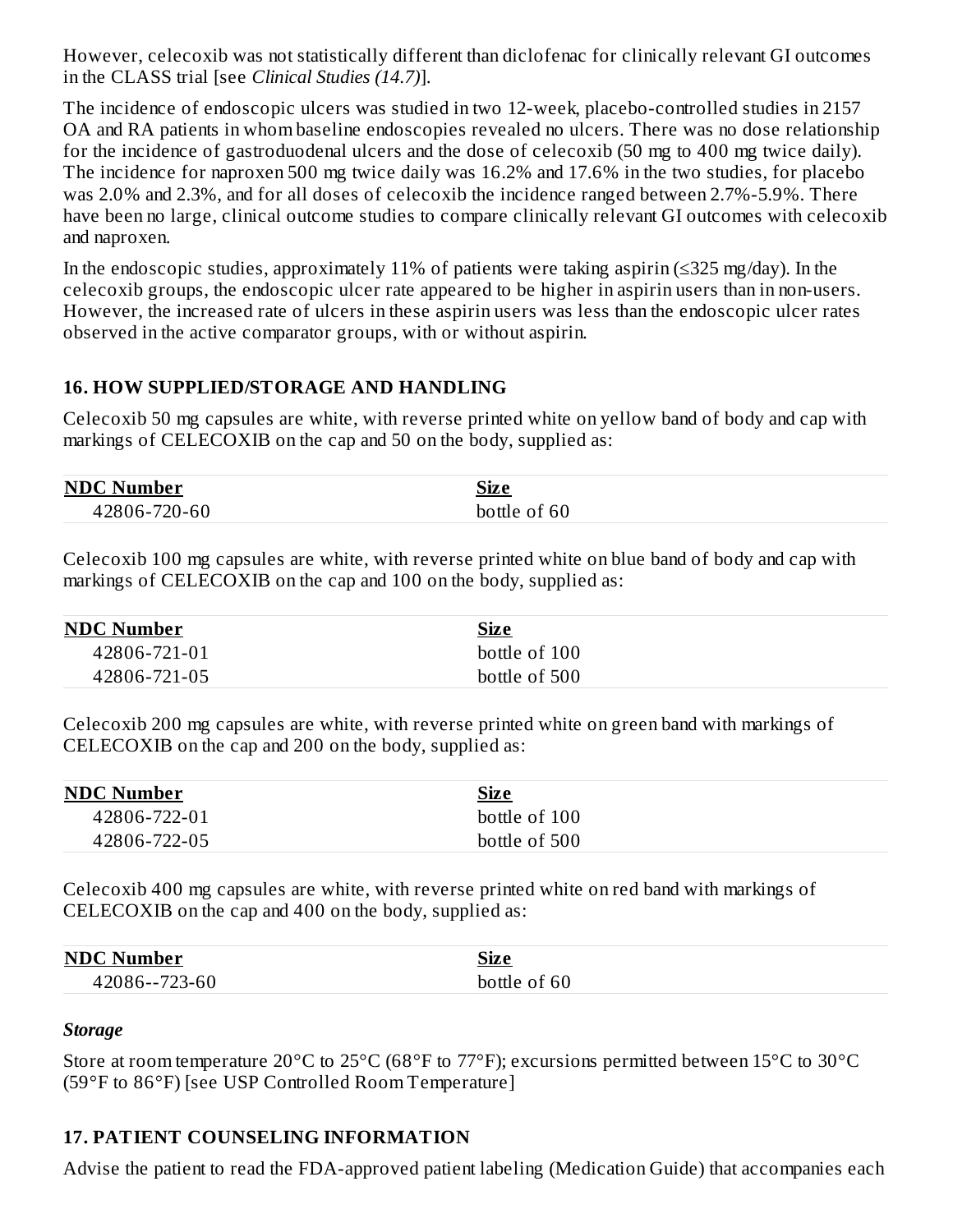prescription dispensed. Inform patients, families, or their caregivers of the following information before initiating therapy with celecoxib and periodically during the course of ongoing therapy.

#### Cardiovascular Thrombotic Events

Advise patients to be alert for the symptoms of cardiovascular thrombotic events, including chest pain, shortness of breath, weakness, or slurring of speech, and to report any of these symptoms to their health care provider immediately [*see Warnings and Precautions (5.1)*].

#### Gastrointestinal Bleeding, Ulceration, and Perforation

Advise patients to report symptoms of ulcerations and bleeding, including epigastric pain, dyspepsia, melena, and hematemesis to their health care provider. In the setting of concomitant use of low-dose aspirin for cardiac prophylaxis, inform patients of the increased risk for and the signs and symptoms of GI bleeding [*see Warnings and Precautions (5.2)*].

#### **Hepatotoxicity**

Inform patients of the warning signs and symptoms of hepatotoxicity (e.g., nausea, fatigue, lethargy, pruritus, diarrhea jaundice, right upper quadrant tenderness, and "flu-like" symptoms). If these occur, instruct patients to stop celecoxib and seek immediate medical therapy [*see Warnings and Precautions (5.3), Use in Specific Populations (8.6)*].

#### Heart Failure and Edema

Advise patients to be alert for the symptoms of congestive heart failure including shortness of breath, unexplained weight gain, or edema and to contact their healthcare provider if such symptoms occur [*see Warnings and Precautions (5.5)*].

#### Anaphylactic Reactions

Inform patients of the signs of an anaphylactic reaction (e.g., difficulty breathing, swelling of the face or throat). Instruct patients to seek immediate emergency help if these occur [*see Contraindications (4) and Warnings and Precautions (5.7*)].

#### Serious Skin Reactions

Advise patients to stop celecoxib immediately if they develop any type of rash and to contact their healthcare provider as soon as possible [see Warnings and Precautions (5.9)].

#### Female Fertility

Advise females of reproductive potential who desire pregnancy that NSAIDs, including celecoxib, may be associated with a reversible delay in ovulation [*see Use in Specific Populations (8.3)*].

#### Fetal Toxicity

Inform pregnant women to avoid use of celecoxib and other NSAIDs starting at 30 weeks of gestation because of the risk of the premature closing of the fetal ductus arteriosus [*see Warnings and Precautions (5.10) and Use in Specific Populations (8.1)*].

#### Avoid Concomitant Use of NSAIDs

Inform patients that the concomitant use of celecoxib with other NSAIDs or salicylates (e.g., diflunisal, salsalate) is not recommended due to the increased risk of gastrointestinal toxicity, and little or no increase in efficacy [see *Warnings and Precautions (5.2*) and *Drug Interactions (7)*]. Alert patients that NSAIDs may be present in "over the counter" medications for treatment of colds, fever, or insomnia.

#### Use of NSAIDS and Low-Dose Aspirin

Inform patients not to use low-dose aspirin concomitantly with celecoxib until they talk to their healthcare provider [see *Drug Interactions (7)*].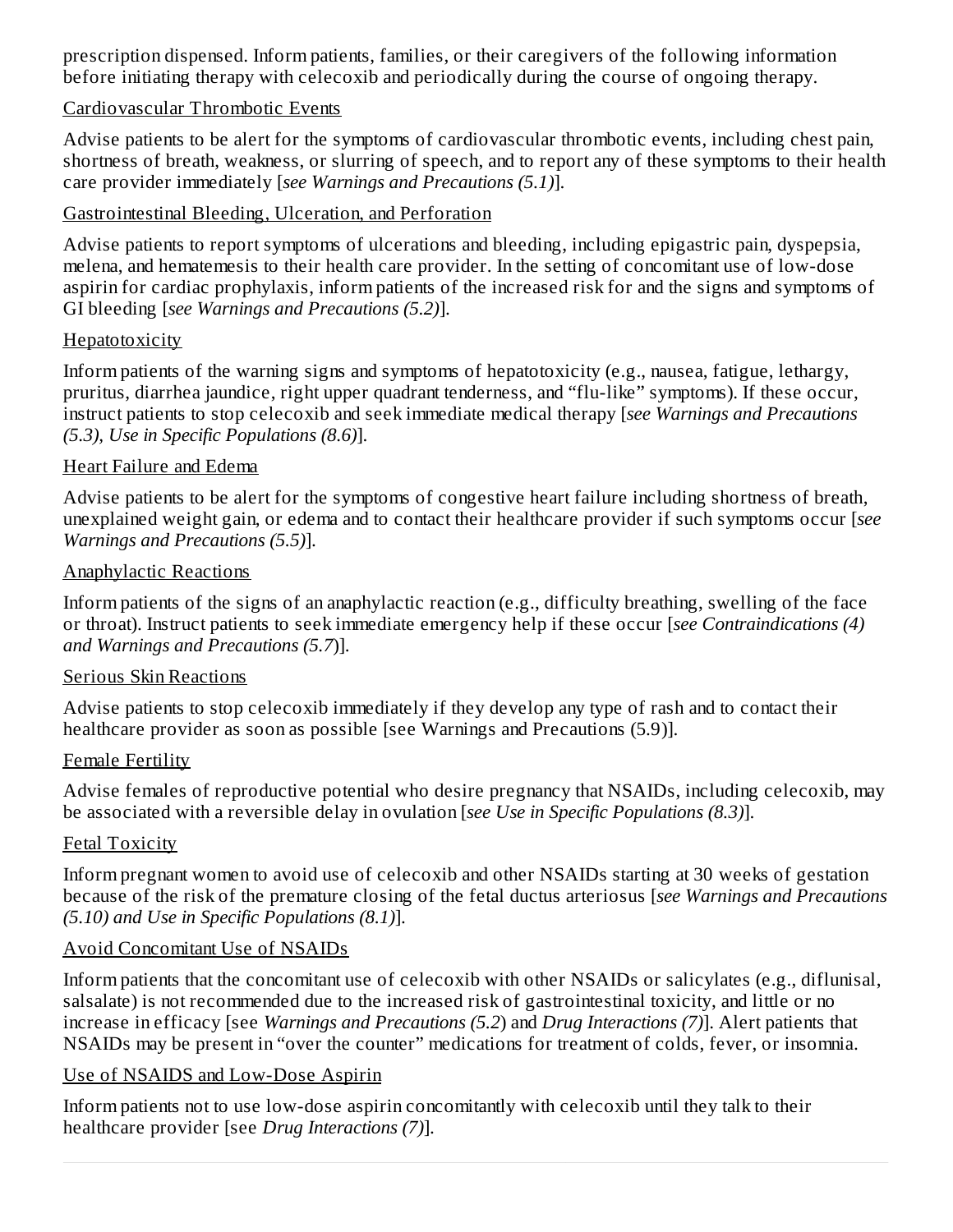Kung¥ork

Distributed by:

#### **Epic Pharma, LLC**

Laurelton, NY 11413

Revised 06-2020-00

**Medication Guide for Nonsteroidal Anti-inflammatory Drugs (NSAIDs)**

**What is the most important information I should know about medicines called Nonsteroidal Antiinflammatory Drugs (NSAIDs)?**

**NSAIDs can caus e s erious side effects, including:**

- **Increas ed risk of a heart attack or stroke that can lead to death.**This risk may happen early in treatment and may increase:
	- with increasing doses of NSAIDs
	- with longer use of NSAIDs

**Do not take NSAIDs right before or after a heart surgery called a "coronary artery bypass graft (CABG)."**

**Avoid taking NSAIDs after a recent heart attack, unless your healthcare provider tells you to.** You may have an increased risk of another heart attack if you take NSAIDs after a recent heart **attack.**

- **Increas ed risk of bleeding, ulcers, and tears (perforation) of the esophagus (tube leading from the mouth to the stomach), stomach and intestines:**
	- anytime during use
	- without warning symptoms
	- <sup>o</sup> that may cause death

# **The risk of getting an ulcer or bleeding increas es with:**

- past history of stomach ulcers, or stomach or intestinal bleeding with use of NSAIDs
- taking medicines called "corticosteroids","antiplatelet drugs", "anticoagulants", "SSRIs" or "SNRIs"
- increasing doses of NSAIDs
- longer use of NSAIDs
- smoking
- drinking alcohol
- older age
- poor health
- advanced liver disease
- bleeding problems

# **NSAIDs should only be us ed:**

- exactly as prescribed
- at the lowest dose possible for your treatment
- for the shortest time needed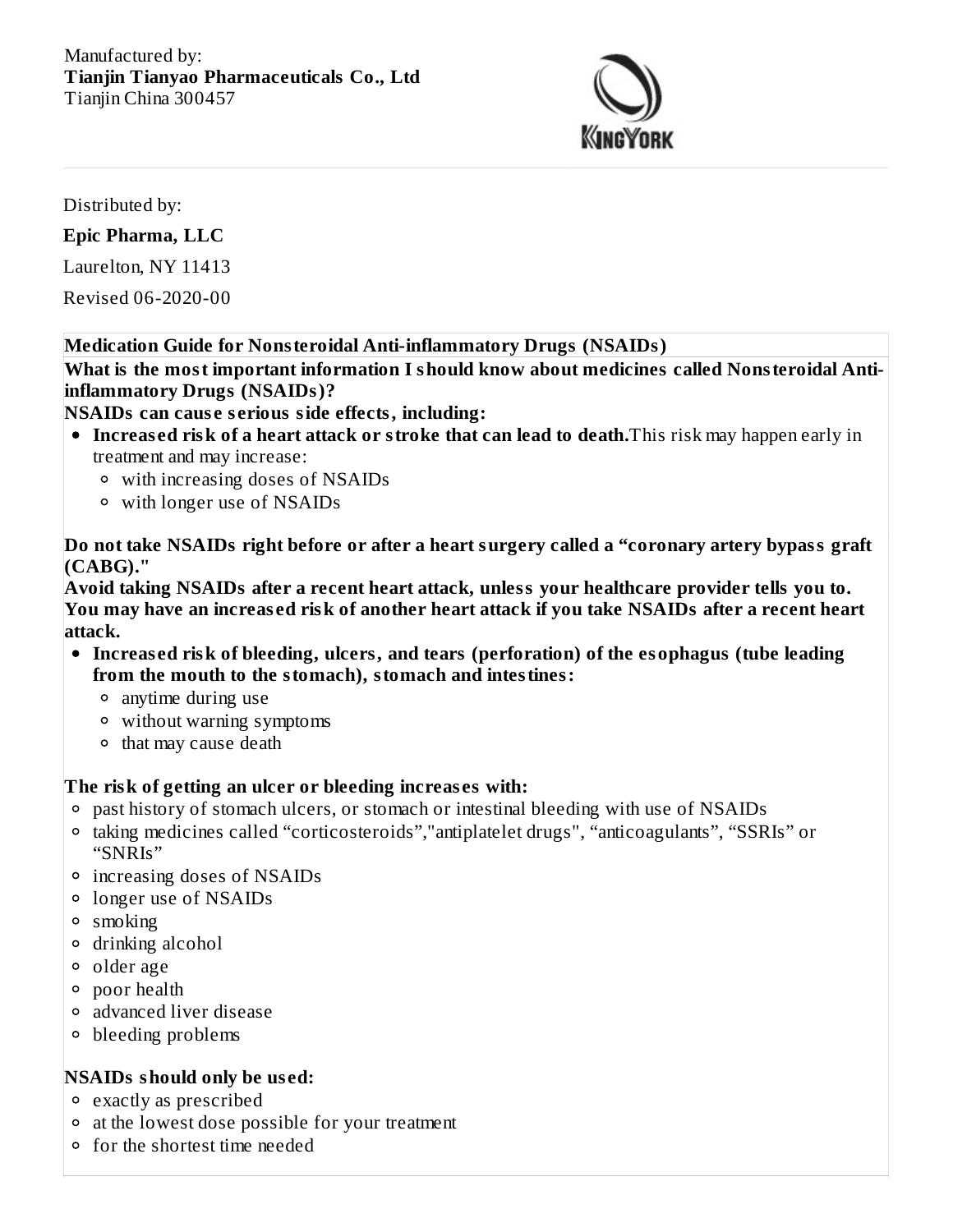# **What are NSAIDs?**

NSAIDs are used to treat pain and redness, swelling, and heat (inflammation) from medical conditions such as different types of arthritis, menstrual cramps, and other types of short-term pain.

# **Who should not take NSAIDs?**

# **Do not take NSAIDs:**

- if you have had an asthma attack, hives, or other allergic reaction with aspirin or any other NSAIDs.
- right before or after heart bypass surgery.

#### **Before taking NSAIDS, tell your healthcare provider about all of your medical conditions, including if you:**

- have liver or kidney problems
- have high blood pressure
- have asthma
- are pregnant or plan to become pregnant. Talk to your healthcare provider if you are considering taking NSAIDs during pregnancy. **You should not take NSAIDs after 29 weeks of pregnancy**
- are breastfeeding or plan to breast feed.

**Tell your healthcare provider about all of the medicines you take, including pres cription or overthe-counter medicines, vitamins or herbal supplements.** NSAIDs and some other medicines can interact with each other and cause serious side effects. **Do not start taking any new medicine without talking to your healthcare provider first.**

# **What are the possible side effects of NSAIDs?**

# **NSAIDs can caus e s erious side effects, including:**

**See "What is the most important information I should know about medicines called Nonsteroidal Anti-inflammatory Drugs (NSAIDs)?**

- new or worse high blood pressure
- heart failure
- liver problems including liver failure
- kidney problems including kidney failure
- low red blood cells (anemia)
- life-threatening skin reactions
- life-threatening allergic reactions
- **Other side effects of NSAIDs include:**stomach pain, constipation, diarrhea, gas, heartburn, nausea, vomiting, and dizziness.

# **Get emergency help right away if you get any of the following symptoms:**

- shortness of breath or trouble breathing
- chest pain
- weakness in one part or side of your body
- slurred speech
- swelling of the face or throat

# **Stop taking your NSAID and call your healthcare provider right away if you get any of the following symptoms:**

- nausea
- more tired or weaker than usual
- diarrhea
- $\bullet$  itching
- your skin or eyes look yellow
- indigestion or stomach pain
- flu-like symptoms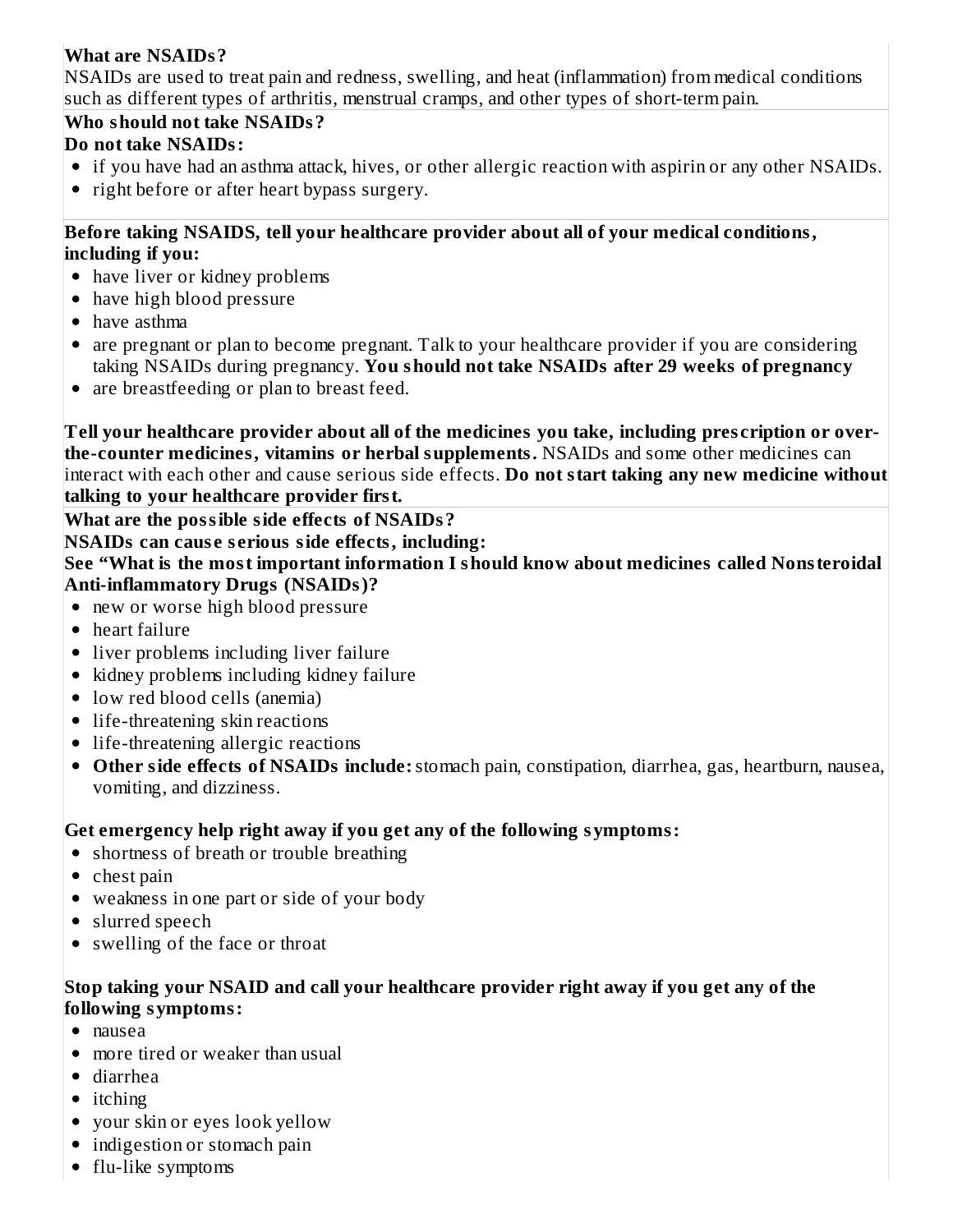- vomit blood
- there is blood in your bowel movement or it is black and sticky like tar
- unusual weight gain
- skin rash or blisters with fever
- swelling of the arms, legs, hands and feet

#### **If you take too much of your NSAID, call your healthcare provider or get medical help right away.**

These are not all the possible side effects of NSAIDs. For more information, ask your healthcare provider or pharmacist about NSAIDs. Call your doctor for medical advice about side effects. You may report side effects to FDA at 1-800-FDA-1088.

#### **Other information about NSAIDs**

- Aspirin is an NSAID but it does not increase the chance of a heart attack. Aspirin can cause bleeding in the brain, stomach, and intestines. Aspirin can also cause ulcers in the stomach and intestines.
- Some NSAIDs are sold in lower doses without a prescription (over-the counter). Talk to your healthcare provider before using over-the-counter NSAIDs for more than 10 days.

**General information about the safe and effective us e of NSAIDs** Medicines are sometimes prescribed for purposes other than those listed in a Medication Guide. Do not use NSAIDs for a condition for which it was not prescribed. Do not give NSAIDs to other people, even if they have the same symptoms that you have. It may harm them. If you would like more information about NSAIDs, talk with your healthcare provider. You can ask your pharmacist or healthcare provider for information about NSAIDs that is written for health professionals.

This Medication Guide has been approved by the U.S. Food and Drug Administration. Revised: 10/2019

Manufactured by: Tianjin Tianyao Pharmaceuticalc Co., Ltd. Tianjin, 300457, China

# **Principal Display Panel - Celecoxib Capsules 50 mg 60 Capsules Container Label**

NDC 42806-720-60 Rx only

Celecoxib Capsules 50 mg 60 Capsules

| NDC 42806-720-60<br><b>Celecoxib Capsules</b>                                                                                                                                                                                         | $\infty$<br><b>LILE</b>                 | Each capsule contains 50 mg celecoxib.<br>Store at room temperature 20°C to 25°C (68°F to 77°F);<br>excursions permitted to 15°C to 30°C (59°F to 86°F).<br>see USP Controlled Room Temperature]<br>Dispense in tight containers as defined in the USP.<br>Usual Dosage: |
|---------------------------------------------------------------------------------------------------------------------------------------------------------------------------------------------------------------------------------------|-----------------------------------------|--------------------------------------------------------------------------------------------------------------------------------------------------------------------------------------------------------------------------------------------------------------------------|
| 50<br>mg<br>PHARMACIST: PLEASE DISPENSE WITH<br><b>MEDICATION GUIDE PROVIDED SEPARATELY</b>                                                                                                                                           | III<br>Is                               | See accompanying prescribing information.<br>Tianjin Tianyao Pharmaceuticals Co., Ltd.<br><b>KING YORK</b><br>Revised 06-2020-00                                                                                                                                         |
| <b>60 Capsules</b><br>Rx Only<br><b>Distributed by:</b><br>Manufactured by:<br><b>EPIC</b><br><b>Epic Pharma, LLC</b><br><b>Tianjin Tianvao</b><br>MIARMA<br>Pharmaceuticals Co., Ltd.<br>Laurelton, NY 11413<br>Tianiin China 300457 | $\infty$<br>$\sim$<br>ෑ<br><sub>N</sub> |                                                                                                                                                                                                                                                                          |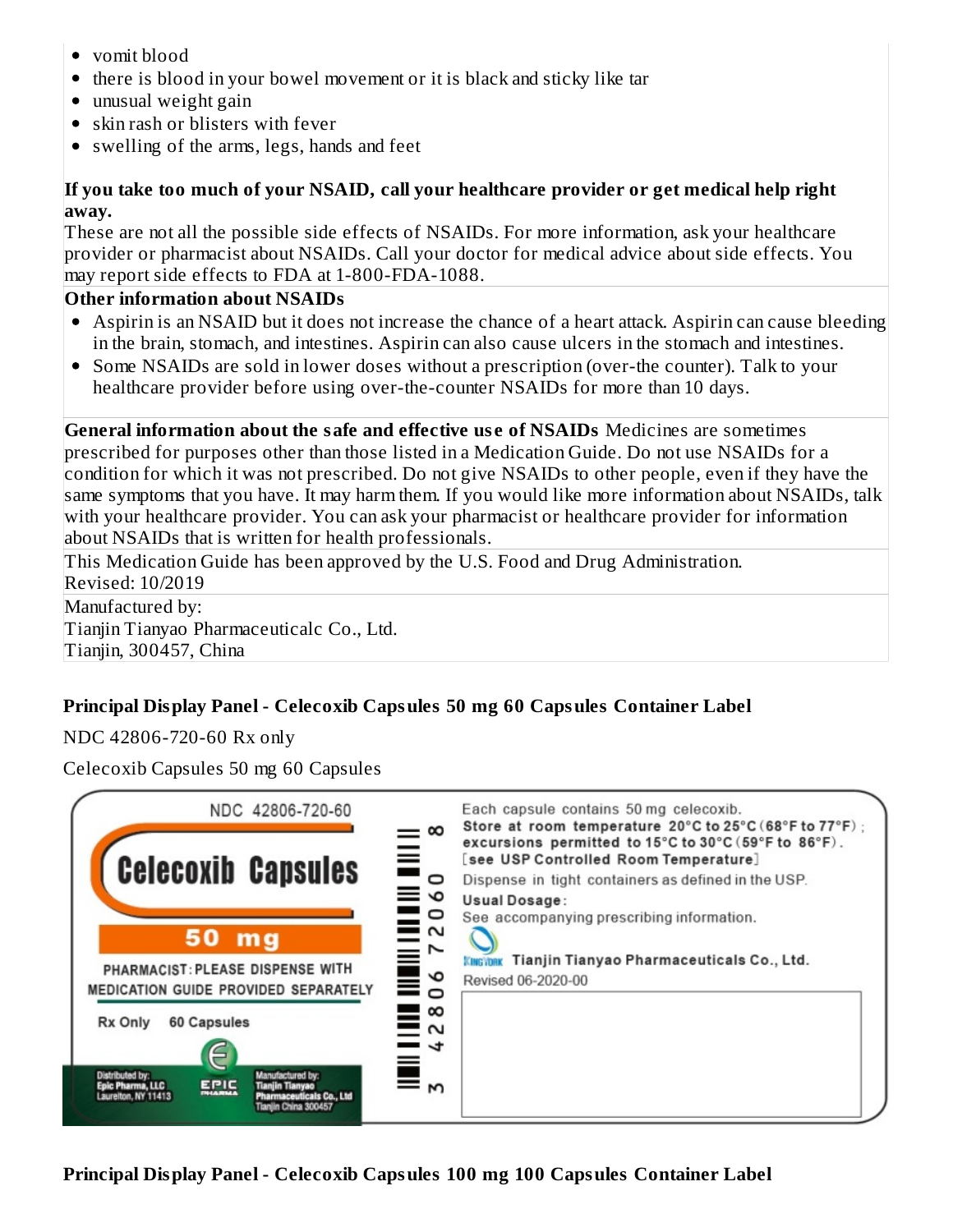Celecoxib Capsules 100 mg 100 Capsules



# **Principal Display Panel - Celecoxib Capsules 200 mg 500 Capsules Container Label**

NDC 42806-722-05 Rx only

Celecoxib Capsules 200 mg 500 Capsules



# **Principal Display Panel - Celecoxib Capsules 200 mg 500 Capsules Container Label**

NDC 42806-723-60 Rx only

Celecoxib Capsules 400 mg 60 Capsules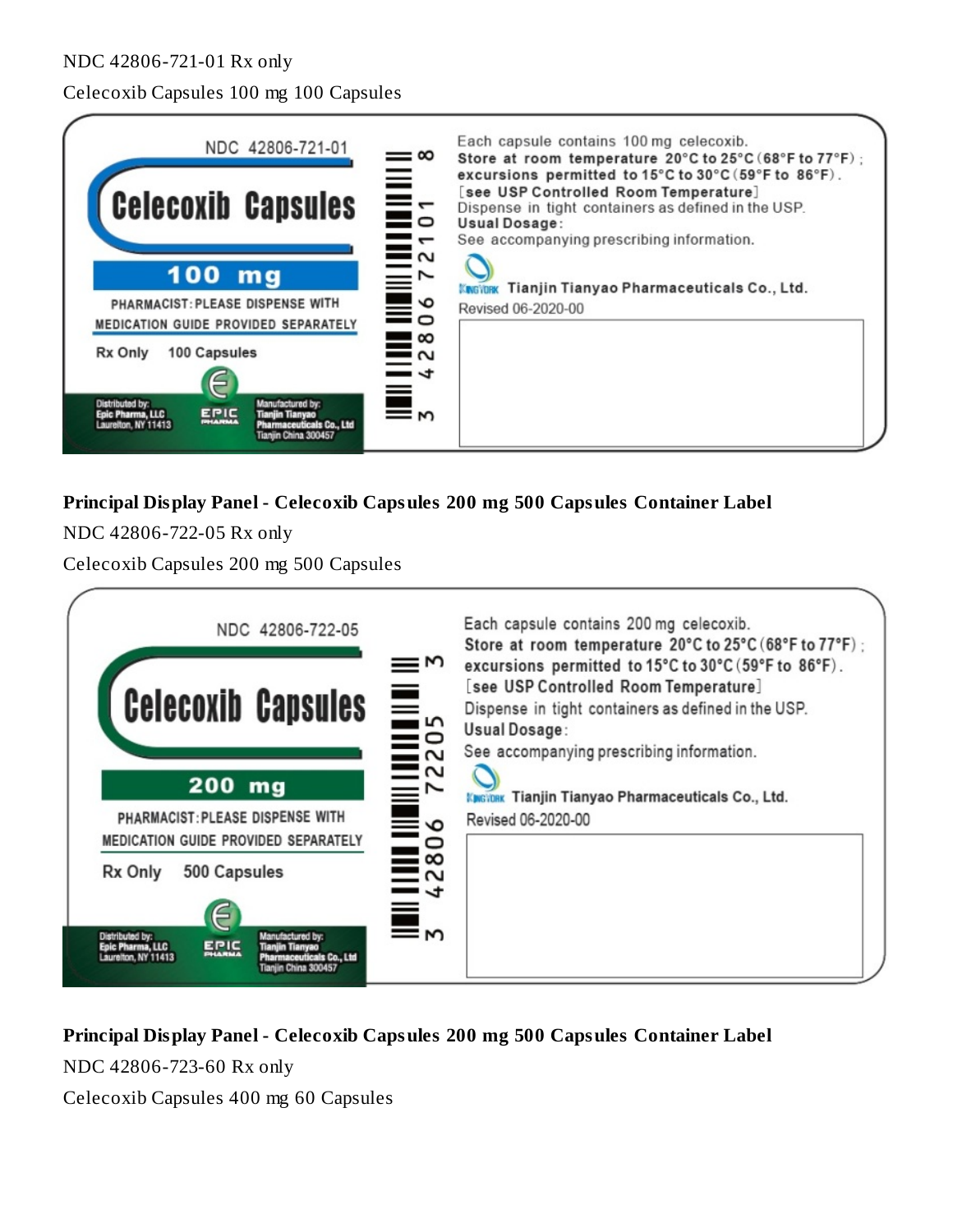

| <b>CELECOXIB</b>                                                  |                                                 |                                                                                          |  |                          |              |                    |  |  |  |
|-------------------------------------------------------------------|-------------------------------------------------|------------------------------------------------------------------------------------------|--|--------------------------|--------------|--------------------|--|--|--|
| celecoxib capsule                                                 |                                                 |                                                                                          |  |                          |              |                    |  |  |  |
|                                                                   |                                                 |                                                                                          |  |                          |              |                    |  |  |  |
|                                                                   | <b>Product Information</b>                      |                                                                                          |  |                          |              |                    |  |  |  |
| Product Type                                                      |                                                 | HUMAN PRESCRIPTION DRUG                                                                  |  | Item Code (Source)       |              | NDC:42806-720      |  |  |  |
|                                                                   | <b>Route of Administration</b>                  | ORAL                                                                                     |  |                          |              |                    |  |  |  |
|                                                                   |                                                 |                                                                                          |  |                          |              |                    |  |  |  |
|                                                                   |                                                 |                                                                                          |  |                          |              |                    |  |  |  |
|                                                                   | <b>Active Ingredient/Active Moiety</b>          |                                                                                          |  |                          |              |                    |  |  |  |
|                                                                   |                                                 | <b>Ingredient Name</b>                                                                   |  | <b>Basis of Strength</b> |              | Strength           |  |  |  |
|                                                                   |                                                 | CELECOXIB (UNII: JCX84Q7J1L) (CELECOXIB - UNII:JCX84Q7J1L)                               |  | <b>CELECOXIB</b>         |              | $50$ mg            |  |  |  |
|                                                                   |                                                 |                                                                                          |  |                          |              |                    |  |  |  |
|                                                                   |                                                 |                                                                                          |  |                          |              |                    |  |  |  |
| <b>Inactive Ingredients</b><br><b>Ingredient Name</b><br>Strength |                                                 |                                                                                          |  |                          |              |                    |  |  |  |
|                                                                   | CROSCARMELLOSE SODIUM (UNII: M28OL1HH48)        |                                                                                          |  |                          |              |                    |  |  |  |
| LACTOSE MONOHYDRATE (UNII: EWQ57Q8I5X)                            |                                                 |                                                                                          |  |                          |              |                    |  |  |  |
|                                                                   | MAGNESIUM STEARATE (UNII: 70097M6I30)           |                                                                                          |  |                          |              |                    |  |  |  |
|                                                                   | <b>PO VIDO NE</b> (UNII: FZ989GH94E)            |                                                                                          |  |                          |              |                    |  |  |  |
|                                                                   | <b>SODIUM LAURYL SULFATE (UNII: 368GB5141J)</b> |                                                                                          |  |                          |              |                    |  |  |  |
|                                                                   | <b>GELATIN</b> (UNII: 2G86QN327L)               |                                                                                          |  |                          |              |                    |  |  |  |
|                                                                   | <b>TITANIUM DIO XIDE</b> (UNII: 15FIX9 V2JP)    |                                                                                          |  |                          |              |                    |  |  |  |
|                                                                   | <b>SHELLAC</b> (UNII: 46 N107B71O)              |                                                                                          |  |                          |              |                    |  |  |  |
|                                                                   | <b>DIMETHICONE</b> (UNII: 92RU3N3Y1O)           |                                                                                          |  |                          |              |                    |  |  |  |
|                                                                   | <b>SILICON DIO XIDE (UNII: ETJ7Z6 XBU4)</b>     |                                                                                          |  |                          |              |                    |  |  |  |
|                                                                   | <b>FERRIC OXIDE YELLOW (UNII: EX438O2MRT)</b>   |                                                                                          |  |                          |              |                    |  |  |  |
|                                                                   |                                                 |                                                                                          |  |                          |              |                    |  |  |  |
|                                                                   |                                                 |                                                                                          |  |                          |              |                    |  |  |  |
|                                                                   | <b>Product Characteristics</b>                  |                                                                                          |  |                          |              |                    |  |  |  |
| Color                                                             | $CELECOXIB$ on the cap and 50 on the body)      | WHITE (white, with reverse printed white on yellow band of body and cap with markings of |  |                          | <b>Score</b> | no score           |  |  |  |
| <b>Shape</b>                                                      | <b>CAPSULE</b>                                  |                                                                                          |  |                          | <b>Size</b>  | $18 \,\mathrm{mm}$ |  |  |  |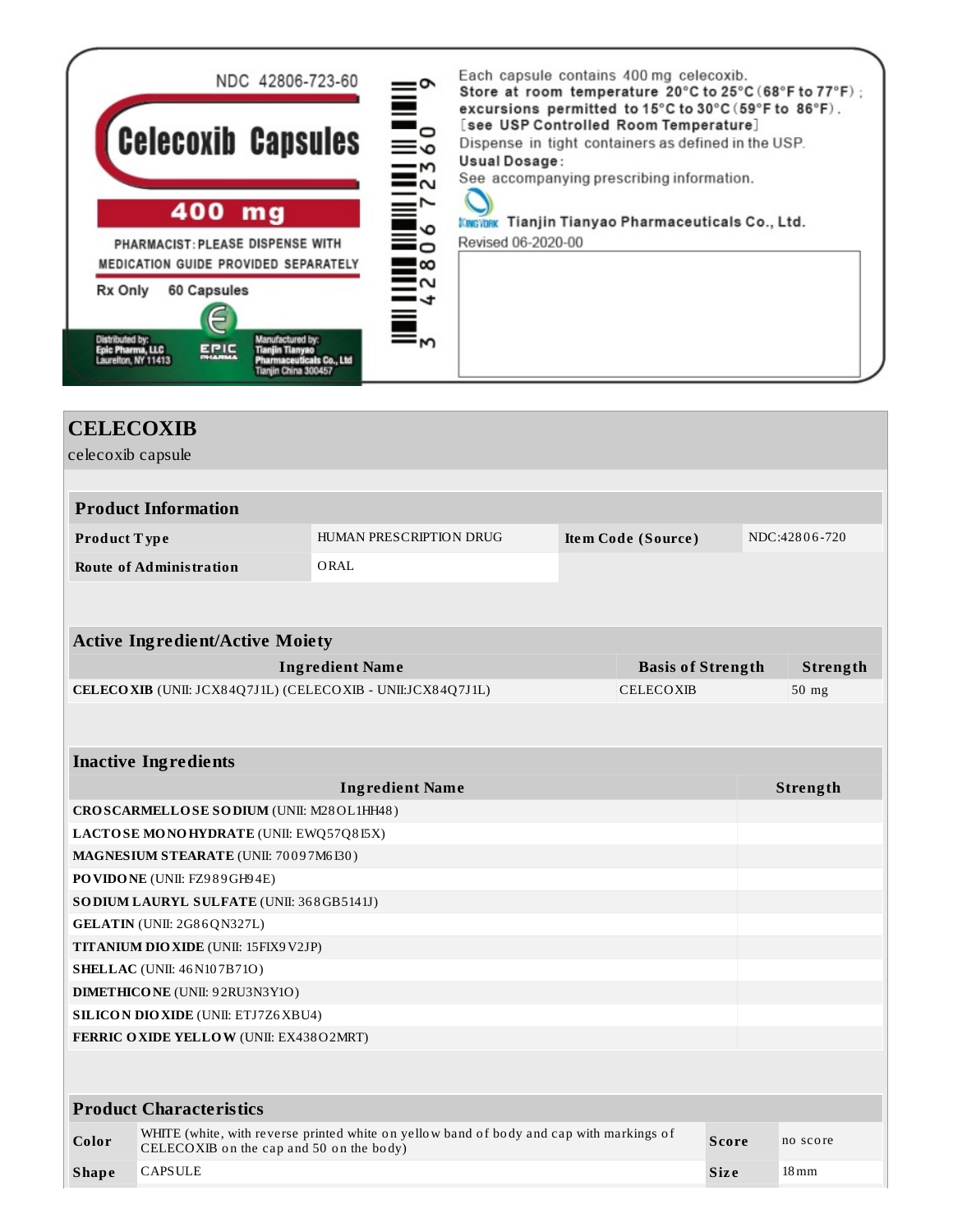|                              | Flavor                                                                                                                                   |            |                                                   |                             | Imprint<br>Code | CELECOXIB;50              |  |
|------------------------------|------------------------------------------------------------------------------------------------------------------------------------------|------------|---------------------------------------------------|-----------------------------|-----------------|---------------------------|--|
|                              | <b>Contains</b>                                                                                                                          |            |                                                   |                             |                 |                           |  |
|                              |                                                                                                                                          |            |                                                   |                             |                 |                           |  |
|                              | Packaging                                                                                                                                |            |                                                   |                             |                 |                           |  |
| #                            | <b>Item Code</b>                                                                                                                         |            | <b>Package Description</b>                        | <b>Marketing Start Date</b> |                 | <b>Marketing End Date</b> |  |
|                              | 1 NDC:42806-720-60                                                                                                                       |            | 60 in 1 BOTTLE; Type 0: Not a Combination Product | 10/16/2020                  |                 |                           |  |
|                              |                                                                                                                                          |            |                                                   |                             |                 |                           |  |
| <b>Marketing Information</b> |                                                                                                                                          |            |                                                   |                             |                 |                           |  |
|                              | <b>Marketing Category</b><br><b>Application Number or Monograph Citation</b><br><b>Marketing End Date</b><br><b>Marketing Start Date</b> |            |                                                   |                             |                 |                           |  |
|                              |                                                                                                                                          |            |                                                   |                             |                 |                           |  |
|                              | <b>ANDA</b>                                                                                                                              | ANDA207872 |                                                   | 10/16/2020                  |                 |                           |  |
|                              |                                                                                                                                          |            |                                                   |                             |                 |                           |  |
|                              |                                                                                                                                          |            |                                                   |                             |                 |                           |  |
|                              | <b>CELECOXIB</b>                                                                                                                         |            |                                                   |                             |                 |                           |  |
|                              | celecoxib capsule                                                                                                                        |            |                                                   |                             |                 |                           |  |
|                              |                                                                                                                                          |            |                                                   |                             |                 |                           |  |
|                              | <b>Product Information</b>                                                                                                               |            |                                                   |                             |                 |                           |  |
|                              | Product Type                                                                                                                             |            | HUMAN PRESCRIPTION DRUG                           | Item Code (Source)          |                 | NDC:42806-721             |  |

| <b>Active Ingredient/Active Moiety</b>                      |                          |          |  |  |  |
|-------------------------------------------------------------|--------------------------|----------|--|--|--|
| Ingredient Name                                             | <b>Basis of Strength</b> | Strength |  |  |  |
| CELECOXIB (UNII: JCX84Q7J1L) (CELECOXIB - UNII: JCX84Q7J1L) | CELECOXIB                | $100$ mg |  |  |  |

#### **Inactive Ingredients**

|                                          |                                                   | <b>Strength</b> |                    |  |  |  |
|------------------------------------------|---------------------------------------------------|-----------------|--------------------|--|--|--|
|                                          | CROSCARMELLOSE SODIUM (UNII: M28OL1HH48)          |                 |                    |  |  |  |
|                                          | FD&C BLUE NO. 1--ALUMINUM LAKE (UNII: J9EQA3S2JM) |                 |                    |  |  |  |
|                                          | <b>TITANIUM DIO XIDE</b> (UNII: 15FIX9 V2JP)      |                 |                    |  |  |  |
|                                          | <b>SHELLAC</b> (UNII: 46 N107B71O)                |                 |                    |  |  |  |
|                                          | <b>GELATIN</b> (UNII: 2G86QN327L)                 |                 |                    |  |  |  |
|                                          | LACTOSE MONOHYDRATE (UNII: EWQ57Q8I5X)            |                 |                    |  |  |  |
| MAGNESIUM STEARATE (UNII: 70097M6I30)    |                                                   |                 |                    |  |  |  |
|                                          | PO VIDONE (UNII: FZ989GH94E)                      |                 |                    |  |  |  |
| SODIUM LAURYL SULFATE (UNII: 368GB5141J) |                                                   |                 |                    |  |  |  |
|                                          |                                                   |                 |                    |  |  |  |
|                                          |                                                   |                 |                    |  |  |  |
|                                          | <b>Product Characteristics</b>                    |                 |                    |  |  |  |
| Color                                    | <b>Score</b>                                      | no score        |                    |  |  |  |
| <b>Shape</b>                             | <b>CAPSULE</b>                                    | <b>Size</b>     | $18 \,\mathrm{mm}$ |  |  |  |
| <b>Flavor</b>                            |                                                   | Imprint<br>Code | CELECOXIB;100      |  |  |  |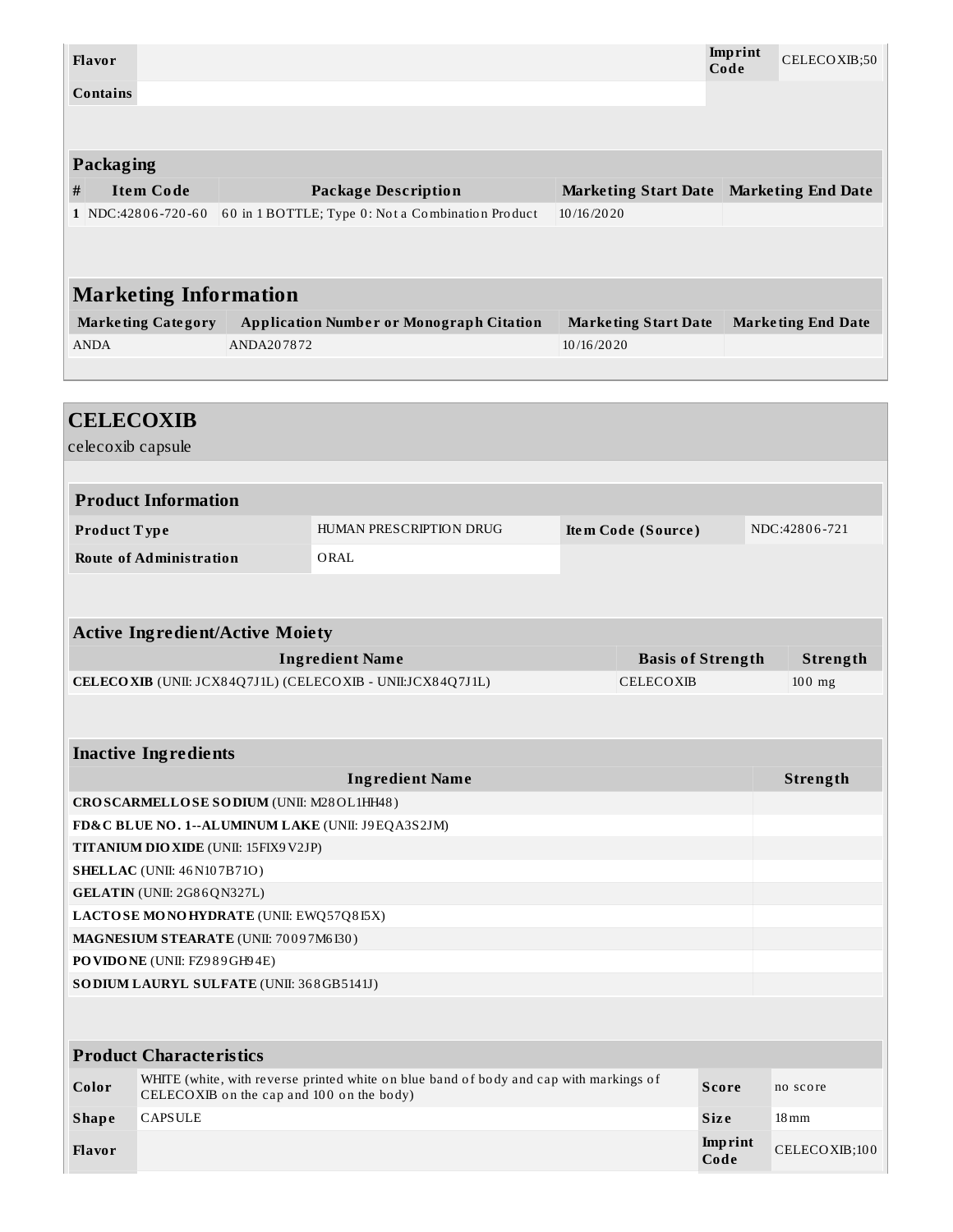|                              | <b>Contains</b>           |                                                    |                             |                           |  |  |  |  |
|------------------------------|---------------------------|----------------------------------------------------|-----------------------------|---------------------------|--|--|--|--|
|                              |                           |                                                    |                             |                           |  |  |  |  |
|                              | Packaging                 |                                                    |                             |                           |  |  |  |  |
| #                            | <b>Item Code</b>          | Package Description                                | <b>Marketing Start Date</b> | <b>Marketing End Date</b> |  |  |  |  |
|                              | $1$ NDC:42806-721-01      | 100 in 1 BOTTLE; Type 0: Not a Combination Product | 10/16/2020                  |                           |  |  |  |  |
|                              | 2 NDC:42806-721-05        | 500 in 1 BOTTLE; Type 0: Not a Combination Product | 10/16/2020                  |                           |  |  |  |  |
|                              |                           |                                                    |                             |                           |  |  |  |  |
|                              |                           |                                                    |                             |                           |  |  |  |  |
| <b>Marketing Information</b> |                           |                                                    |                             |                           |  |  |  |  |
|                              | <b>Marketing Category</b> | <b>Application Number or Monograph Citation</b>    | <b>Marketing Start Date</b> | <b>Marketing End Date</b> |  |  |  |  |
|                              | <b>ANDA</b>               | ANDA207872                                         | 10/16/2020                  |                           |  |  |  |  |

|                                                   | <b>CELECOXIB</b>                                           |                                                                                      |  |                    |                          |          |                    |
|---------------------------------------------------|------------------------------------------------------------|--------------------------------------------------------------------------------------|--|--------------------|--------------------------|----------|--------------------|
|                                                   | celecoxib capsule                                          |                                                                                      |  |                    |                          |          |                    |
|                                                   |                                                            |                                                                                      |  |                    |                          |          |                    |
|                                                   | <b>Product Information</b>                                 |                                                                                      |  |                    |                          |          |                    |
| Product Type                                      |                                                            | HUMAN PRESCRIPTION DRUG                                                              |  | Item Code (Source) |                          |          | NDC:42806-722      |
|                                                   |                                                            |                                                                                      |  |                    |                          |          |                    |
|                                                   | <b>Route of Administration</b>                             | ORAL                                                                                 |  |                    |                          |          |                    |
|                                                   |                                                            |                                                                                      |  |                    |                          |          |                    |
|                                                   | <b>Active Ingredient/Active Moiety</b>                     |                                                                                      |  |                    |                          |          |                    |
|                                                   |                                                            | <b>Ingredient Name</b>                                                               |  |                    | <b>Basis of Strength</b> |          | Strength           |
|                                                   | CELECOXIB (UNII: JCX84Q7J1L) (CELECOXIB - UNII:JCX84Q7J1L) |                                                                                      |  | <b>CELECOXIB</b>   |                          |          | 200 mg             |
|                                                   |                                                            |                                                                                      |  |                    |                          |          |                    |
|                                                   |                                                            |                                                                                      |  |                    |                          |          |                    |
|                                                   | <b>Inactive Ingredients</b>                                |                                                                                      |  |                    |                          |          |                    |
|                                                   |                                                            | <b>Ingredient Name</b>                                                               |  |                    |                          | Strength |                    |
| CROSCARMELLOSE SODIUM (UNII: M28OL1HH48)          |                                                            |                                                                                      |  |                    |                          |          |                    |
| FD&C BLUE NO. 1--ALUMINUM LAKE (UNII: J9EQA3S2JM) |                                                            |                                                                                      |  |                    |                          |          |                    |
| FD&C YELLOW NO. 5 (UNII: I753WB2F1M)              |                                                            |                                                                                      |  |                    |                          |          |                    |
| ALUMINUM OXIDE (UNII: LMI26O6933)                 |                                                            |                                                                                      |  |                    |                          |          |                    |
| <b>SHELLAC</b> (UNII: 46 N107B71O)                |                                                            |                                                                                      |  |                    |                          |          |                    |
|                                                   | GELATIN (UNII: 2G86QN327L)                                 |                                                                                      |  |                    |                          |          |                    |
|                                                   | <b>TITANIUM DIO XIDE</b> (UNII: 15FIX9 V2JP)               |                                                                                      |  |                    |                          |          |                    |
|                                                   | LACTOSE MONOHYDRATE (UNII: EWQ57Q8I5X)                     |                                                                                      |  |                    |                          |          |                    |
|                                                   | <b>MAGNESIUM STEARATE (UNII: 70097M6I30)</b>               |                                                                                      |  |                    |                          |          |                    |
|                                                   | PO VIDO NE (UNII: FZ989GH94E)                              |                                                                                      |  |                    |                          |          |                    |
| SODIUM LAURYL SULFATE (UNII: 368GB5141J)          |                                                            |                                                                                      |  |                    |                          |          |                    |
|                                                   |                                                            |                                                                                      |  |                    |                          |          |                    |
|                                                   |                                                            |                                                                                      |  |                    |                          |          |                    |
|                                                   | <b>Product Characteristics</b>                             |                                                                                      |  |                    |                          |          |                    |
| Color                                             | the cap and 200 on the body)                               | WHITE (white, with reverse printed white on green band with markings of CELECOXIB on |  |                    | <b>Score</b>             |          | no score           |
| <b>Shape</b>                                      | <b>CAPSULE</b>                                             |                                                                                      |  |                    | <b>Size</b>              |          | $18 \,\mathrm{mm}$ |
| Imprint<br>$\Gamma$ lavov                         |                                                            |                                                                                      |  | CET ECONR·200      |                          |          |                    |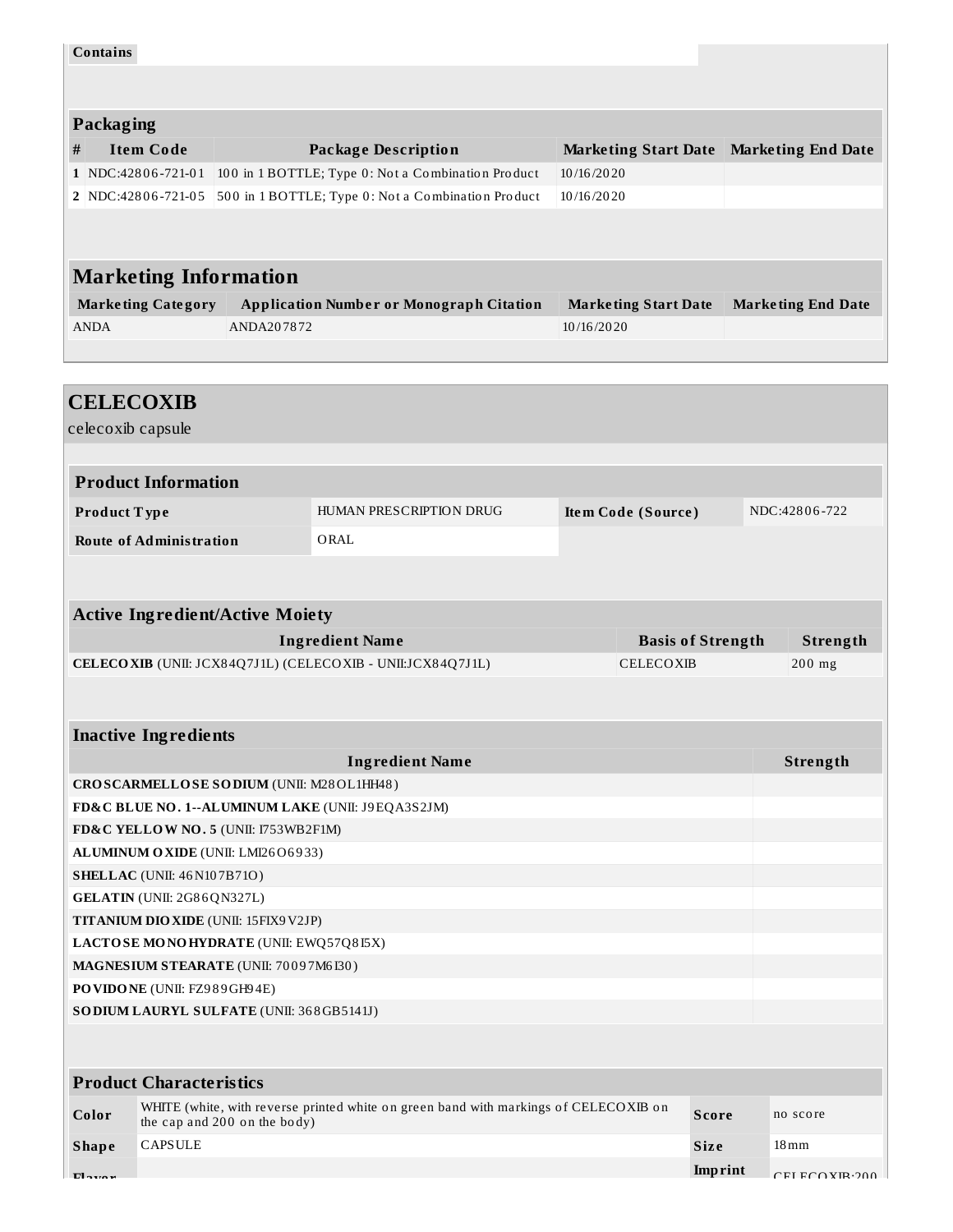| <b>FIGVUI</b>                             |            |                                                                       |                    | Code                        |                                      | ULLLUVAID, ZUU            |  |
|-------------------------------------------|------------|-----------------------------------------------------------------------|--------------------|-----------------------------|--------------------------------------|---------------------------|--|
| <b>Contains</b>                           |            |                                                                       |                    |                             |                                      |                           |  |
|                                           |            |                                                                       |                    |                             |                                      |                           |  |
|                                           |            |                                                                       |                    |                             |                                      |                           |  |
| <b>Packaging</b>                          |            |                                                                       |                    |                             |                                      |                           |  |
| <b>Item Code</b><br>#                     |            | <b>Package Description</b>                                            |                    | <b>Marketing Start Date</b> |                                      | <b>Marketing End Date</b> |  |
|                                           |            | 1 NDC:42806-722-01 100 in 1 BOTTLE; Type 0: Not a Combination Product | 10/16/2020         |                             |                                      |                           |  |
|                                           |            | 2 NDC:42806-722-05 500 in 1 BOTTLE; Type 0: Not a Combination Product | 10/16/2020         |                             |                                      |                           |  |
|                                           |            |                                                                       |                    |                             |                                      |                           |  |
|                                           |            |                                                                       |                    |                             |                                      |                           |  |
| <b>Marketing Information</b>              |            |                                                                       |                    |                             |                                      |                           |  |
| <b>Marketing Category</b>                 |            | <b>Application Number or Monograph Citation</b>                       |                    | <b>Marketing Start Date</b> |                                      | <b>Marketing End Date</b> |  |
| <b>ANDA</b>                               | ANDA207872 |                                                                       | 10/16/2020         |                             |                                      |                           |  |
|                                           |            |                                                                       |                    |                             |                                      |                           |  |
|                                           |            |                                                                       |                    |                             |                                      |                           |  |
| <b>CELECOXIB</b>                          |            |                                                                       |                    |                             |                                      |                           |  |
| celecoxib capsule                         |            |                                                                       |                    |                             |                                      |                           |  |
|                                           |            |                                                                       |                    |                             |                                      |                           |  |
|                                           |            |                                                                       |                    |                             |                                      |                           |  |
| <b>Product Information</b>                |            |                                                                       |                    |                             |                                      |                           |  |
| Product Type                              |            | HUMAN PRESCRIPTION DRUG                                               | Item Code (Source) |                             |                                      | NDC:42806-723             |  |
| <b>Route of Administration</b>            |            | ORAL                                                                  |                    |                             |                                      |                           |  |
|                                           |            |                                                                       |                    |                             |                                      |                           |  |
|                                           |            |                                                                       |                    |                             |                                      |                           |  |
| <b>Active Ingredient/Active Moiety</b>    |            |                                                                       |                    |                             |                                      |                           |  |
|                                           |            | <b>Ingredient Name</b>                                                |                    |                             | <b>Basis of Strength</b><br>Strength |                           |  |
|                                           |            | CELECOXIB (UNII: JCX84Q7J1L) (CELECOXIB - UNII:JCX84Q7J1L)            | <b>CELECOXIB</b>   |                             |                                      | 400 mg                    |  |
|                                           |            |                                                                       |                    |                             |                                      |                           |  |
|                                           |            |                                                                       |                    |                             |                                      |                           |  |
| <b>Inactive Ingredients</b>               |            |                                                                       |                    |                             |                                      |                           |  |
|                                           |            | <b>Ingredient Name</b>                                                |                    |                             |                                      | Strength                  |  |
| CROSCARMELLOSE SODIUM (UNII: M28OL1HH48)  |            |                                                                       |                    |                             |                                      |                           |  |
| FERROSOFERRIC OXIDE (UNII: XM0 M8 7F357)  |            |                                                                       |                    |                             |                                      |                           |  |
| FERRIC OXIDE RED (UNII: 1K09F3G675)       |            |                                                                       |                    |                             |                                      |                           |  |
| POTASSIUM HYDRO XIDE (UNII: WZH3C48M4T)   |            |                                                                       |                    |                             |                                      |                           |  |
| <b>SHELLAC</b> (UNII: 46 N107B71O)        |            |                                                                       |                    |                             |                                      |                           |  |
| GELATIN (UNII: 2G86QN327L)                |            |                                                                       |                    |                             |                                      |                           |  |
| TITANIUM DIO XIDE (UNII: 15FIX9V2JP)      |            |                                                                       |                    |                             |                                      |                           |  |
| LACTOSE MONOHYDRATE (UNII: EWQ57Q8I5X)    |            |                                                                       |                    |                             |                                      |                           |  |
| MAGNESIUM STEARATE (UNII: 70097M6I30)     |            |                                                                       |                    |                             |                                      |                           |  |
| <b>PO VIDO NE</b> (UNII: FZ989GH94E)      |            |                                                                       |                    |                             |                                      |                           |  |
| SO DIUM LAURYL SULFATE (UNII: 368GB5141J) |            |                                                                       |                    |                             |                                      |                           |  |
|                                           |            |                                                                       |                    |                             |                                      |                           |  |
|                                           |            |                                                                       |                    |                             |                                      |                           |  |

| <b>Product Characteristics</b> |                                                                                                                    |              |          |  |
|--------------------------------|--------------------------------------------------------------------------------------------------------------------|--------------|----------|--|
| Color                          | WHITE (white, with reverse printed white on red band with markings of CELECOXIB on the<br>cap and 400 on the body) | <b>Score</b> | no score |  |
| Shape                          | CAPSULE                                                                                                            | <b>Size</b>  | 22mm     |  |